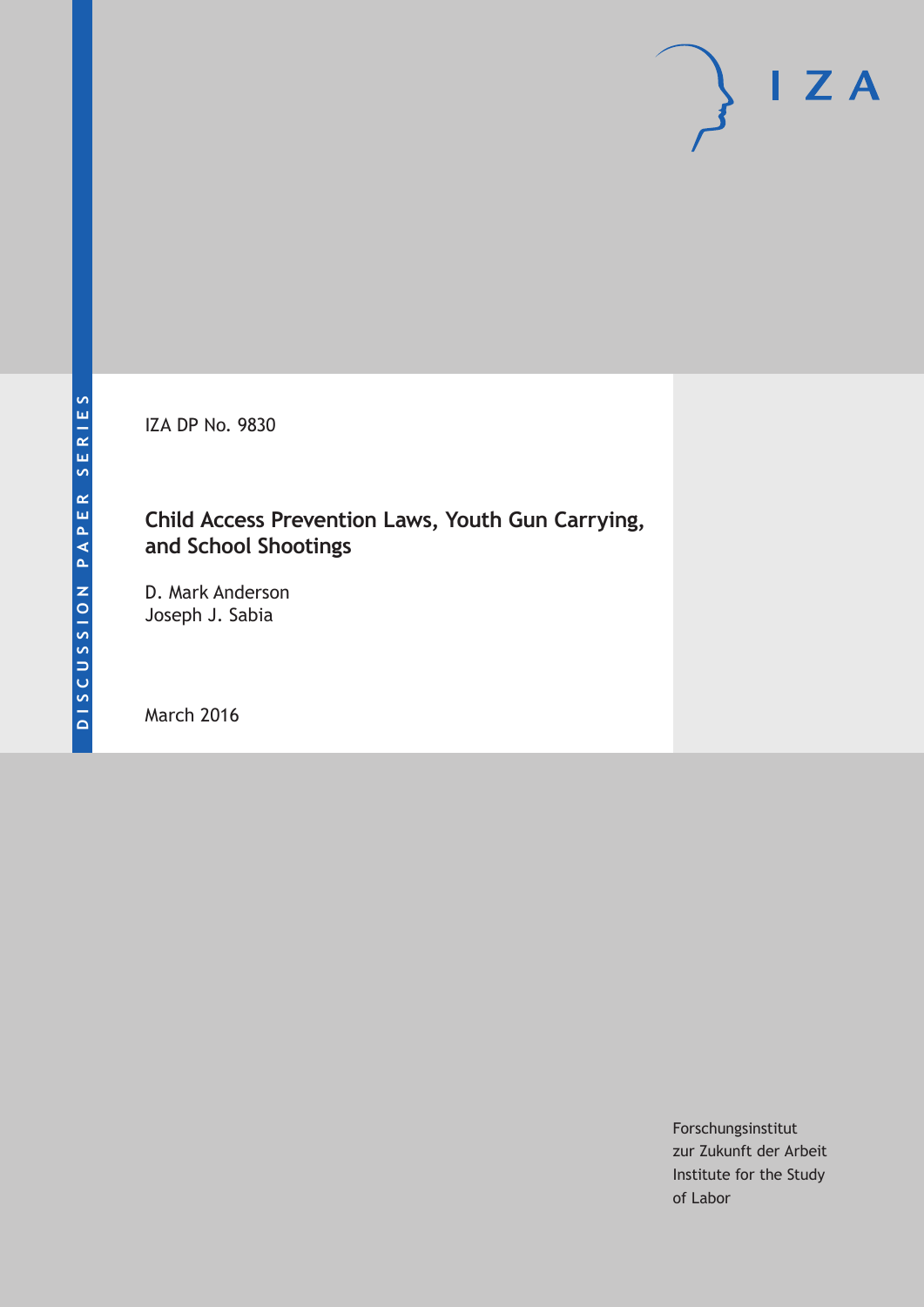# **Child Access Prevention Laws, Youth Gun Carrying, and School Shootings**

# **D. Mark Anderson**

*Montana State University* 

# **Joseph J. Sabia**

*University of New Hampshire, San Diego State University and IZA* 

# Discussion Paper No. 9830 March 2016

IZA

P.O. Box 7240 53072 Bonn **Germany** 

Phone: +49-228-3894-0 Fax: +49-228-3894-180 E-mail: iza@iza.org

Any opinions expressed here are those of the author(s) and not those of IZA. Research published in this series may include views on policy, but the institute itself takes no institutional policy positions. The IZA research network is committed to the IZA Guiding Principles of Research Integrity.

The Institute for the Study of Labor (IZA) in Bonn is a local and virtual international research center and a place of communication between science, politics and business. IZA is an independent nonprofit organization supported by Deutsche Post Foundation. The center is associated with the University of Bonn and offers a stimulating research environment through its international network, workshops and conferences, data service, project support, research visits and doctoral program. IZA engages in (i) original and internationally competitive research in all fields of labor economics, (ii) development of policy concepts, and (iii) dissemination of research results and concepts to the interested public.

IZA Discussion Papers often represent preliminary work and are circulated to encourage discussion. Citation of such a paper should account for its provisional character. A revised version may be available directly from the author.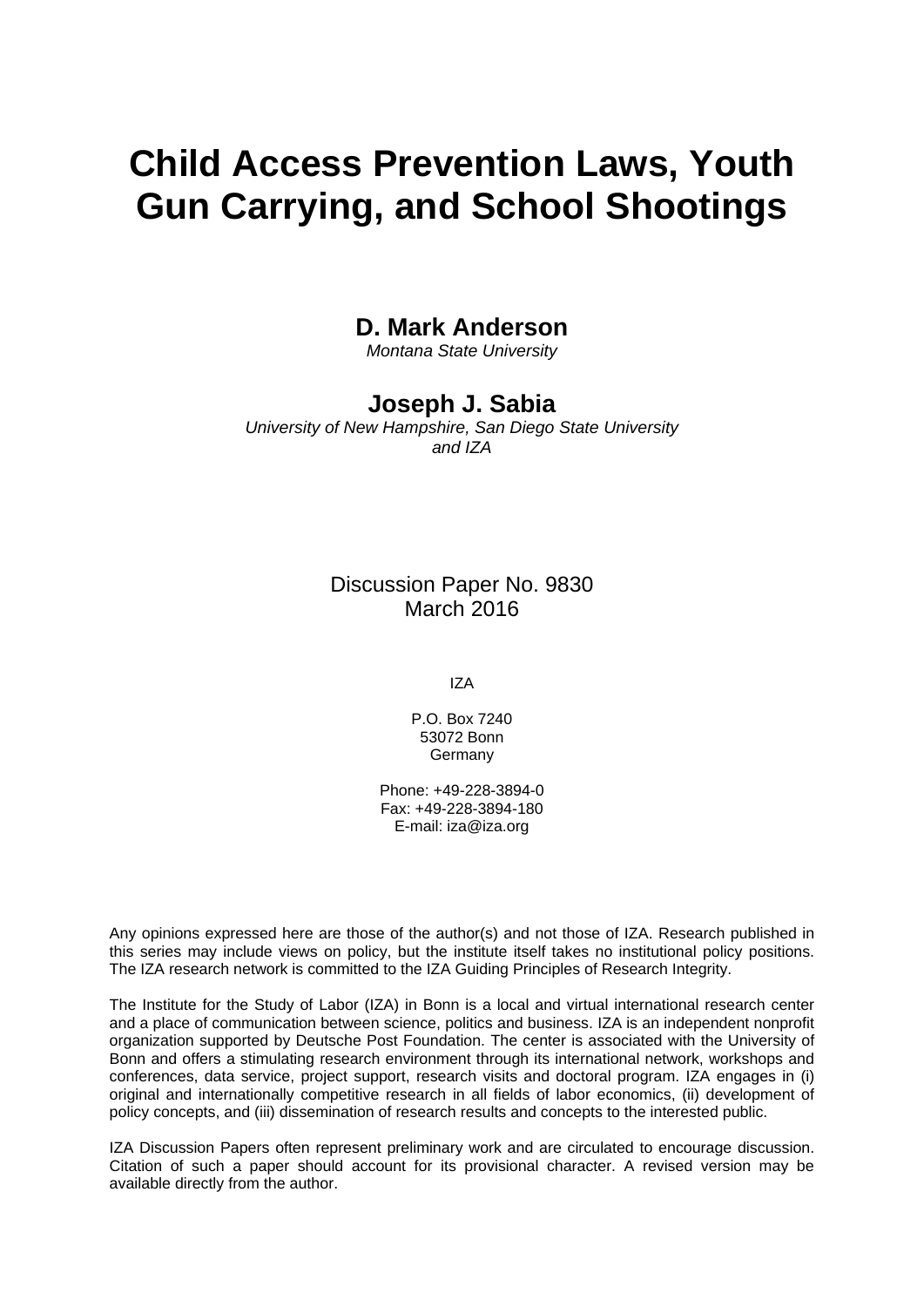IZA Discussion Paper No. 9830 March 2016

# **ABSTRACT**

# **Child Access Prevention Laws, Youth Gun Carrying, and School Shootings\***

Despite intense public interest in keeping guns out of schools, next to nothing is known about the effects of gun control policies on youth gun carrying or school violence. Using data from the Youth Risk Behavior Surveys (YRBS) for the period 1993-2013, this study is the first to examine the relationship between child access prevention (CAP) gun controls laws and gun carrying among high school students. Our results suggest that CAP laws are associated with a 13 percent decrease in the rate of past month gun carrying and an 18 percent decrease in the rate at which students reported being threatened or injured with a weapon on school property. In addition, we find that CAP laws are associated with a lagged decline in the probability that students miss school due to feeling unsafe. These results are concentrated among minors, for whom CAP laws are most likely to bind. To supplement our YRBS analysis, we collect a novel dataset on school shooting deaths for the period 1991-2013. We find that while CAP laws promote a safer school environment, they have no observable impact on school-associated shooting deaths.

JEL Classification: K4, I2, H7

Keywords: gun control, youth risky behavior, school violence

Corresponding author:

 $\overline{a}$ 

Joseph J. Sabia Department of Economics San Diego State University 5500 Campanile Drive San Diego, CA 92182-4485 USA E-mail: jsabia@mail.sdsu.edu

<sup>\*</sup> We thank Josh Latshaw, Taylor Mackay, Thanh Tam Nguyen, Usamah Wasif, and John Westall for excellent research assistance. We also thank David Simon, Ulf Zoelitz, and participants at the 2015 Southern Economic Association Annual Meeting, the 2015 Western Economic Association Annual Meeting, the 2015 International Health Economics Association Annual Meeting, the University of South Florida, the United States Military Academy, West Virginia University, and the University of New Hampshire for their comments and suggestions. Partial support for this research came from a *Eunice Kennedy Shriver* National Institute of Child Health and Human Development research infrastructure grant, R24 HD042828, to the Center for Studies in Demography and Ecology at the University of Washington.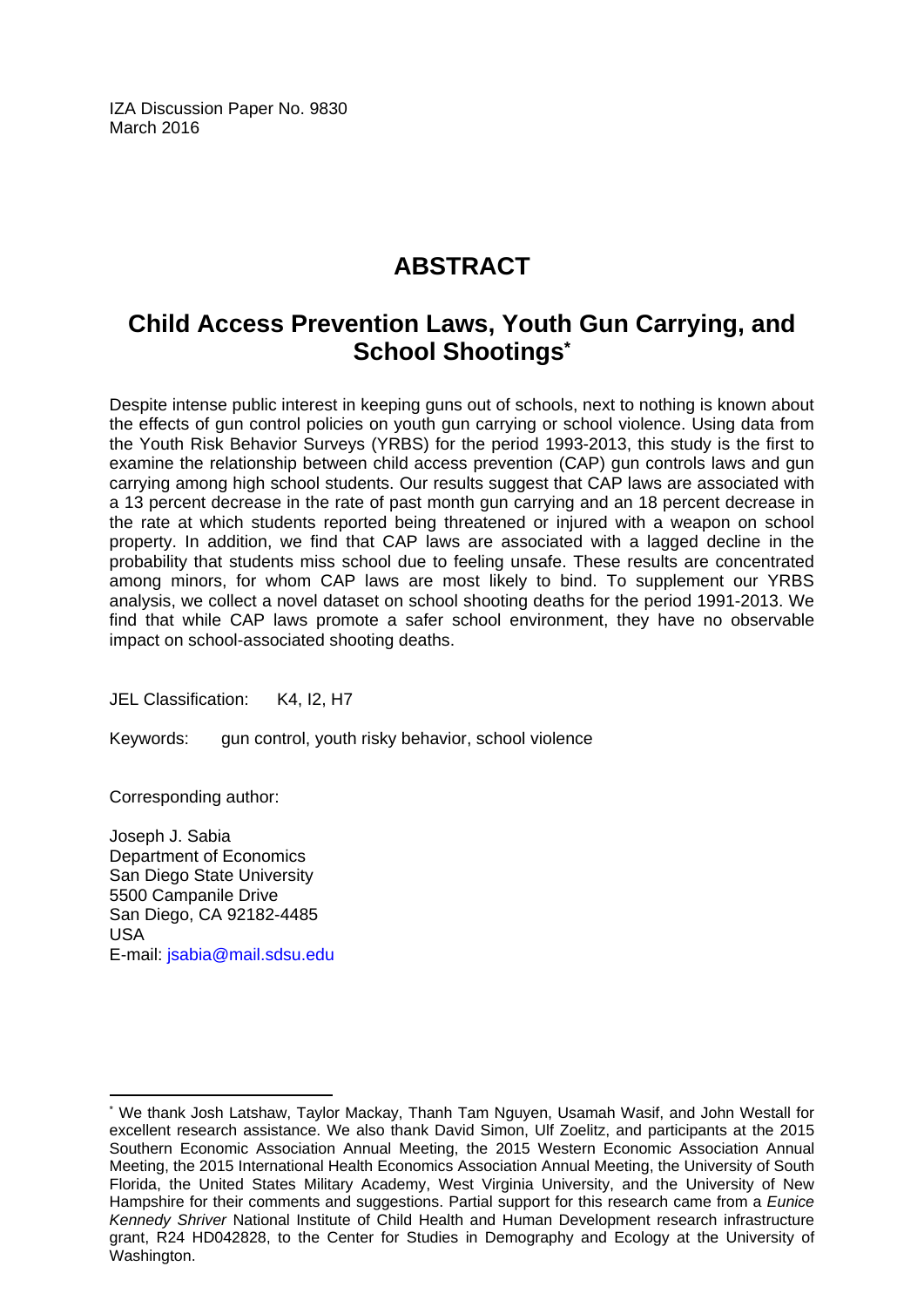#### **1. INTRODUCTION**

School shootings, such as the recent high-profile events in Chardon, Ohio; Sparks, Nevada; and Troutdale, Oregon, are usually committed by students of the school who are under the age of 18 (FBI 2002).<sup>1</sup> In fact, between 2012 and 2015, approximately 70 percent of shootings at K-12 schools were committed by minors (Everytown.org 2015a). More often than not, the shooters obtained their guns from their own home or that of a relative (Violence Policy Center 2001; Wood 2001; Copeland 2014). Based on survey data, roughly one-third of households with children reported that firearms were kept in or around their home (Okoro et al. 2005). Among homes with children and firearms, 43 percent reported having at least one gun in an unlocked place (Schuster et al. 2000). According to the Brady Center (2014), 1.7 million children in the United States live in a home with an unlocked and loaded gun.

 Advocates for stricter gun control laws cite the wide availability of firearms to youths as an important risk factor for school violence (Wood 2001; Christakis and Christakis 2012; Vartabedian 2014). In an effort to restrict youth firearm access, a number of states have passed child access prevention (CAP) laws, which impose criminal liability on gun owners who allow children unsupervised access to firearms (Law Center to Prevent Gun Violence 2013). Proponents of CAP laws argue that they not only limit intentional shootings but also accidental ones (Shaffer 1999). On the other hand, opponents of gun control contend that CAP laws impede upon a gun owner's constitutional right to bear arms and defend oneself. In emergency

<sup>1</sup> On February 27, 2012, Thomas Lane, a 17 year-old student, brought a .22 caliber handgun he had taken from his grandfather's barn to the Chardon High School cafeteria. He fired 10 rounds, killing three students and injuring two others. (Crimesider staff 2012; Dolak et al. 2012). On October 21, 2013, 12-year-old seventh-grade student Jose Reyes brought a 9-mm semi-automatic handgun from home to the Sparks Middle School playground. He killed one teacher and injured two students before turning the gun on himself. He obtained the weapon from an unlocked case on a shelf above his kitchen refrigerator (Associated Press 2013). On June 10, 2014, 15-year-old freshman Jared Padgett carried an AR-15 assault rifle in a guitar case on the school bus to Reynolds High School. He used it to kill one student and wound a teacher in the boys' locker room before committing suicide (Bernstein 2014). He took the gun from his brother, a member of the U.S. Army Reserve program (Slauson 2014).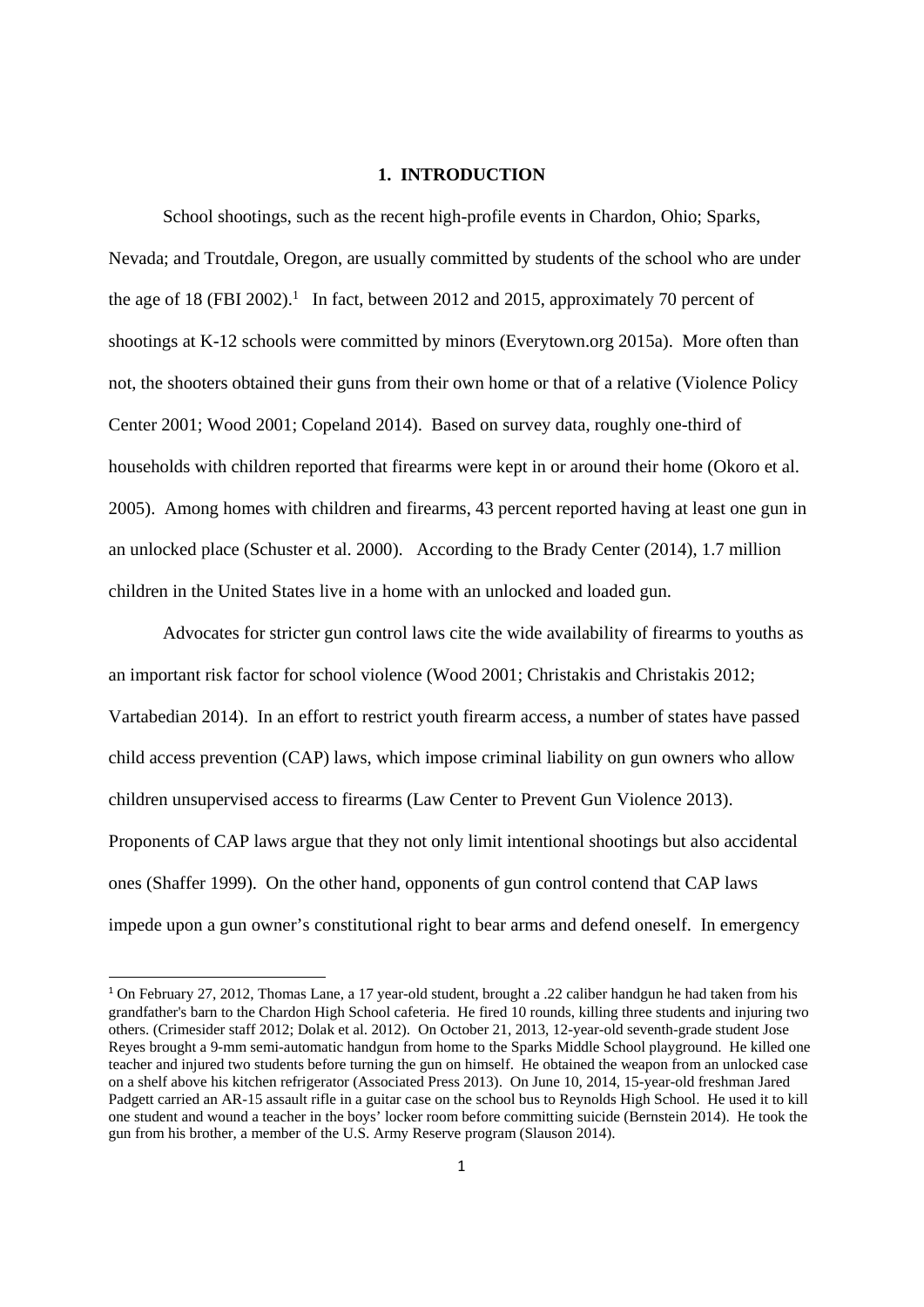situations, they argue that safe storage requirements encumber a potential victim's ability to use a firearm for self-defense (Shaffer 1999; Lott and Whitley 2001).

While a small literature on CAP laws exists (Cummings et al. 1997; Webster and Starnes 2000; Lott and Whitley 2001; Webster et al. 2004; DeSimone et al. 2013), including recent evidence that CAP laws reduce the probability that minors reside in families with unsafely stored weapons (Prickett et al. 2014), no prior studies have estimated the effect of CAP laws on youth gun carrying or gun-related school violence. In fact, we know very little about the effects of gun control policies in general on these outcomes.<sup>2</sup> Studying the impact of CAP laws is appealing because (1) there is substantial state-level variation in the timing of policy adoption, (2) the laws create predictions as to which age groups should be most affected, and (3) heterogeneity in standards for criminal liability (negligent storage vs. reckless endangerment) generates predictions as to where effects should be most strongly felt.

This study begins by examining the relationship between CAP laws and gun carrying among high school students using data from the Youth Risk Behavior Surveys (YRBS) for the period 1993-2013 when 17 states and the District of Columbia passed CAP laws.<sup>3</sup> Difference-indifference estimates show that CAP laws are associated with a 13 percent decrease in the rate at which high school students reported carrying a gun in the past month. This result is driven by the students in our sample for whom the laws are more likely to bind, those under the age of 18. A causal interpretation of this finding is bolstered by the fact that we find no evidence to suggest that CAP laws are associated with gun carrying among high school students 18 years of age and

<sup>2</sup> Economists have studied the crime effects of concealed-carry laws (Ludwig 1998), juvenile gun bans (Marvell 2001), right-to-carry laws (Mustard 2001; Aneja et al. 2012), and stand-your-ground laws (McClellan and Tekin 2012; Cheng and Hoekstra 2013), but none have examined the effects of gun control on school violence.

<sup>&</sup>lt;sup>3</sup> For the YRBS analysis below, data are available for before and after a CAP law went into effect for the District of Columbia and 13 of these 17 states.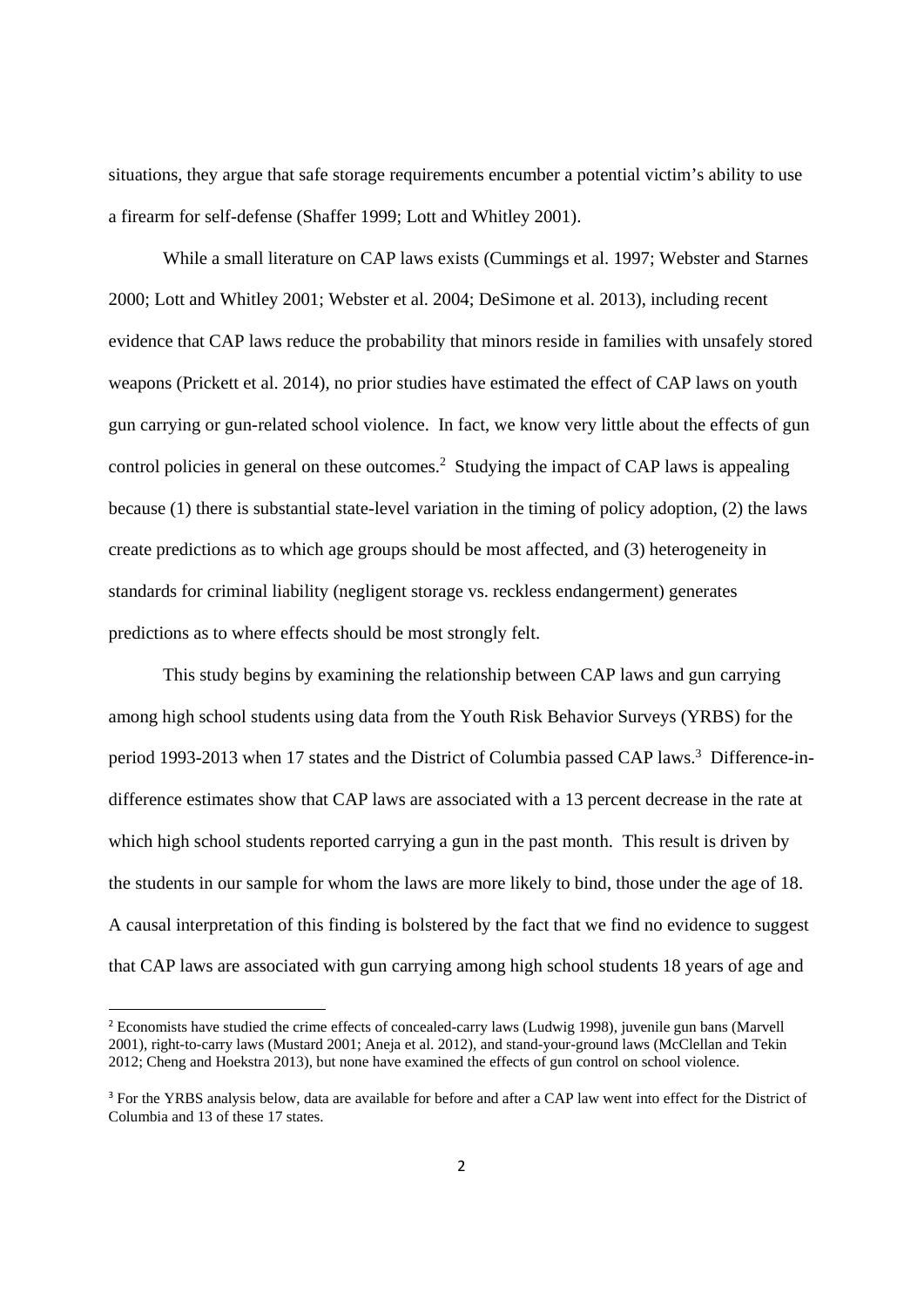older. Importantly, CAP law effects are not isolated to a particular race; such laws appear to deter gun carrying among both white and black students. On the other hand, CAP law effects are isolated among students who are more likely to carry a gun in the first place. From a policy perspective, this result is important because it (i) sheds light on the marginal student affected by CAP laws, and (ii) suggests that we can reject the "selective recruitment" hypothesis.

Turning to outcomes more directly related to a student's own safety, we find that CAP laws are associated with an 18 percent decrease in the rate at which students reported being threatened or injured with a weapon on school property. For students under the age of 18, we also find that CAP laws are associated with large lagged decreases in the rate at which students reported having missed school in the past month due to feeling unsafe.

 Finally, we compile the first comprehensive data set of school-associated shooting deaths and examine the relationship between CAP laws and these events.<sup>4</sup> Our results provide little evidence that CAP laws are associated with school shooting deaths committed by minors. Although imprecise, estimated effects are small and statistically indistinguishable from zero at conventional levels. These results suggest that the benefits of CAP laws may not extend to deterring these rare, but tragic events.

#### **2. BACKGROUND**

#### *2.1 Youth Gun Violence*

Highly publicized school shootings have increased awareness on youth firearm access and use. A large literature exists on the individual-level correlates of youth gun carrying. Researchers have found that mental health (Saukkonen et al. 2015), victimization (Ruggles and

<sup>4</sup> Using a sample of Chicago high school students, Chandler et al. (2011) studied the individual-level determinants of getting shot.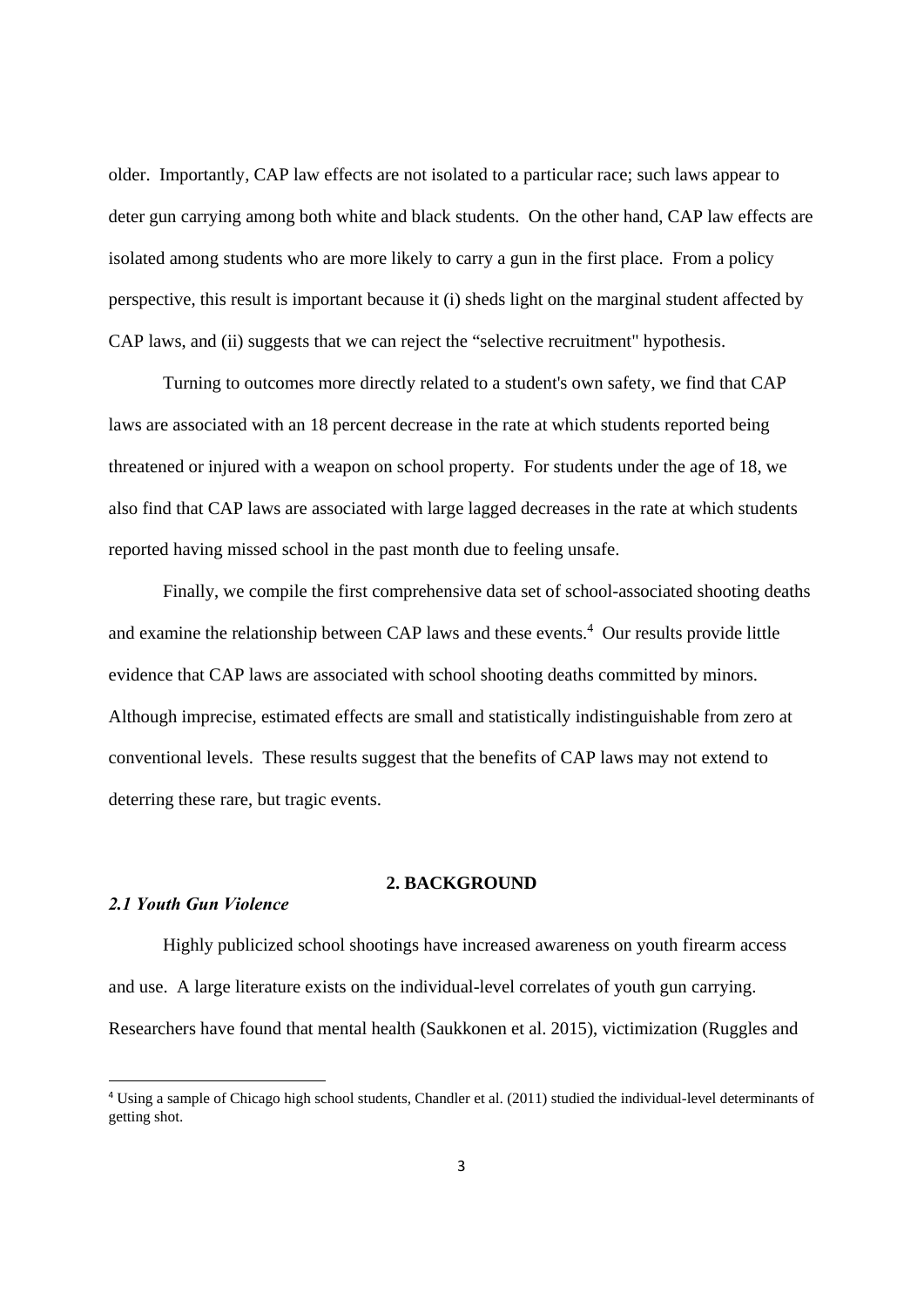Rajan 2014; Saukkonen et al. 2015), parental involvement (Vaughn et al. 2012), substance use (Hemenway 1996; Ruggles and Rajan 2014), academic performance (Hemenway et al. 1996), and drug dealing (Vaughn et al. 2012), are all strong predictors of youth gun carrying.<sup>5</sup>

Teens who own guns for sport typically have parents who socialize them into gun use and are unlikely to be involved in criminal activity. On the other hand, teens who obtain guns illegally are generally socialized into gun use by their peers, more likely to be criminally active, and more likely to bring guns to school (Lizotte et al. 1994; Lizotte et al. 1997). These teens may impose substantial costs on others. For example, beyond the direct costs borne by victims and their families, gun-related school violence may have far-reaching consequences for educational attainment. Grogger (1997) found that increased levels of violence in and around schools led to lower graduation rates in the United States. Beland and Kim (forthcoming) found that fatal shootings in U.S. high schools were associated with increased dropout rates and reduced test scores for those students who remained enrolled, while Abouk and Adams (2013) found evidence to suggest that school shootings induced private school enrollment. Poutvaara and Ropponen (2010) concluded that a highly publicized school shooting in Finland even decreased the academic performance of students in other schools.<sup>6</sup>

In the absence of shootings, student gun carrying alone may create a school environment that hinders academic performance. Researchers have established that school safety is correlated with test scores (Arum 2003; Lacoe 2013), classroom engagement (Ripski and Gregory 2009), absenteeism (Bryk and Thum 1989), and dropout rates (Rumberger 1995). Studies have also

<sup>&</sup>lt;sup>5</sup> See Emmert and Lizotte (2015) for a thorough discussion of the research on the demographics of youth weapon carriers and the individual-level risk factors for juvenile weapon carrying.

<sup>6</sup> Relatedly, Gershenson and Tekin (2015) found that the 2002 "Beltway Sniper" attacks in Washington, D.C. reduced school-level proficiency rates in schools within five miles of an attack. They concluded that traumatic community events such as mass shootings have the potential to disrupt student learning.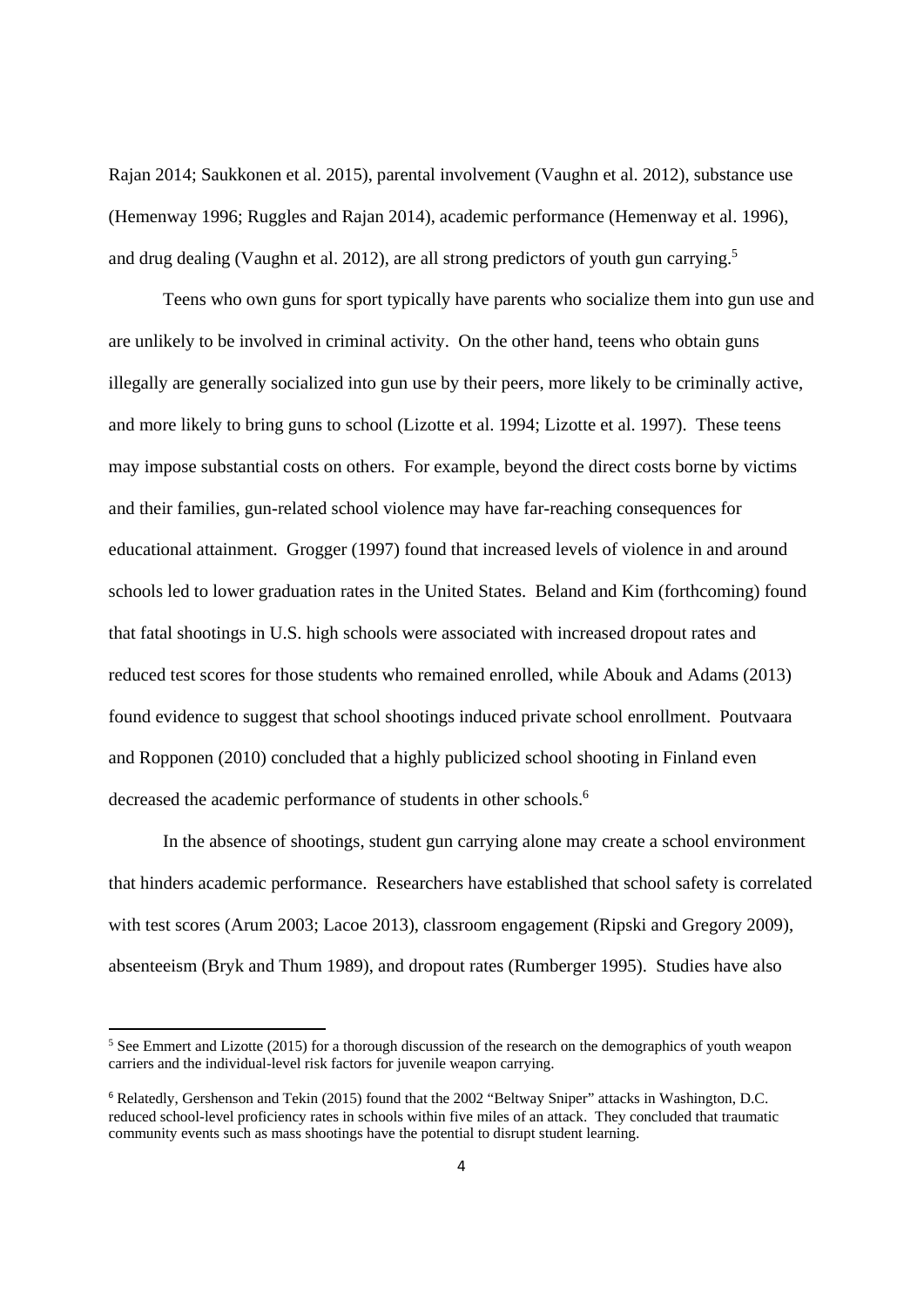found that students who fear that their classmates may be carrying guns are more likely to carry themselves (Bergstein et al. 1996; Hemenway et al. 1996; Hemenway et al. 2011).

#### *2.2 CAP Laws*

 While there are no CAP laws at the federal level, state CAP laws have been around for over 30 years. In 1981, Missouri passed the first law aimed at punishing adults who give children unsupervised access to firearms. Since 1981, 26 states and the District of Columbia have passed a CAP law. As of 2014, 13 states were considering some form of CAP legislation (Patel 2014).

 The strongest CAP laws impose criminal liability when a minor gains access to a firearm that has been stored negligently. If a child uses a firearm that was not properly locked up or stored to injure or kill a person, CAP laws penalize the gun owner with fines, imprisonment, or a combination of both. For example, based on California's recently signed Firearm Safe and Responsible Access Act, violators risk a potential \$1,000 fine and/or six months in jail (Peters 2013a). To take another example, Massachusetts imposes a minimum \$5,000 fine and/or 2.5 years in jail for those who allow children unsupervised access to handguns.<sup>7</sup> Within the law, owners are not required to use particular locks or methods of storage and may choose from a variety of options, so long as their guns are inaccessible to children (Shaffer 1999). On the other hand, some states impose a weaker standard for criminal liability and forbid persons from "intentionally, knowingly, and/or recklessly providing some or all firearms to children" (Law Center to Prevent Gun Violence 2013). CAP laws have also been used to penalize

<sup>7</sup> See Young (2012) and Harmacinski (2013) and for stories on individuals charged with violating their state's safe storage law.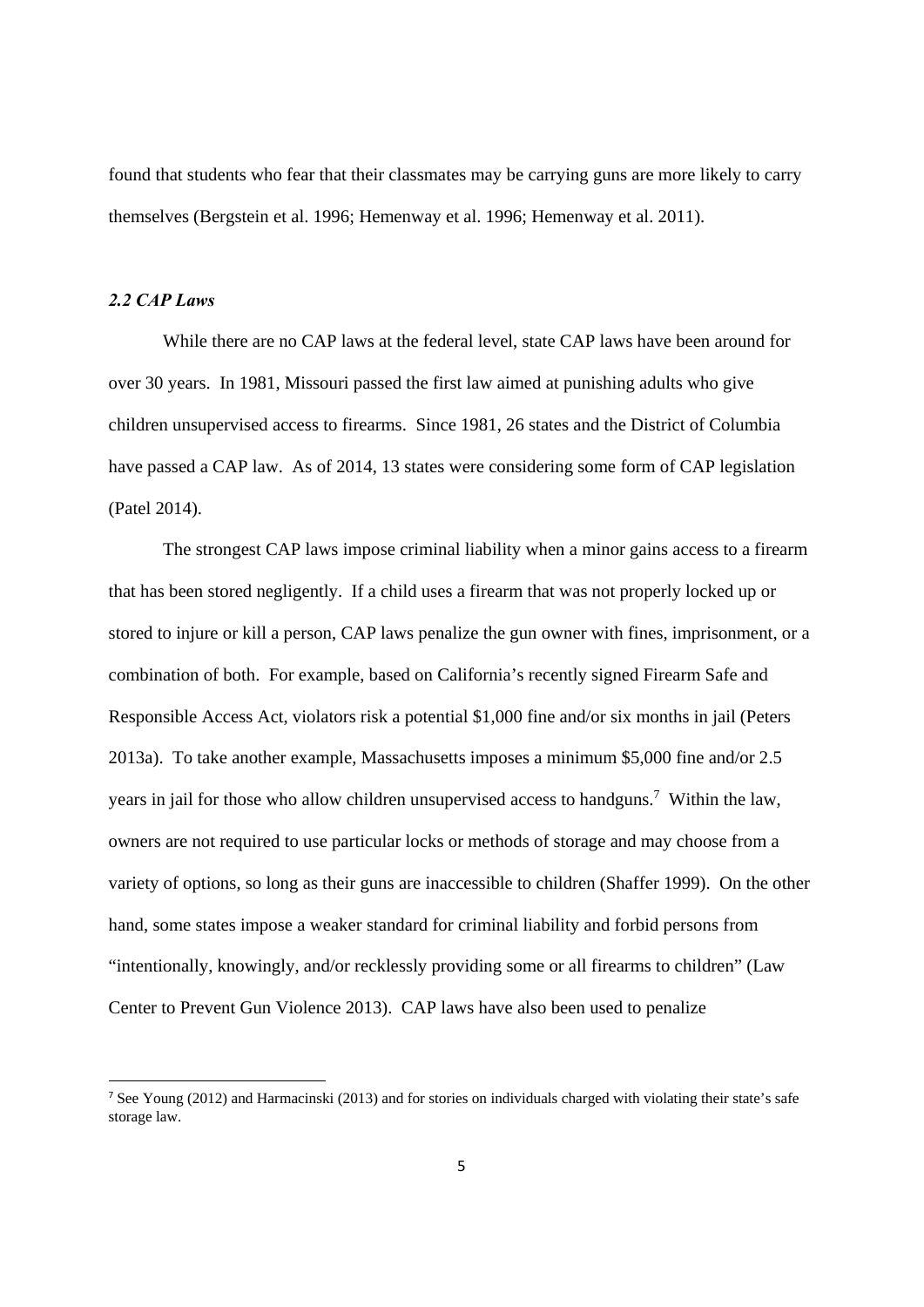manufacturers, dealers, and importers who fail to include safety devises with the sale of their firearms (Shaffer 1999).<sup>8</sup>

CAP law prosecutions are most common when police are investigating other crimes, including gun violations (i.e., "stacking" of criminal charges), but also occur when police are given tips on unsafely stored firearms. Perhaps understandably, there is some reticence on the part of prosecutors to charge parents with violations of CAP laws if their child completed suicide or an accidental death occurred (Peters 2013b; Lithwick 2015).

Recent evidence suggests that CAP laws reduce the ease with which minors can access firearms. Using data from the Early Childhood Longitudinal Study, Prickett et al. (2014) found that CAP laws, particularly in states with stronger gun control policies, are associated with a diminished likelihood that a child lives in a household with an unsafely stored firearm.<sup>9</sup>

 While no previous studies have focused on school-related outcomes, several have used state-level data to examine the relationship between CAP laws and gun-related deaths. Using data for the period 1979-1994, Cummings et al. (1997) found that CAP laws were associated with a decrease in accidental shooting deaths by roughly 23 percent among children 14 years of age and younger. Using data for the period 1979-1997, Webster and Starnes (2000) also examined the relationship between CAP laws and accidental shooting deaths among children 14

<sup>8</sup> It should also be noted that CAP laws vary along other margins. For instance, some states impose criminal liability only if the child actually uses or carries the firearm. CAP laws may apply to all firearms, loaded firearms, or handguns only. Some states require that firearms not only be stored, but must be done so with a locking device in place. The age at which a state defines a "minor" also varies. While the majority of states define a minor as anyone under the age of 18, some states operate under a lower age threshold (Law Center to Prevent Gun Violence 2013). In our YRBS sample, three states that changed their CAP laws defined a "minor" more narrowly than individuals under the age of 18. Illinois, New Hampshire, and Texas classified minors at ages 13 and younger, 15 and younger, and 16 and younger, respectively. Given this information and the fact that our approach defines the treated group as students in CAP law states who are under the age of 18, we potentially capture a lower bound policy effect. However, (i) dropping these states from our estimation sample, or (ii) restricting each state's sample of students based on their own definition of a "minor", yields a similar pattern of results.

<sup>9</sup> On a related note, Cook and Ludwig (2004) found that the prevalence of gun ownership in a community predicted gun carrying among adolescent males.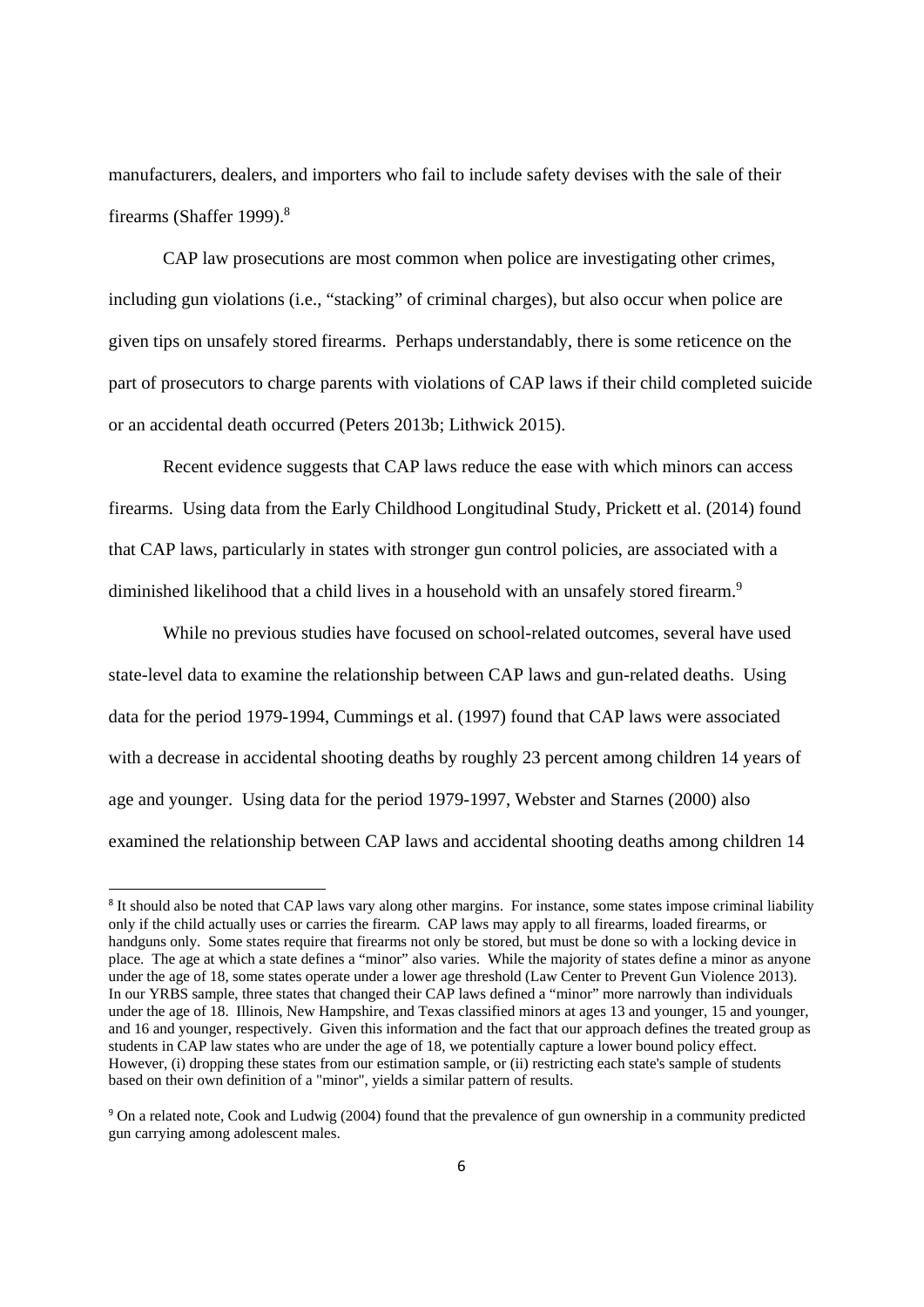years of age and younger. They found a negative association between CAP laws and accidental firearm deaths, but this association was entirely driven by one state (Florida). Webster et al. (2004) found that CAP laws were associated with an 11 percent decrease in the gun-related suicide rate among 14- to 17-year-olds for the period 1976-2001. These authors also found that CAP laws were associated with a similar decrease in the gun-related suicide rate among 18- to 20-year-olds, raising the possibility that their findings for the younger age group were spurious. Using data for the period 1979-1996, Lott and Whitley (2001) found little evidence to suggest that CAP laws were associated with accidental gun deaths or suicides among teens.

 Most recently, DeSimone et al. (2013) used annual hospital discharge data for the period 1988-2003 to estimate the relationship between CAP laws and nonfatal gun injuries. They found that CAP laws were associated with 26 and 5 percent decreases in self-inflicted and non-selfinflicted gun injuries, respectively, among individuals under the age of 18. Supporting a causal interpretation, they found no effects on self-inflicted gun injuries among adults or on selfinflicted injuries without a gun.

Our study contributes to the above literature by being the first to examine the effect of CAP laws on youth gun carrying and school violence. We also compile the first census of school-associated shooting deaths in the United States over the last two decades and explore the relationship between CAP laws and these events.

#### **3. YRBS ANALYSIS**

#### *3.1 YRBS Data*

 The data for our primary analysis come from the national and state YRBS and cover the period 1993-2013. Government agencies rely on these data to track trends in teen behaviors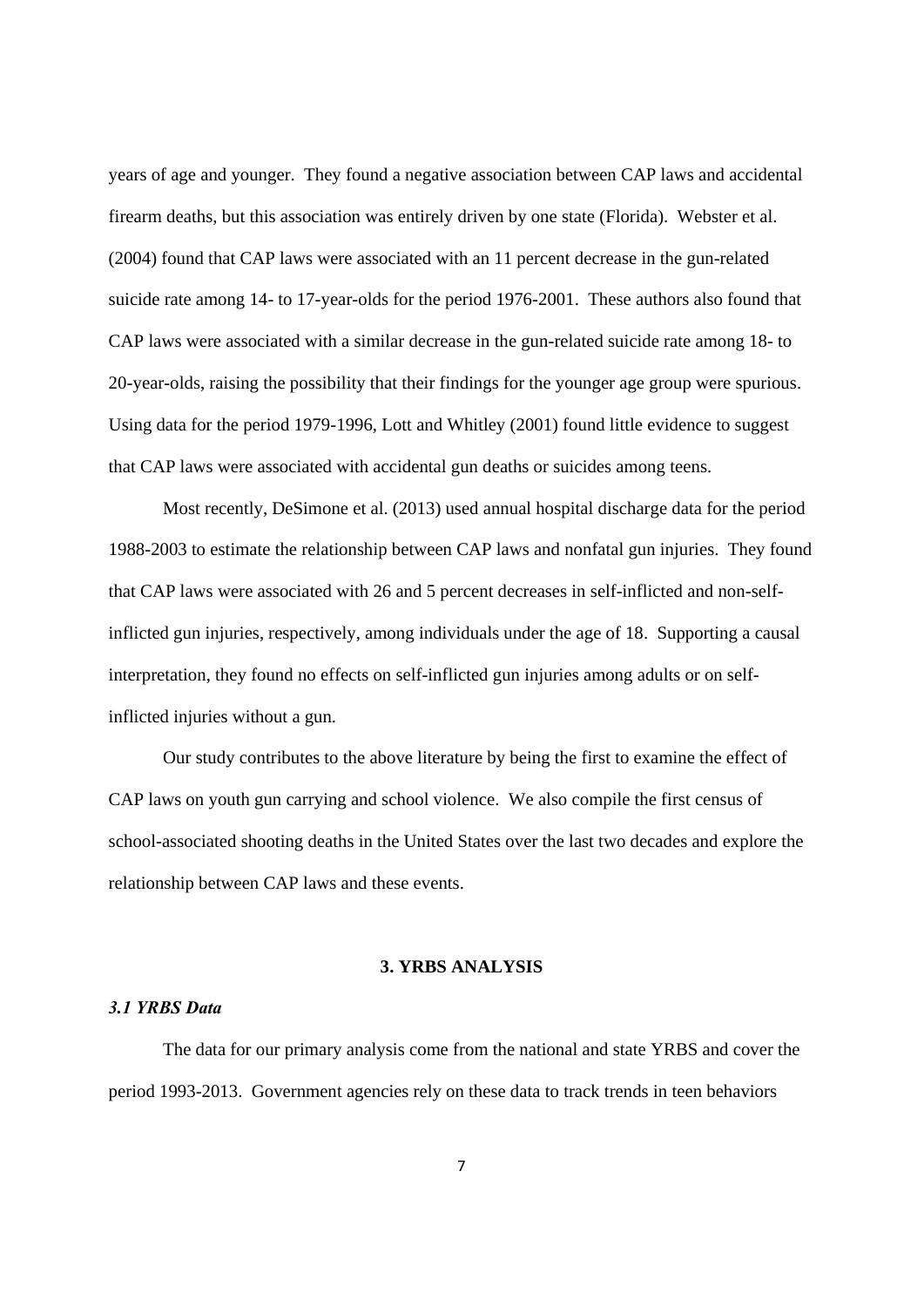including physical activity, unhealthy eating, tobacco use, alcohol and other drug use, sexual activity, and violence. Previous studies such as Simon et al. (1999), Dinkes et al. (2009), and Sabia and Bass (2015) have used these data to examine determinants of weapon carrying and student victimization on school grounds.<sup>10</sup>

 The national YRBS is carried out biennially by the Centers for Disease Control and Prevention (CDC) and is representative of the population of high school students in the United States.<sup>11</sup> We obtained the restricted-use versions of the national YRBS so respondents could be linked to their state of residence. The state surveys, which are also biennial and school-based, are coordinated by the CDC, administered by state education and health agencies, and mirror the national surveys in terms of content.<sup>12</sup> Roughly half of the states have granted the CDC permission to release their data, while the remaining states require direct data requests.

 Following previous studies, we combine the national and state YRBS data so that identification comes from as many law changes as possible (Sabia et al. 2014; Hansen et al. 2015; Anderson and Elsea 2015, Anderson et al. 2015). Between 1993 and 2013, 13 states and the District of Columbia contributed data to the national or state YRBS before and after the adoption of a CAP law (see Table 1). Six of these states and the District of Columbia impose criminal liability for negligent storage, while seven states impose criminal liability for reckless endangerment. In combination, the YRBS data cover all 50 states and the District of Columbia.

 First, we measure youth gun carrying (*Carry Gun*) using responses to the following YRBS questionnaire item:

<sup>&</sup>lt;sup>10</sup> Researchers have used these data to study a wide of a range of state policies. For examples, see Cawley et al. (2007), Carpenter and Stehr (2008), Anderson (2010), Hansen et al. (2013), and Anderson et al. (2015).

<sup>&</sup>lt;sup>11</sup> Although designed to be nationally representative, not all 50 states contributed data to the national YRBS in any given survey wave.

<sup>&</sup>lt;sup>12</sup> With a few exceptions, most states conducted their own YRBS at some point between 1993 and 2013.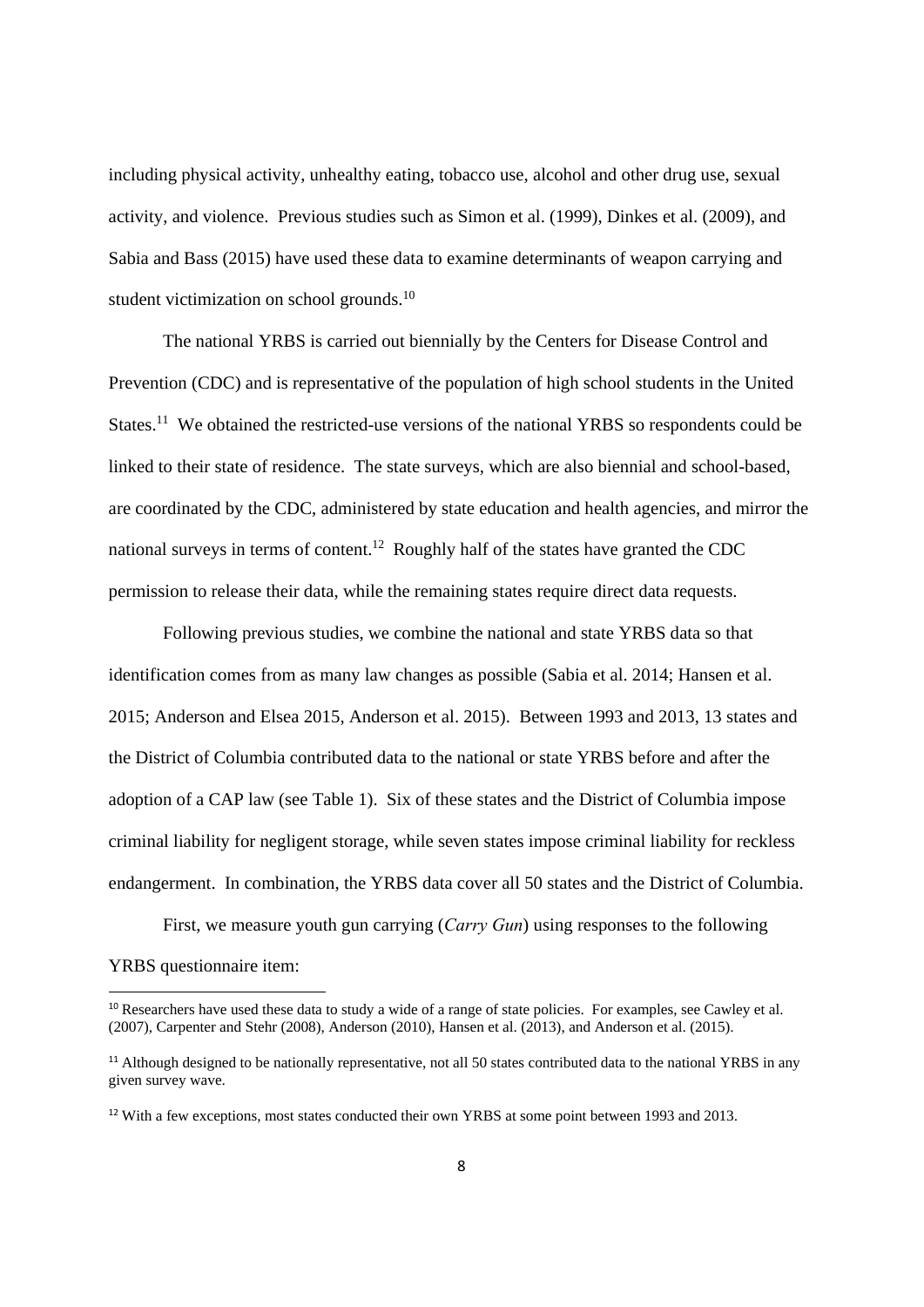*"During the past 30 days, on how many days did you carry a gun?"* 

*Carry Gun* is equal to 1 if the respondent reported carrying a gun at least once in the past 30 days, and equal to 0 otherwise. $^{13}$ 

 Respondents are then asked about weapons carrying, both overall and on school property, which we use to generate two separate indicators:

*"During the past 30 days, on how many days did you carry a weapon such as a gun, knife, or club?"* 

*"During the past 30 days, on how many days did you carry a weapon such as a gun, knife, or club on school property?"* 

*Carry Any Weapon* (*at School*) is equal to 1 if the respondent reported carrying a weapon (on school property) at least once in the past 30 days, and equal to 0 otherwise. The obvious disadvantage of these two measures is that we cannot separate out gun carrying effects of CAP laws from knife or club carrying effects. Thus, we can only observe the *total* effect of CAP laws on weapon carrying and are unable to examine whether knives or other weapons are complements to or substitutes for guns. However, a comparison of the estimated effect of CAP laws on *Carry Gun* and *Carry Any Weapon* will provide at least some evidence as to whether substitution across weapons exists.

 Respondents are also asked whether they faced a weapons-related threat or injury on school property:

<sup>&</sup>lt;sup>13</sup> We also examined the intensive margin of gun carrying, as well as the intensive margin for outcomes for which we have measures of frequency. These results, which are available upon request, suggest that CAP law effects tend to be largest on the extensive margin.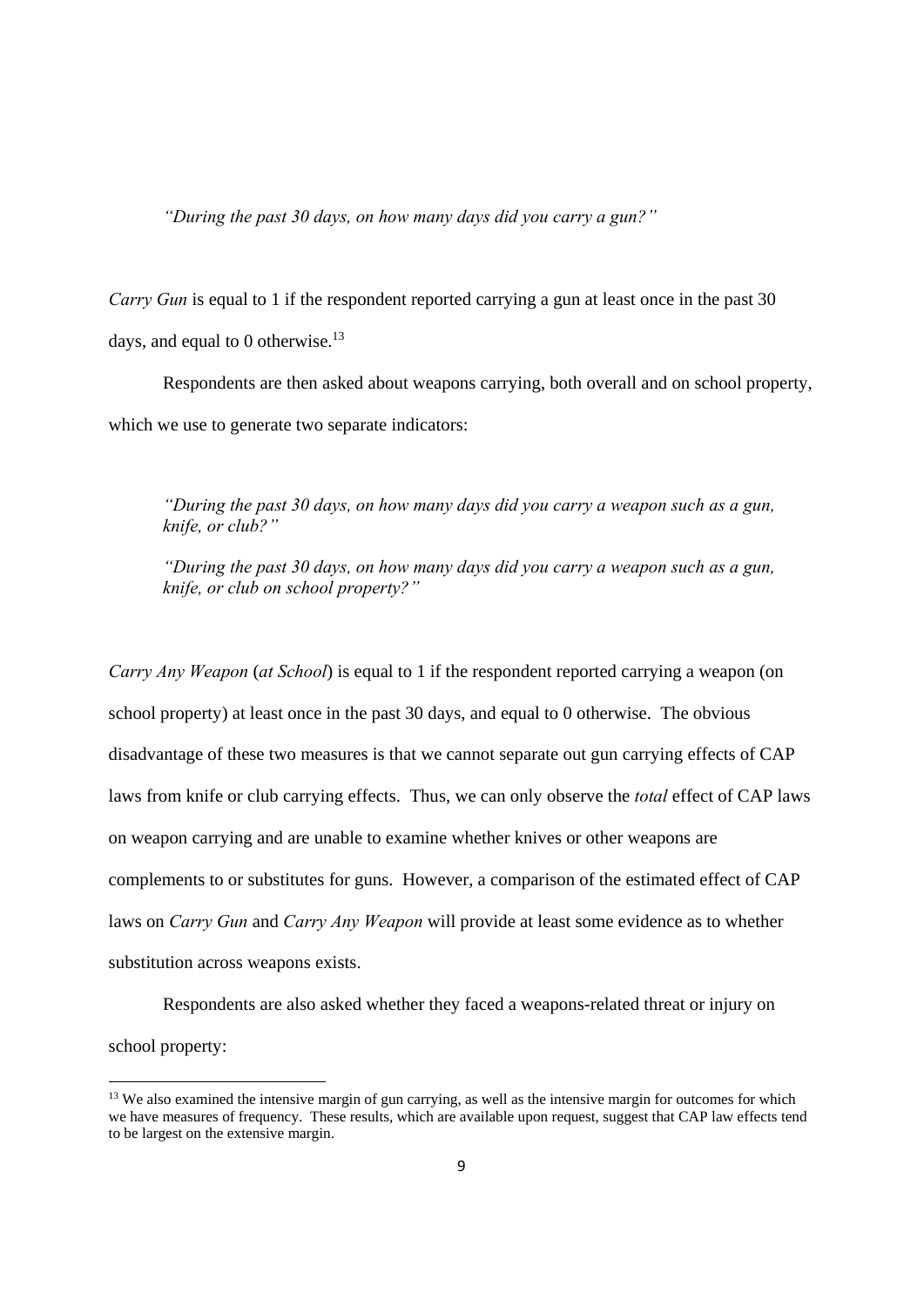*"During the past 12 months, how many times has someone threatened or injured you with a weapon such as a gun, knife, or club on school property?"* 

*Weapon Threat at School* is equal to 1 if the respondent reported being threatened or injured at least once in the past 12 months, and equal to 0 otherwise. Finally, respondents are asked:

*"During the past 30 days, on how many days did you not go to school because you felt you would be unsafe at school or on your way to or from school?"* 

*Missed School Due to Safety* is equal to 1 if respondents reported missing school at least once in the last 30 days, and equal to 0 otherwise.

Table 2 provides descriptive statistics and definitions for the YRBS data. Means are reported by whether a CAP law was in place during the year of the survey. According to the YRBS data, 5.5 percent of high school students carried a gun at least once in the past 30 days, 17.6 percent carried a weapon (i.e., a gun, knife, or club) in the past 30 days, 6.0 percent carried a weapon on school property in the past 30 days, 7.1 percent were threatened or injured with a weapon on school property at least once in the past year, and 5.3 percent missed school due to feeling unsafe in the past 30 days.14 An advantage of the first three outcomes (*Carry Gun*, *Carry Any Weapon*, and *Carry Any Weapon at School*) is that there are clear predictions as to which age groups should be most influenced by CAP laws. The laws are less binding for students 18 years of age and older than for students under the age of 18. However, because some of these older students live with younger individuals, there may be spillover effects. It is less clear that

<sup>&</sup>lt;sup>14</sup> An advantage of considering the weapons threat and school absence outcomes is that they are less likely to suffer from underreporting than the responses related to the carrying of guns and weapons.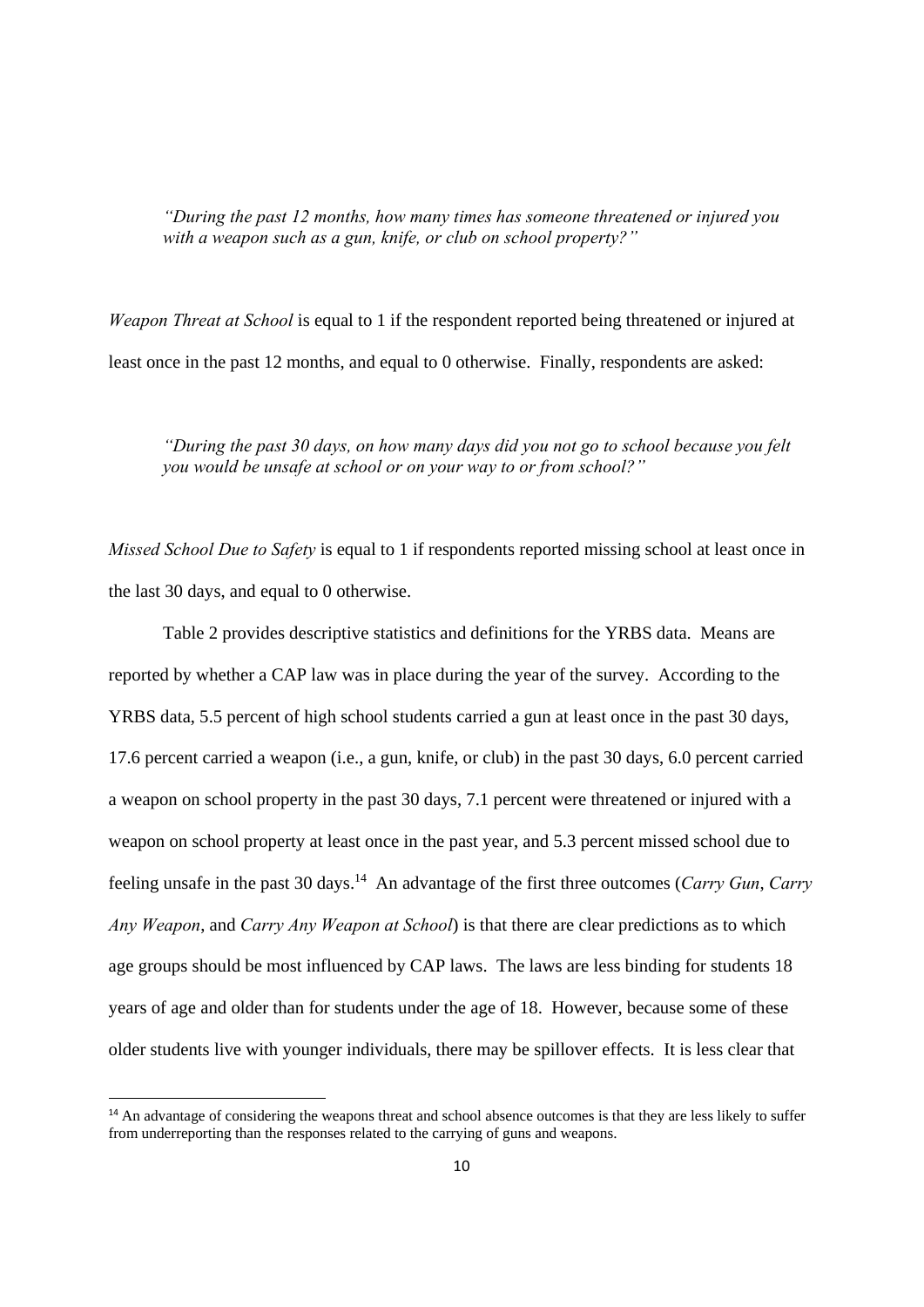CAP laws should impact the latter two outcomes (*Weapon Threat at School* and *Missed School Due to Safety*) differently across the two age groups.

 Figures 1 and 2 show trends in our dependent variables for the national and state YRBS, respectively. These figures illustrate that the national and state YRBS are each capturing the same broad changes in our outcomes over time. During the 1990s, rates of weapon carrying declined substantially; at the same time, rates of safety-related absences and weapons-related threats at school rose. After 2001, the rates for all of our outcomes of interest remained steady.

#### *3.2 YRBS Empirical Strategy*

 Our empirical analysis is reduced-form, based on the approach taken by previous researchers interested in the effects of gun laws.15 Specifically, to estimate the relationship between CAP laws and high school student outcomes, we exploit the spatial and temporal variation of these laws in a standard differences-in-differences framework. Our estimating equation is:

(1) 
$$
Y_{ist} = \beta_0 + \beta_1 CAP Law_{st} + XI_{ist}\beta_2 + X2_{st}\beta_3 + v_s + w_t + v_s \cdot t + \varepsilon_{ist},
$$

where *i* indexes individuals, *s* indexes states, and *t* indexes years. The dependent variable, *Yist*, represents one of the five possible outcomes listed in Table 2 (*Carry Gun*, *Carry Any Weapon*, *Carry Any Weapon at School*, *Weapon Threat at School*, *Missed School Due to Safety*).16 The

<sup>15</sup> For examples, see Ludwig (1998), Marvell (2001), Mustard (2001), McClellan and Tekin (2012), Cheng and Hoekstra (2013), and DeSimone et al. (2013).

<sup>&</sup>lt;sup>16</sup> The YRBS defines a weapon as an object such as a "gun, knife, or club." Ideally, we would like to only observe gun carrying or gun threats on school property. However, if CAP laws restrict gun access among teens and other weapons such as knives or clubs serve as substitutes for firearms, then our estimates based on the outcomes *Carry Any Weapon*, *Carry Any Weapon at School*, and *Weapon Threat at School* will be conservative.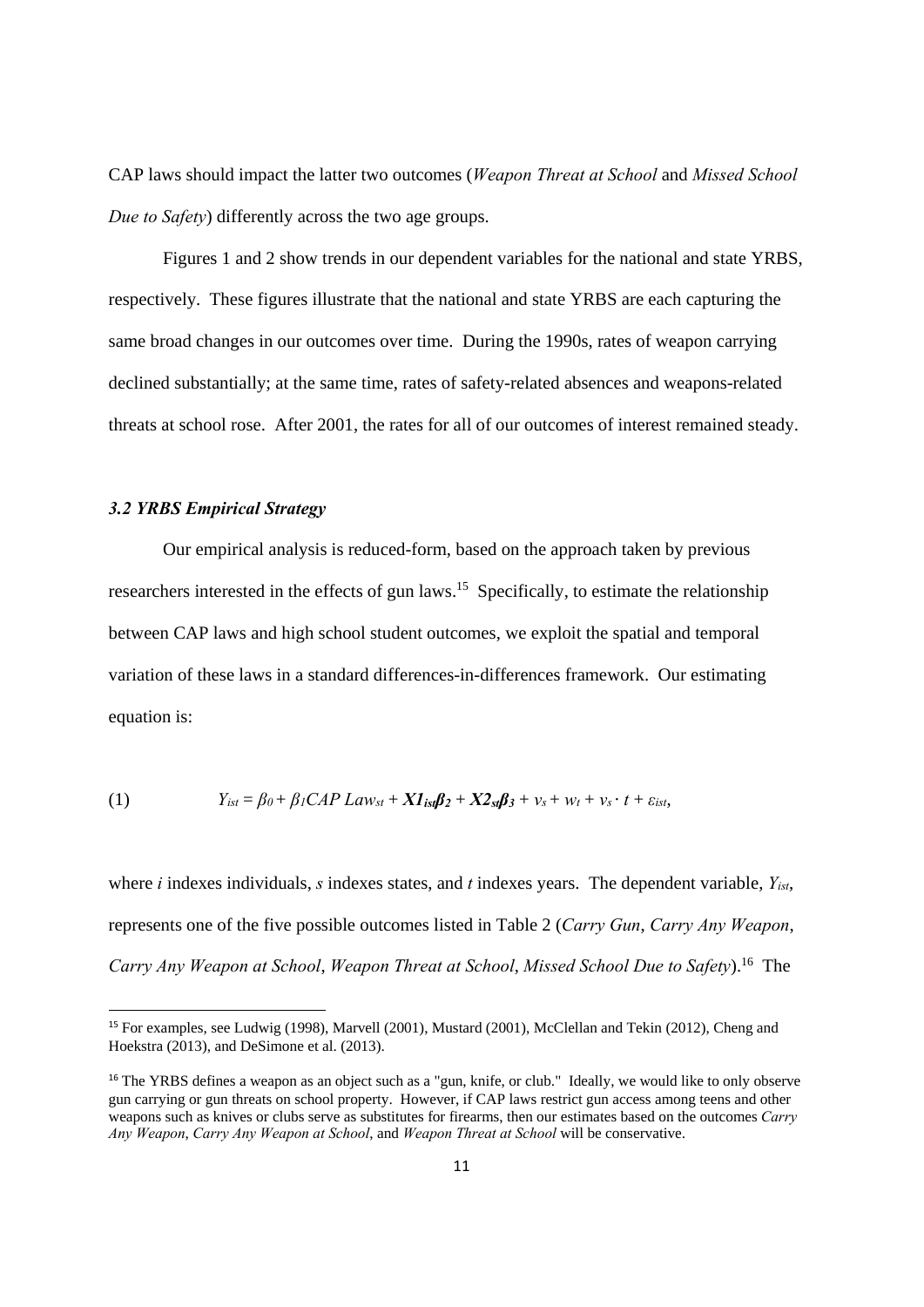variable of interest, *CAP Lawst*, is an indicator for whether state *s* was enforcing a CAP law in year *t*. 17 In alternate specifications, we allow the type of CAP law to vary by whether the state enforces a negligent storage or reckless endangerment criminal liability standard. The vectors *vs* and  $w_t$  represent state fixed effects and year fixed effects, respectively, and state-specific linear time trends are denoted by  $v_s \cdot t$ . The state-specific linear time trends are included to control for state-level factors that evolve smoothly over time, such as sentiment towards gun control.

The vector  $XI_{ist}$  includes individual-level controls for race, age, grade, and gender, while the vector *X2st* includes state-level controls for demographics (*% Black, Mean Age, % Male*), economic conditions (*Unemployment*, *Per Capita Income*), education levels and the schooling environment (*% Bachelor's Degree*, *Student-Teacher Ratio*, *School Lunch Program*, *Teacher Salary, Zero Tolerance Law, Anti-Bullying Law*), policing resources (*Police Expenditures*, *Police Employment*), the crime rate (*Property Crime*, *Violent Crime*), political preferences (*Democrat*), other gun laws (*Shall Issue Law, Stand Your Ground Law*), whether the state mandates insurance coverage to include mental health benefits at parity with physical health benefits (*Mental Health Parity Law*), and beer taxes (*Beer Tax*).18

<sup>&</sup>lt;sup>17</sup> This variable takes on fractional values during the year in which a CAP law took effect.

<sup>&</sup>lt;sup>18</sup> The state-level demographics were calculated using population data from the National Cancer Institute's Surveillance Epidemiology and End Results Program. The unemployment and income data are from the Bureau of Labor Statistics and the Bureau of Economic Analysis, respectively. The data on the state population share with a bachelor's degree are from the U.S. Department of Education, while the data on student-teacher ratios and teacher salaries come from annual issues of the *Digest of Education Statistics* published by the National Center for Education Statistics. Information on school lunch participation rates comes from the U.S. Department of Agriculture. Information on zero tolerance school violence laws comes from the Law Center to Prevent Gun Violence and the Education Commission of the States. The effective dates for the anti-bullying laws are from Sabia and Bass (2015). Police expenditure and employment statistics are from the Bureau of Justice Statistics and crime rates were calculated based on the FBI's *Uniform Crime Reports*. Information on whether a state had a Democratic governor in office was gathered through our own internet searches. For the period 1993 through 2011, information on shall issue gun laws comes from Grossman and Lee (2008), Donohue and Ayres (2009), and Aneja et al. (2012). For 2012 and 2013, information on shall issue gun laws comes from Hinkston (2012), the United States Government Accountability Office (2012), Arnold (2015), and USA Carry (2015). The effective dates for the mental health parity laws are from Lang (2013). Updates to the laws in Lang (2013) were provided via personal correspondence with the author. The data on beer taxes come from the Beer Institute's *Brewers Almanac*. Researchers have relied on beer taxes to proxy variations in the price of alcohol (Ruhm 1996; Markowitz et al. 2005).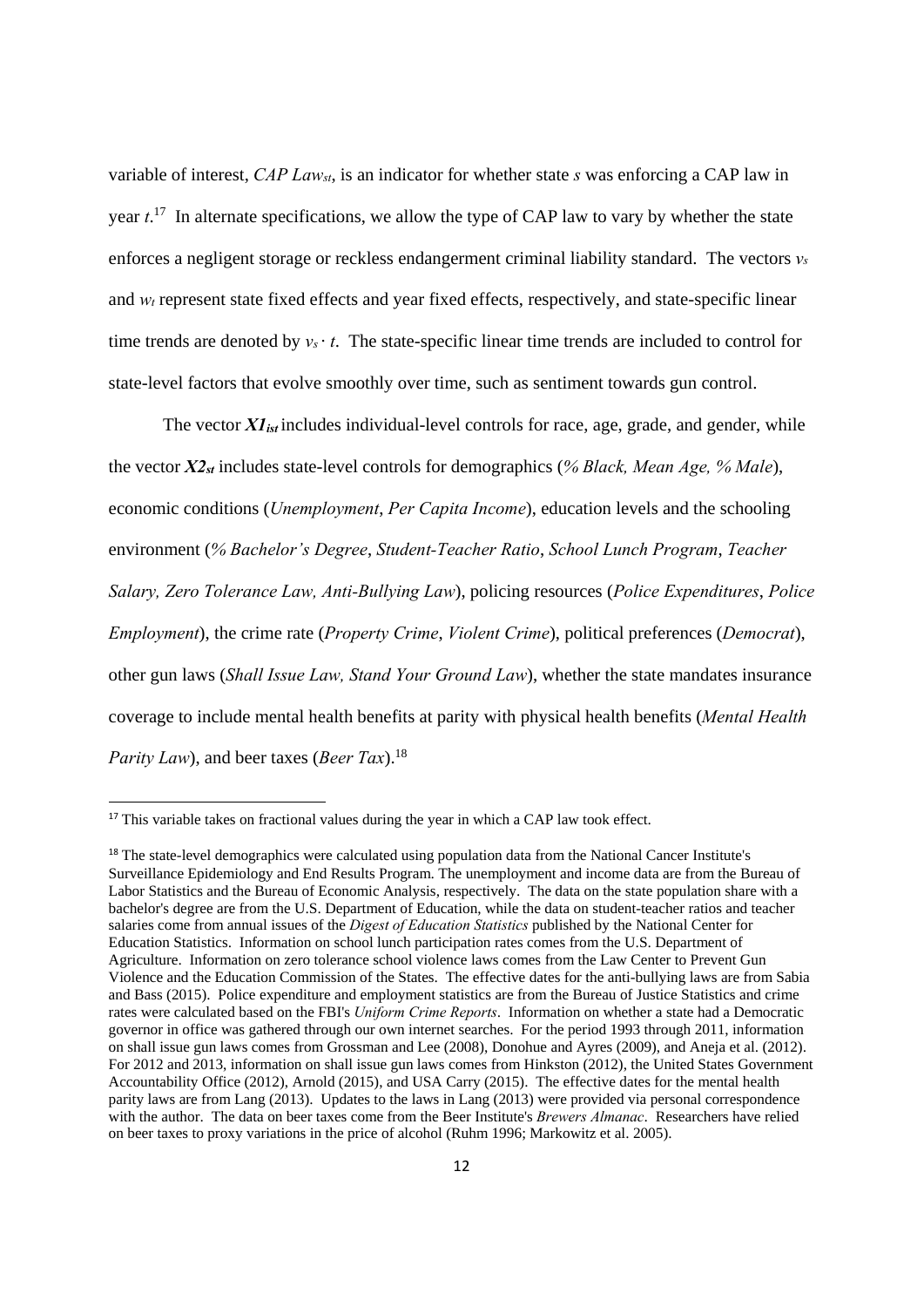All regressions are estimated as probit models and standard errors are corrected for clustering at the state level (Bertrand et al. 2004). To ensure the combined YRBS data are nationally representative, we used population data from the National Cancer Institute's Surveillance Epidemiology and End Results Program (http://seer.cancer.gov/popdata/) and assigned population weights to each respondent based on state of residence, age, gender, and race (Hansen et al. 2015; Anderson and Elsea 2015, Anderson et al. 2015).

In order for equation (1) to generate unbiased estimates of the effect of CAP laws on gun carrying and school violence, the parallel trends assumption must be satisfied. We take three approaches to test this assumption: (1) examine whether effects are stronger for minor as compared to non-minor high school students, for whom CAP laws are more binding, (2) conduct placebo tests on policy leads, and (3) provide falsification tests on behaviors that should be unaffected by CAP laws, such as exercise, diet, and substance use.

#### *3.3 YRBS Results*

 Table 3 presents the main results from the YRBS analysis. Panel I illustrates results for the full sample of high school students, while panels II and III split the sample by age. Because CAP laws specifically target households with minor children, we present results based on an age 18 cutoff. While the results in panel III do not represent a perfect falsification test (because high school students 18 years of age and older may live in households with younger individuals), we expect CAP laws to be much less binding for this age group.<sup>19</sup>

 For the full sample (Panel I), CAP laws are associated with a .007 decrease in the probability a high school student carried a gun within the past 30 days and a .016 decrease in the

<sup>&</sup>lt;sup>19</sup> For example, according to wave 1 of the National Longitudinal Study of Adolescent Health, 50.4 percent of 18 year-olds surveyed reported having a younger sibling.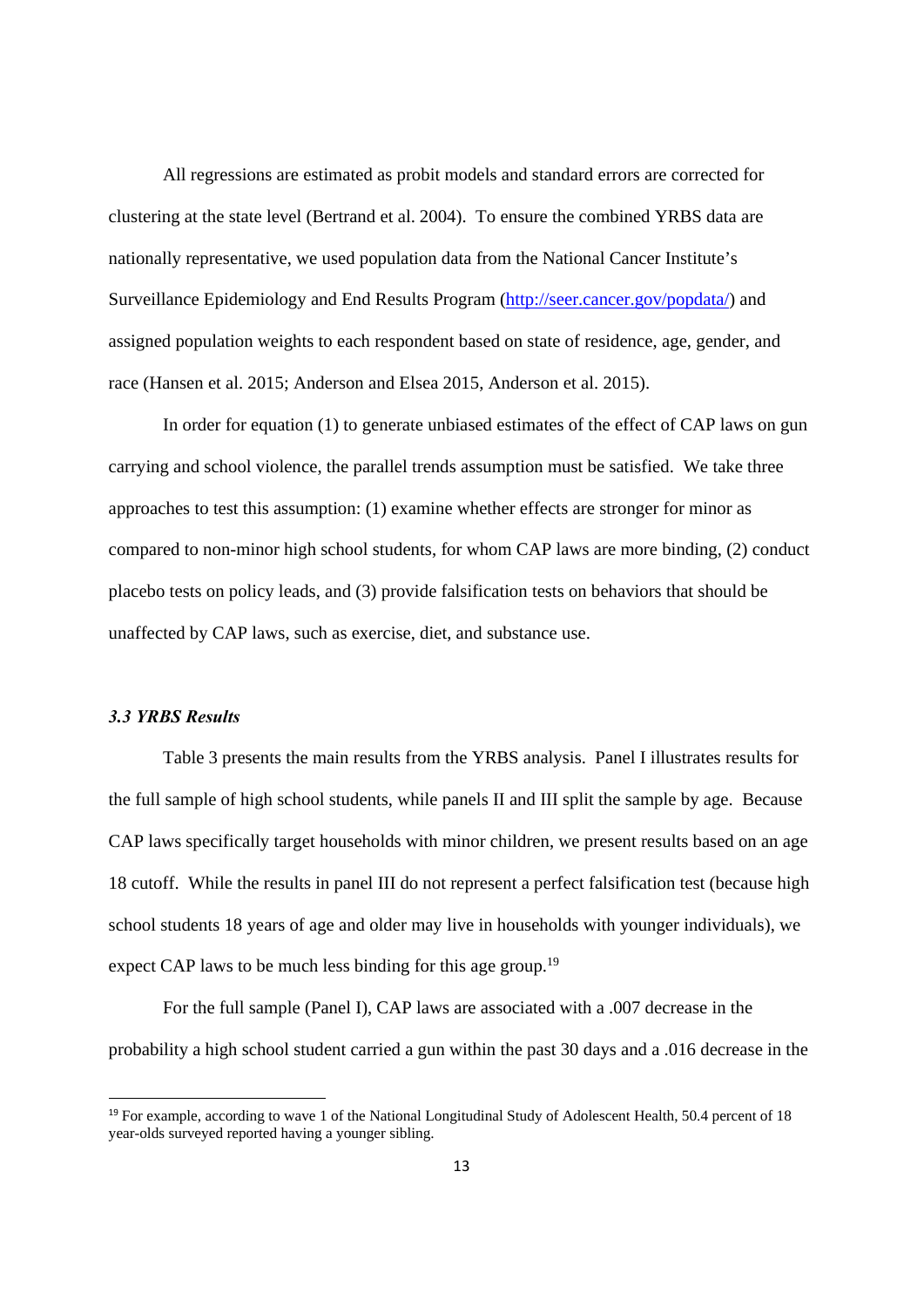probability a high school student carried any weapon (i.e., a gun, knife, or a club) within the past 30 days. Both of these estimates are statistically significant at the 10 percent level and reflect roughly 13 and 9.5 percent decreases relative to the mean rates of gun carrying and weapon carrying, respectively, in states without a CAP law. While tests of differences in these coefficients cannot rule out substitution across types of weapons, the results suggest that CAP laws are effective at reducing net weapons carrying, at least across the range of weapons examined in the YRBS. CAP laws are also negatively associated with high school students having reported carrying a weapon specifically on school property, but this estimate is not statistically distinguishable from zero at conventional levels.

 With regard to a student's own safety, we find that CAP laws are associated with a .013 decrease in the probability a student was threatened or injured with a weapon on school property within the past year. This represents roughly an 18 percent decrease relative to the mean. We also find that CAP laws are associated with a (statistically insignificant) .006 decrease in the probability a student missed school within the past 30 days because he/she felt unsafe.

 Panels II and III in Table 3 illustrate that the statistically significant estimates for the full sample are driven by the age group for which the laws bind (i.e., students under 18 years of age). Specifically, for the outcomes *Carry Gun*, *Carry Any Weapon*, and *Weapon Threat at School*, CAP laws are associated with an approximate 18, 11, and 22 percent decrease in the probability of each, respectively.20 The across-the-board null findings shown in Panel III provide confidence that our estimates in Panel II are not spurious and potentially reflect a causal relationship between CAP laws and gun-related outcomes among high school students.

<sup>20</sup> Appendix Table 1 presents means for the outcomes by age.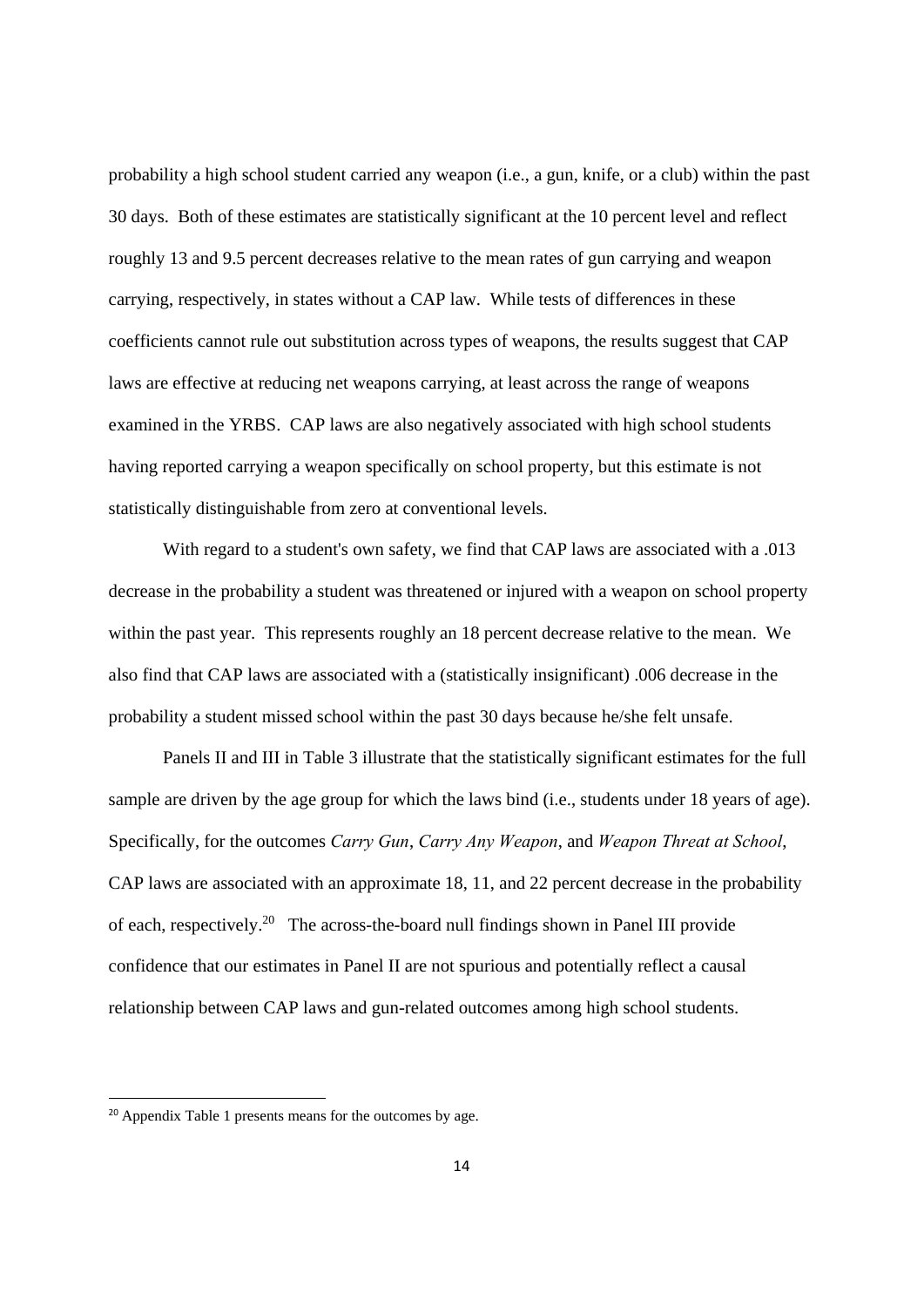Next, we interact *CAP Law* with *Shall Issue* to test whether CAP laws are more effective in stricter gun control environments (Prickett et al. 2014). Our findings in Table 4 are generally consistent with this hypothesis. For students under the age of 18, when shall issue laws are not being enforced (i.e., tougher gun control), the effect of CAP laws on *Carry Gun* is 0.8 percentage-points larger (in absolute magnitude). For the remaining results in Panel II of Table 4, the interactive effect of *Shall Issue* and *CAP Law* is positive in sign for three of the four cases, but is never statistically significant.<sup>21</sup>

 In Table 5, we replace *CAP Law* with two mutually exclusive indicators, *Negligent Storage* and *Reckless Endangerment*, to examine whether heterogeneous effects exist by the type of CAP law in place. As discussed above, negligent storage laws are the strongest form of CAP laws and impose criminal liability when a minor gains access to a negligently stored firearm. On the other hand, some states impose a weaker standard for criminal liability and prohibit persons from "intentionally, knowingly, and/or recklessly providing some or all firearms to children" (Law Center to Prevent Gun Violence 2013).

 The results in Table 5 are consistent with the notion that negligent storage laws are more effective than reckless endangerment laws when it comes to reducing gun carrying among high school students and providing a generally safer school environment.<sup>22</sup> Again, we see that the results are strongest for respondents under the age of 18 as compared to non-minors (Panel I versus Panel II).

<sup>21</sup> When we examine the effect of other gun control laws (*Shall Issue* and *Stand Your Ground*) or mental health parity laws (*Mental Health Parity*), we find no evidence of a relationship between these policies and our outcomes of interest.

<sup>&</sup>lt;sup>22</sup> We do find some statistically significant evidence that reckless endangerment CAP laws reduce the likelihood a student reports being threatened or injured with a weapon on school property. However, we fail to reject the hypothesis that reckless endangerment laws are more effective than negligent storage laws for this particular outcome.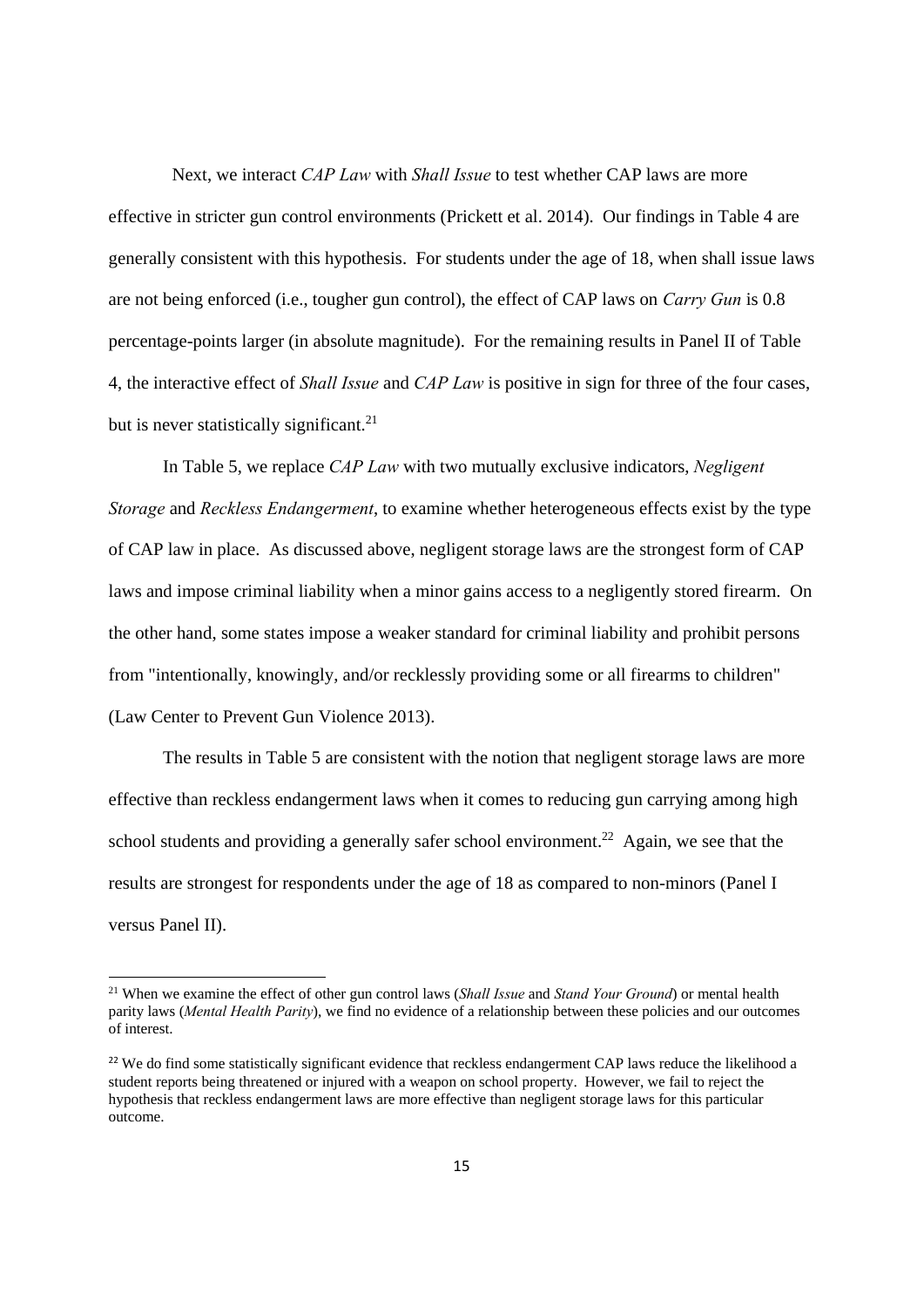Next, we explore whether the relationship between CAP laws and our outcomes of interest depends on race. In Table 6, we present results separately for white (Panel I) and black (Panel II) students. This is an important margin to consider because school- and communitylevel correlates with race, such as socioeconomic status, gang presence, and urbanicity, have been shown to be strong predictors of school violence and victimization (Laub and Lauritsen 1998; Mayer and Leone 1999; Warner et al. 1999).

We find that CAP laws appear effective at reducing gun carrying among both white and black high school students. Specifically, CAP laws are associated with a .010 decrease in the probability of gun carrying within the past 30 days for white students and a .012 decrease in the probability of gun carrying for black students.<sup>23</sup> For white students, CAP laws are also associated with statistically significant decreases in weapon carrying and weapon threats received at school. The relationship between CAP laws and school absences for fear of safety, while negative, is statistically insignificant. For black students, CAP laws are also associated with statistically significant decreases in weapon carrying and weapon carrying at school. The relationship between CAP laws and weapon threats received at school, while negative, is statistically insignificant.<sup>24</sup>

In Tables 7A, 7B, and 8, we conduct a series of falsification tests to examine whether our difference-in-difference estimates are contaminated by differential unmeasured state-specific time trends. Table 7A presents results based on regressions where we replace *CAP Law* with an indicator *Year of Law Change*, 2 leads of this indicator, and 2 lags. *Year of Law Change* is equal

<sup>&</sup>lt;sup>23</sup> These estimates represent 19.6 and 20.3 percent decreases relative to the mean rates of gun carrying among white and black students, respectively, in states without a CAP law. Appendix Table 2 presents means for the outcomes by race.

<sup>&</sup>lt;sup>24</sup> We also explored whether the relationship between CAP laws and our outcomes of interest depends on gender. Across all outcomes, we failed to reject the hypothesis that CAP laws were more effective for males as compared to females.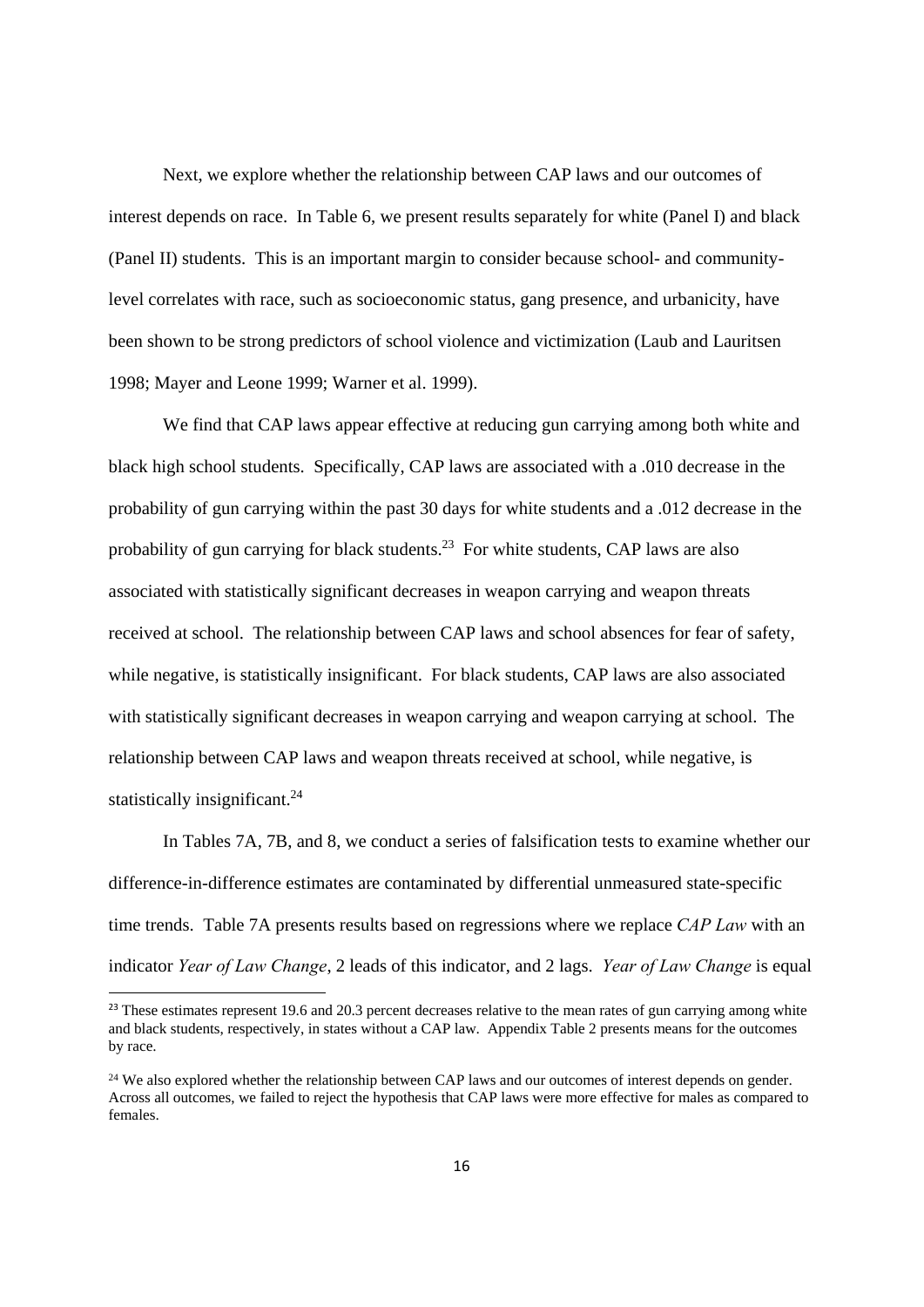to one the year in which a CAP law went into effect and is equal to zero otherwise.<sup>25</sup> The primary purpose of this exercise is to test whether any of the outcomes were trending in the years prior to the law change. Consistent with the parallel trends assumption, there is little evidence to suggest that our outcomes of interest were trending in a systematic fashion leading up to the passage of CAP laws. From this exercise, we also see that there is a lagged CAP law effect, suggesting their impact is felt in the years after the law is implemented rather than immediately. This appears to especially be the case for outcomes related to a student's own safety. Our findings are consistent with evidence that policies often take time to change behavior due to, for example, information acquisition and costs of adjustment (Kuo 2012; Taylor and Li 2015).

Table 7B repeats this exercise but with a focus on negligent storage laws, the type of CAP laws that appear to be driving our results. Again, the evidence suggests the parallel trends assumption holds and there is a lagged CAP law effect. Consistent with the results from Table 4, negligent storage laws have the strongest effects on gun carrying and school safety.

 In Table 8, we conduct falsification tests on behaviors for which we would expect no causal effect of CAP laws. Specifically, we consider binary outcomes for cigarette use, marijuana use, cocaine use, binge drinking, drunk driving, seatbelt use, helmet use, having had multiple sex partners, exercise, diet pill use, and fruit consumption.<sup>26</sup> If CAP laws were found to be negatively associated with these outcomes for students under the age of 18, it could suggest that difference-in-difference estimates produced by equation (1) are spurious in nature. However, the findings in Table 8 suggest no evidence of a statistically significant association

<sup>&</sup>lt;sup>25</sup> This variable takes on fractional values during the year in which a CAP law took effect.

<sup>&</sup>lt;sup>26</sup> Appendix Table 3 provides descriptive statistics for the outcomes used as falsification tests.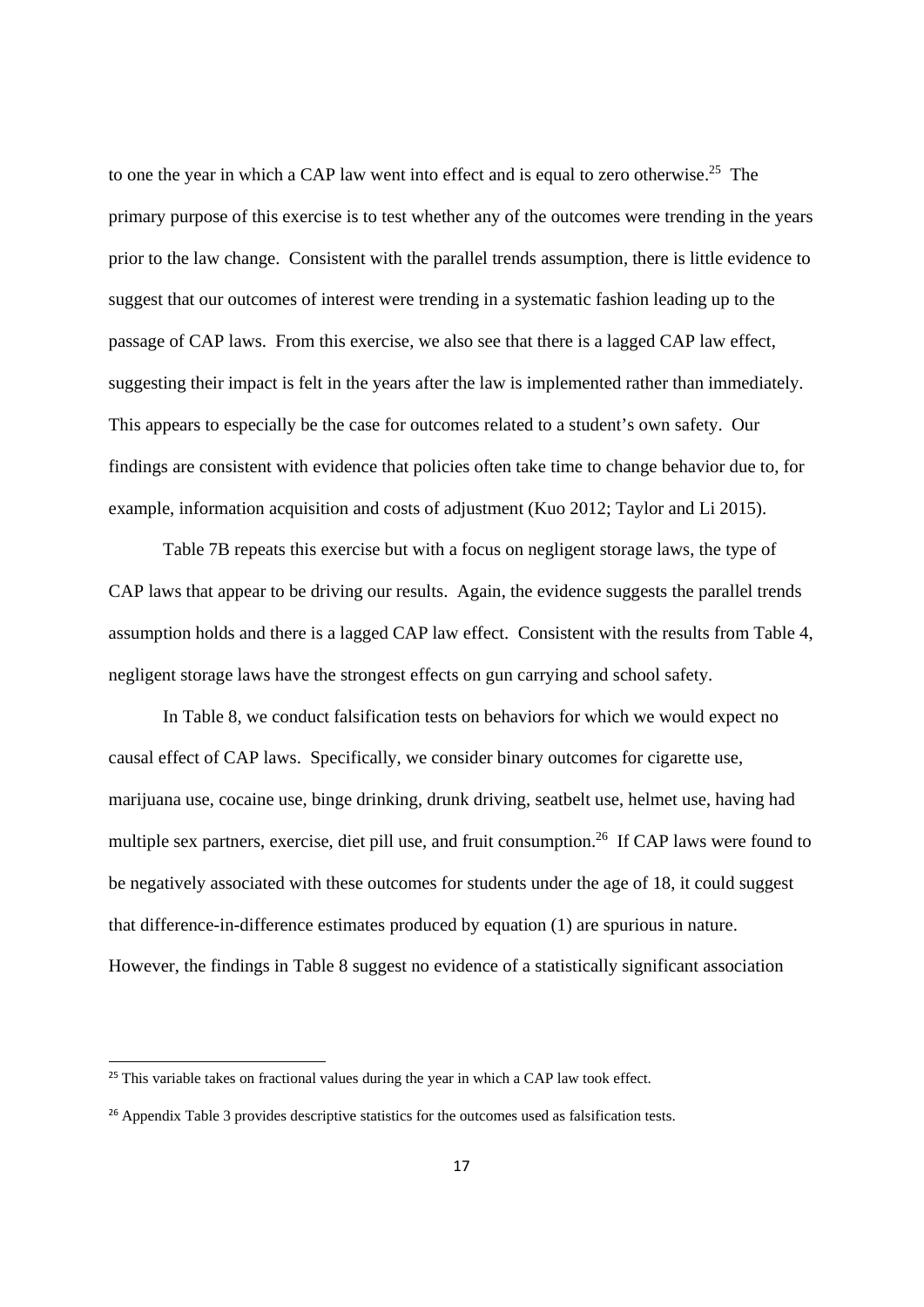between any of these behaviors and CAP laws. These results provide further support for the hypothesis that the parallel trends assumption is satisfied.

 Lastly, we split the sample along several risky behaviors and explore the "selective recruitment" hypothesis; that is, that students who are most likely to carry guns are those least likely to be influenced to the law.<sup>27</sup> In Table 9, we consider our three weapon-carrying outcomes and split the sample by reports of past month marijuana use, binge drinking, and drunk driving. While we recognize that these behaviors are potentially endogenous, we note that gun and weapons carrying are positively correlated with each.<sup>28</sup> Across all three types of risky behaviors, we can reject the selective recruitment hypothesis. CAP law effects are isolated among those students who reported past month substance use and drinking and driving.<sup>29</sup> One explanation for these results may be that CAP laws particularly affect the behavior of parents who believe their children have a propensity for seeking access to firearms.

#### **4. SCHOOL SHOOTING ANALYSIS**

 The estimates above suggest that CAP laws play an important role in decreasing the likelihood that high school students report carrying a gun in the past month or a weapon on school property in the past month. Our results also suggest that students are less likely to be threatened or injured with a weapon on school property or miss school for fear of their safety

<sup>&</sup>lt;sup>27</sup> The selective recruitment hypothesis has also been studied within the context of seat belt laws and anti-drug campaigns (Dee 1998; Carpenter and Stehr 2008; Anderson 2010).

<sup>&</sup>lt;sup>28</sup> Appendix Table 4 provides descriptive statistics by reports of past month marijuana use, binge drinking, and drunk driving for the three weapon-carrying outcomes. Not surprisingly, students who are more likely to use substances and drive drunk are also more likely to carry guns.

<sup>&</sup>lt;sup>29</sup> Given interest on the link between mental health and gun violence, we also split our sample based on recent suicide ideation (Konnikova 2014; Said 2015). For our three measures of weapon carrying, we failed to reject the hypothesis of equal CAP law effects across the two samples.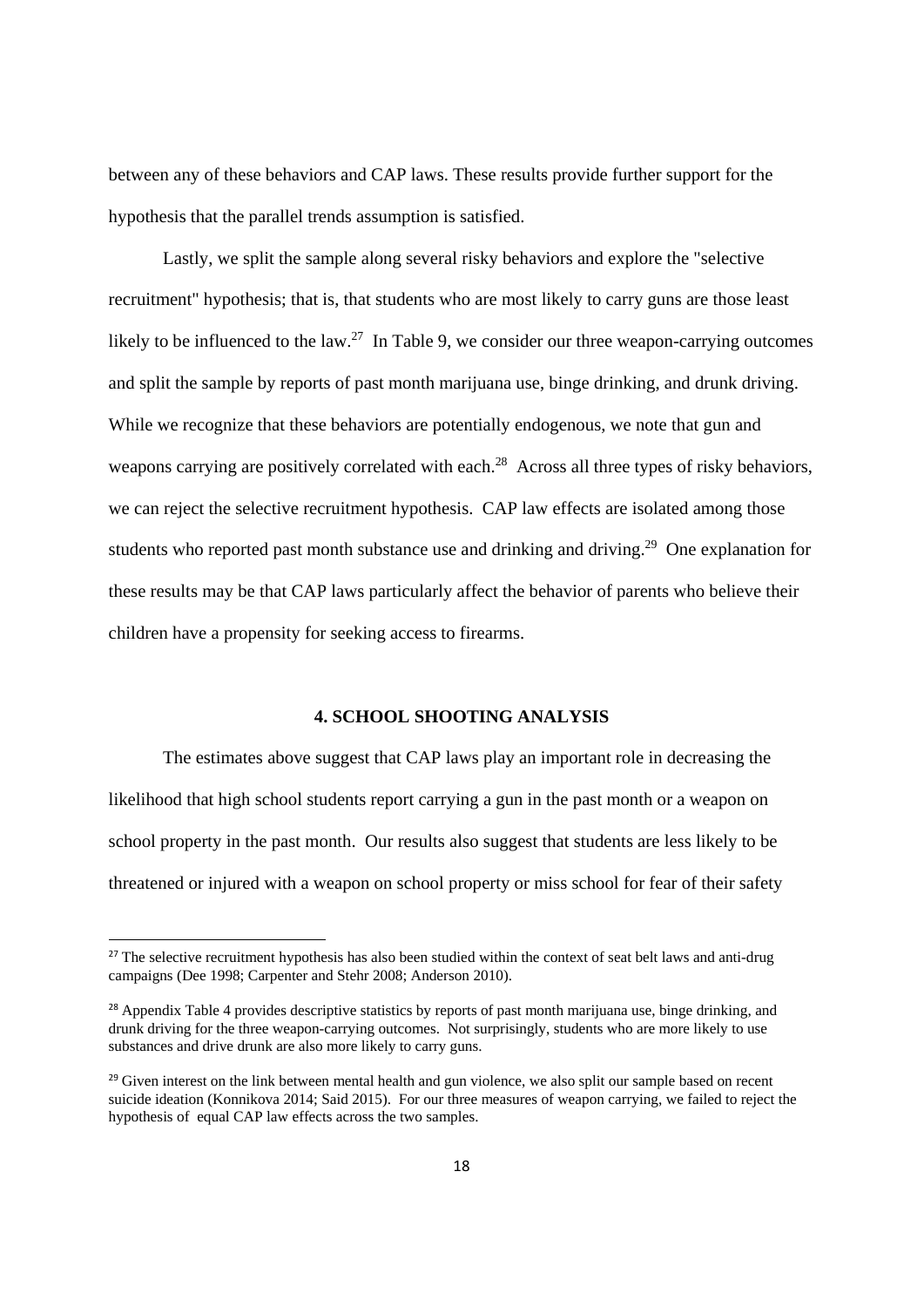when a CAP law is in place. In this section, we test whether the impact of CAP laws extends to school shootings.

#### *4.1 School Shooting Data*

 To our knowledge, this study is the first to compile a comprehensive account of school shootings in the United States during the period under study. Our primary source for data on school shootings comes from the National School Safety Center's (NSSC) report on School Associated Violent Deaths and covers the period 1992 through 2010.<sup>30</sup> To supplement the NSSC's report and ensure a comprehensive coverage of school shootings, we also used the following data sources: Lieberman (2008), Fleet and Fleet (2010), National School Safety and Security Services (2010), Klein (2012), Stoptheshootings.org (2013), Columbine-angels.com (2015), Doll (in press), and Everytown.org (2015b). These sources, in addition to our own searches of newspaper archives, allowed us to extend our coverage from 1991 to 2013.<sup>31</sup>

For the analysis below, we restrict our focus to school shootings where a death occurred (homicide, suicide, or accidental). By making this restriction, we are confident that our data set represents the first census of school-associated shooting deaths in the United States in existence. Our final data set includes information on when and where the shooting took place, the age of the shooter, and (when available) whether the shooting was reported as gang-related. We define a school shooting as an event that takes place on school property. This includes shootings on school buses and in areas outside of the main building, such as school parking lots and athletic fields. Appendix Table 5 presents descriptive statistics and definitions for our outcome

<sup>30</sup> The NSSC report can be found at: http://www.schoolsafety.us/media-resources/school-associated-violent-deaths.

<sup>&</sup>lt;sup>31</sup> In order to capture additional policy variation, we collected data on school shootings for a longer period than YRBS data were available. However, to match the time span covered by the YRBS data, we also ran our school shooting analysis for the period 1993-2011. These results were similar to those reported below.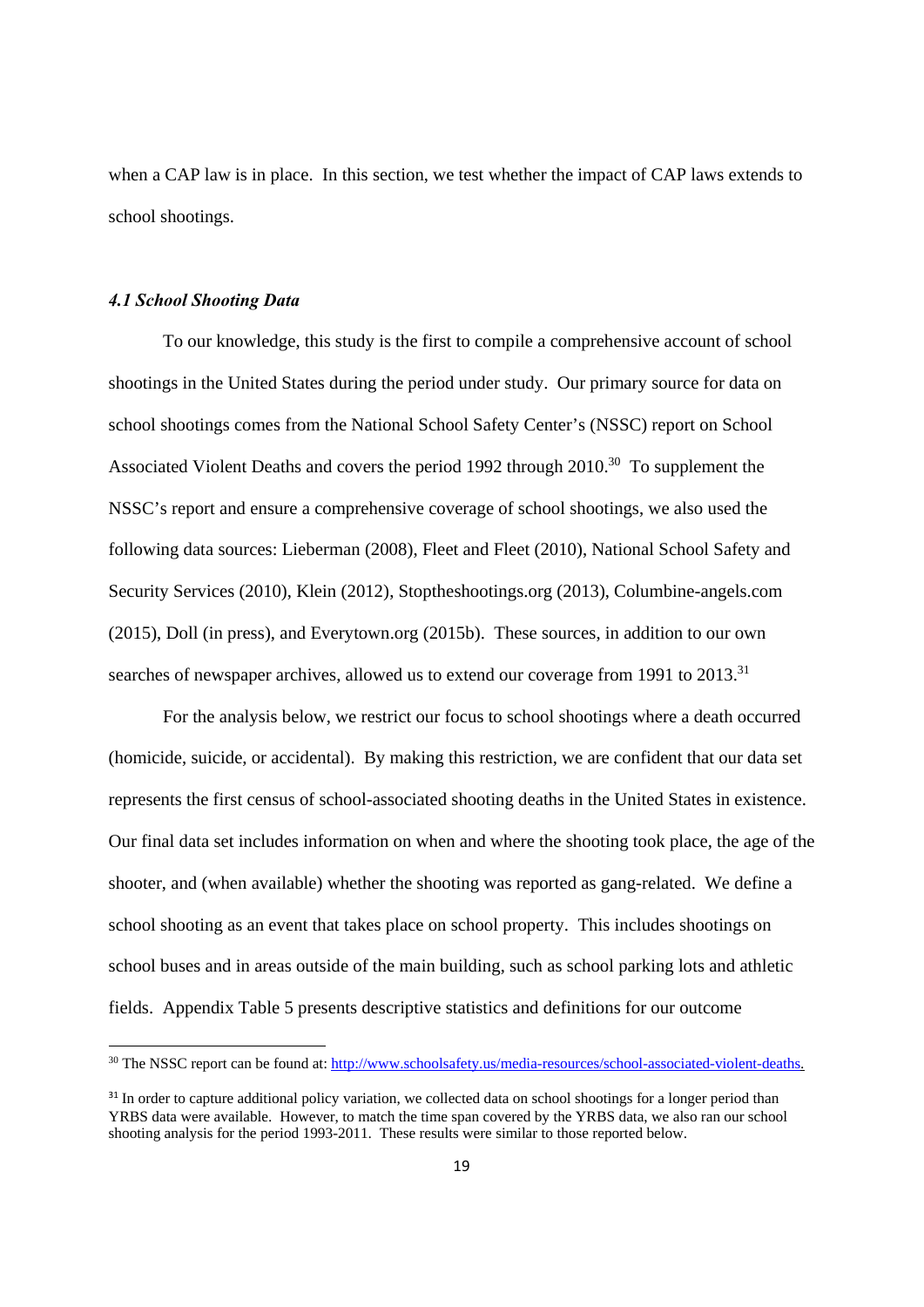measures. For our sample, we identify a total of 402 school shootings involving a death on school property. Of these shootings, we were able to confirm that 164 were committed by individuals under the age of 18.

#### *4.2 School Shooting Empirical Strategy*

To explore the relationship between CAP laws and school-associated shooting deaths, we generate a state-by-year panel from our individual school shooting data and estimate the following difference-in-difference model:

(2) 
$$
Y_{st} = \beta_0 + \beta_1 CAP Law_{st} + X_{st}\beta_2 + v_s + w_t + v_s \cdot t + \varepsilon_{st},
$$

where *s* indexes states and *t* indexes years. The binary dependent variable, *Yst*, indicates whether there was a school shooting in state *s* during year *t*, defined as one of the nine possible school shooting outcomes listed in Appendix Table 5. The variable of interest, *CAP Lawst*, is defined as above and *vs*, *wt*, and *vs* · *t* represent state fixed, year fixed effects, and state-specific linear time trends, respectively. The vector  $X_{st}$  includes the same state-level controls used in equation (1). All regressions are estimated as OLS models and are weighted by the population of state *s* in year *t*. 32 Standard errors are corrected for clustering at the state level (Bertrand et al. 2004). We also experimented with using counts of school shooting deaths by state and year.<sup>33</sup> Poisson models produced results that were qualitatively similar to those reported below.

<sup>&</sup>lt;sup>32</sup> To retain sample size, we opted to use a linear probability model because the state fixed effects perfectly predicted the outcome for states with no school-associated shooting deaths. Probit models did, however, yield similar results.

<sup>&</sup>lt;sup>33</sup> For our sample, 74 shootings resulted in two or more persons killed and 30 resulted in three or more persons killed.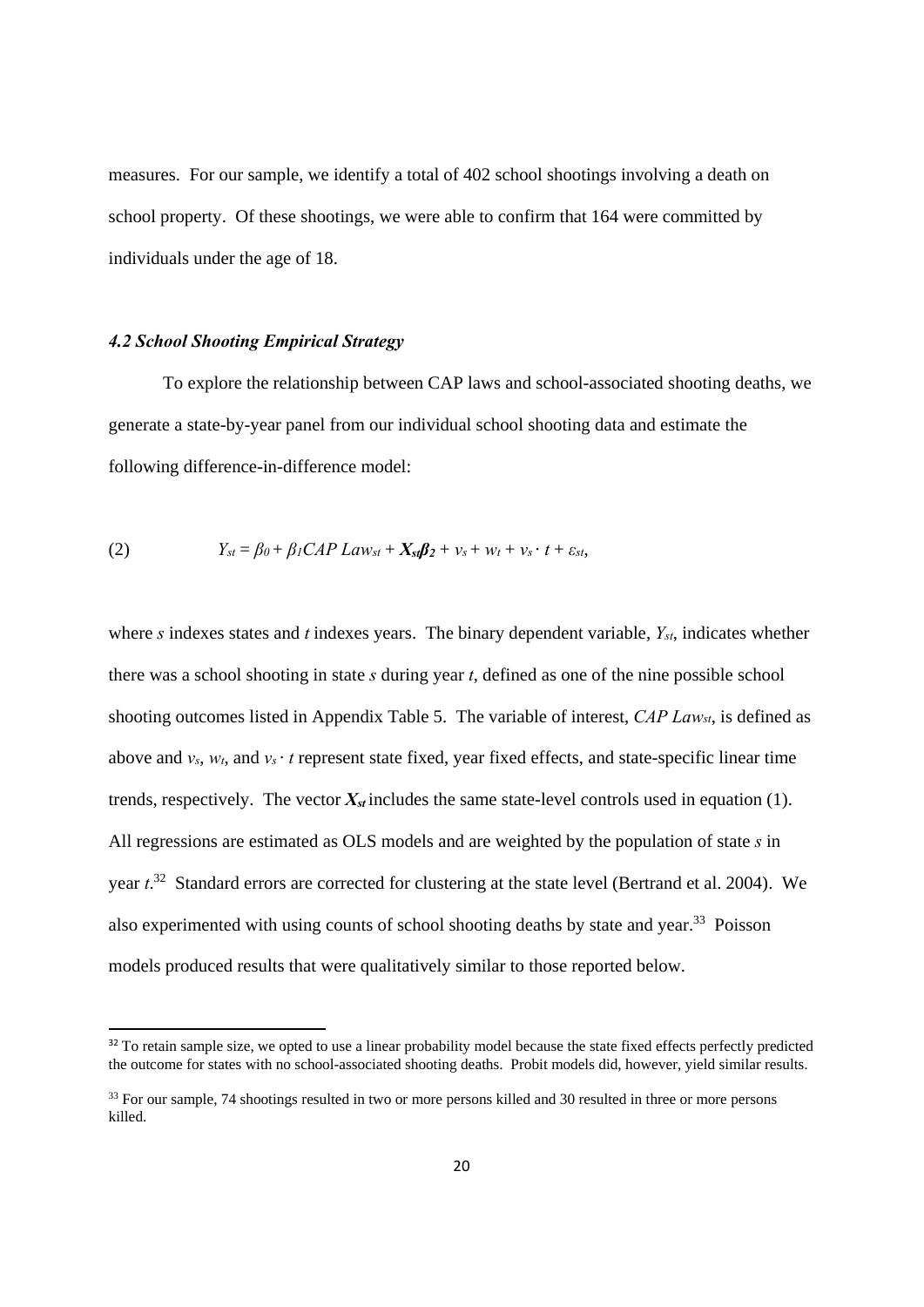#### *4.3 School Shooting Results*

 Table 10 presents estimates of *β1* from equation (2). Panel I shows results for all school shootings, whereas Panels II and III illustrate results separately by the age of the shooter. We disaggregate all death-related school shooting events (column 1) into those involving a suicide (column 2) and a homicide (column 3). In general, we find no statistically significant evidence to suggest that CAP laws are associated with fewer school-associated shooting deaths. For all three panels, estimates in the first two columns are positive, while the estimates for shootings involving a homicide are negative. However, we note that these estimates are sufficiently imprecise to conclusively rule out non-trivial effects of CAP laws. The 95 percent confidence interval associated with the relationship between CAP laws and homicides committed by shooters under the age of 18 is  $[-.231, .194]^{34}$ 

We next subjected the null findings to a number of sensitivity checks. First, because our school shooting data set includes some gang-related events, we focused on shootings where there was no mention of gang involvement.<sup>35</sup> These types of shootings are more often considered "random acts of violence" and are less likely to be related to the community's underlying trend of violent crime (Midlarsky and Klain 2005). We found no evidence to suggest that CAP laws are effective at reducing the likelihood of these events. Second, we replaced *CAP Law* with an indicator for the year of the law change and a series of leads and lags. Unlike the YBRS results in Tables 7A and 7B, we found no evidence of a lagged CAP law effect.<sup>36</sup> Third, we examined

<sup>34</sup> For the variables *Shall Issue Law* and *Stand Your Ground Law*, it is worth noting that we found evidence of a negative relationship between these measures of gun control and our three outcomes for shooters under the age of 18. However, none of these estimates were statistically significant at conventional levels.

<sup>&</sup>lt;sup>35</sup> We were able to link 45 of the events in our sample to gang involvement.

<sup>&</sup>lt;sup>36</sup> These results are reported in Appendix Table 6. It is important to note that this table provides little evidence that school shootings were trending upward prior to the enactment of CAP laws. This, to an extent, alleviates the concern that CAP laws are enacted in response to gun-related violence. We also experimented with regressing our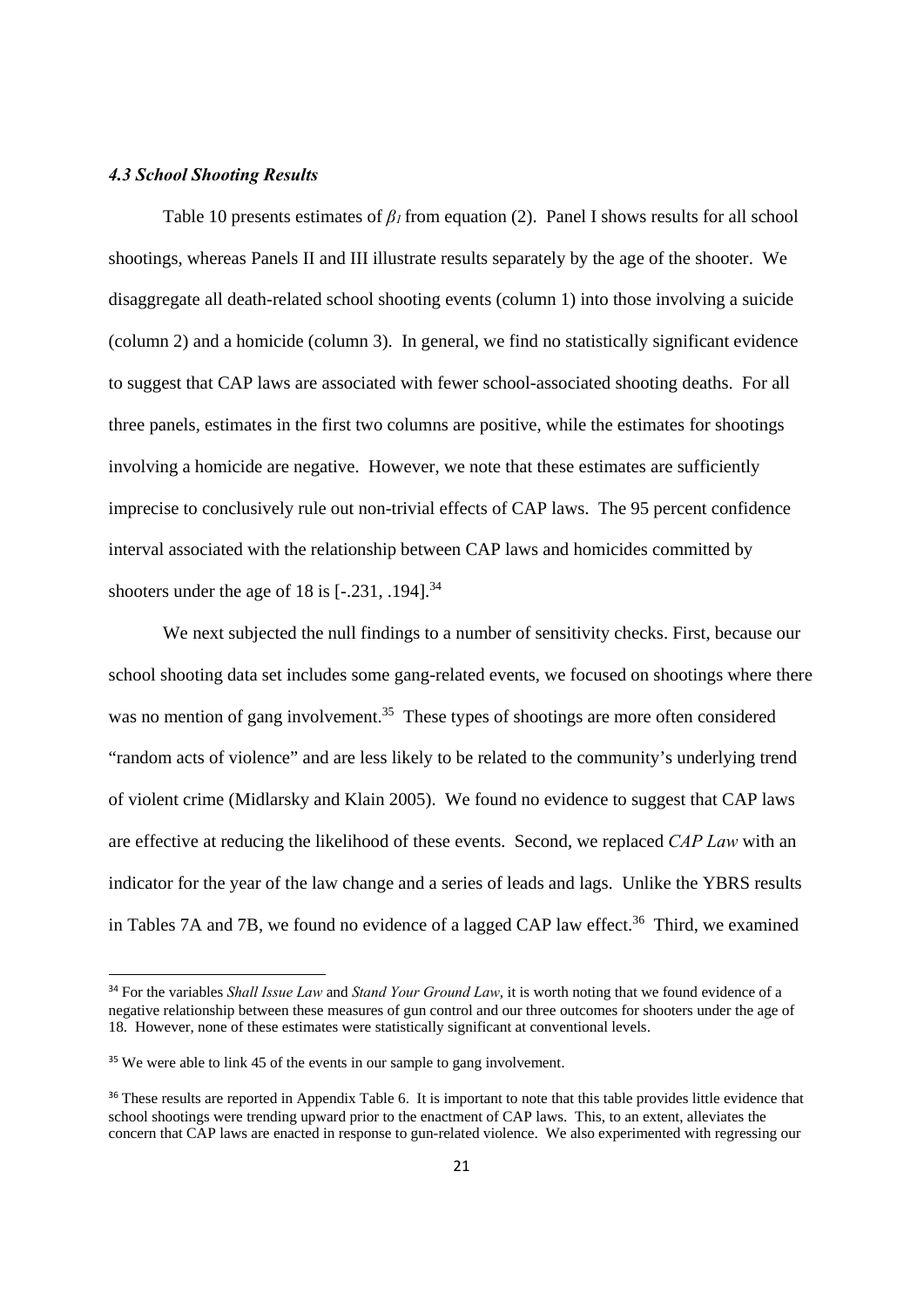whether there were heterogeneous effects by the type of law in place. We found no systematic evidence of a differential impact of CAP laws by whether a state enforces a negligent storage or reckless endangerment law. Finally, we examined interactive effects of shall issue laws with CAP laws, but found no consistent evidence that CAP laws are associated with reduced school shootings in states that are or are not enforcing shall issue laws.<sup>37</sup>

In sum, while CAP laws appear to decrease gun carrying among high school students and generally promote a safer school environment, they do not have an observable impact on schoolassociated shooting deaths.

#### **5. CONCLUSION**

The National Poll on Children's Health, an annual survey conducted by the C.S. Mott Children's Hospital at the University of Michigan, recently indicated that adults ranked school violence and gun-related injuries as two of their top 10 concerns for the health of children in the United States.<sup>38</sup> These concerns are perhaps driven by the fact that school shootings have been reported at nearly a weekly rate since 2012 (Everytown.org 2015b). While there is a wealth of research on the individual-level correlates of youth gun carrying (Emmert and Lizotte 2015), we know very little about whether specific policies may be leveraged to curb this behavior.

and the contract of the contract of the contract of the contract of the contract of the contract of the contract of

measure of violent crime on leads and lags of CAP laws. We found no evidence that violent crime rates were trending prior to the enactment of CAP laws.

<sup>&</sup>lt;sup>37</sup> For the sake of brevity, we have omitted the results focusing on non-gang related shootings, negligent storage versus reckless endangerment laws, and the interaction between CAP and shall issue laws. Because some states define a minor based on an age threshold lower than 18, we also experimented with (i) dropping these states from our estimation sample, and (ii) restricting each state's sample of shootings based on their own definition of a "minor." Under both scenarios, we found no evidence that CAP laws are associated with fewer school-associated shooting deaths. All of these results are available from the authors upon request.

<sup>&</sup>lt;sup>38</sup> School violence ranked 5<sup>th</sup> and gun-related injuries ranked 9<sup>th</sup>. Results from the poll are available at http://mottnpch.org/blog/2014-08-29/top-10-us-childrens-health-concerns-2014.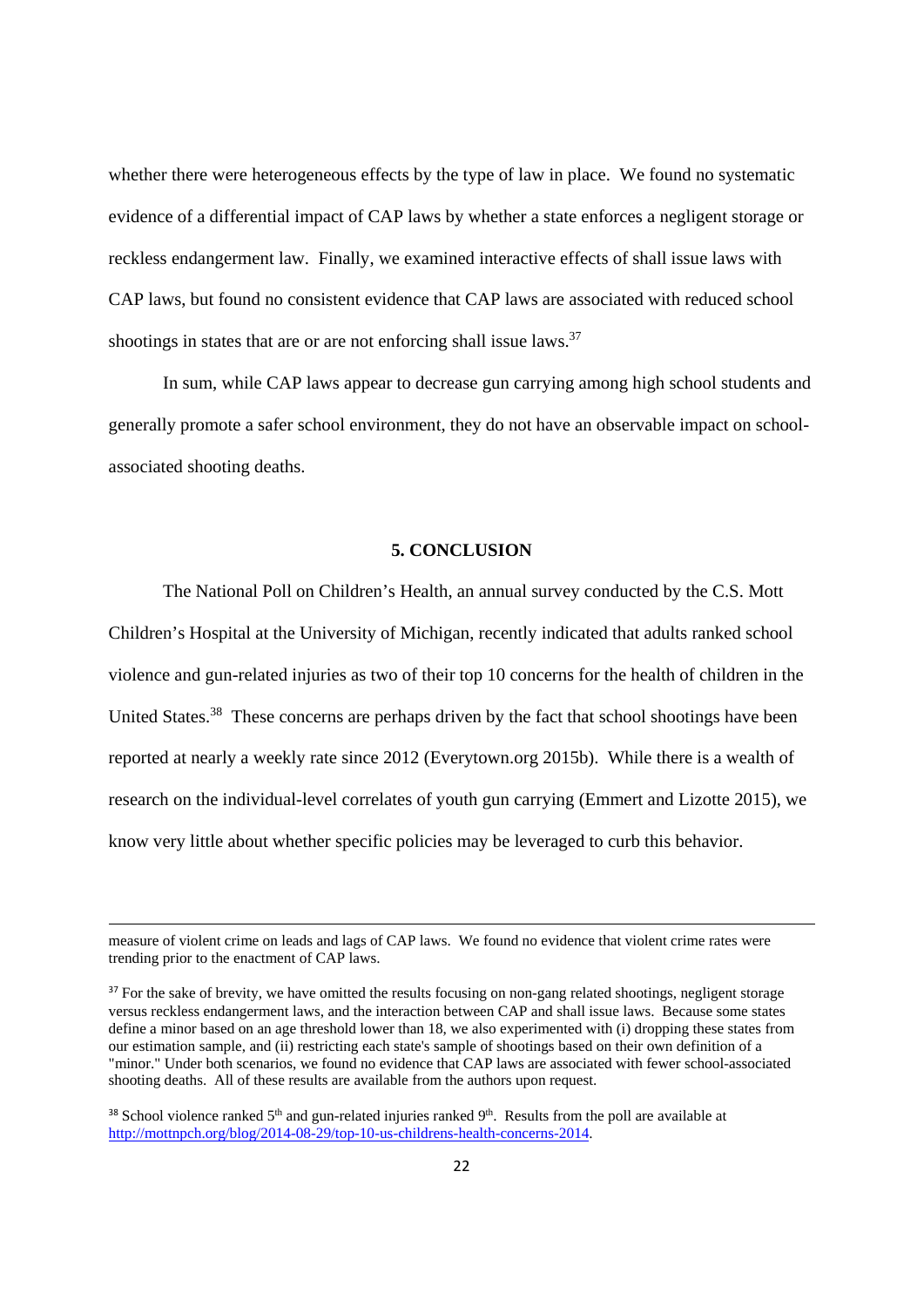This paper draws on data from two sources to examine the effects of child access prevention laws. Using data from the Youth Risk Behavior Surveys for the period 1993-2013, we find that CAP laws are associated with substantial declines in rates of gun carrying among high school students. These results are driven by students of an age for whom the laws bind and are stronger in states with stricter forms of enforcement. We also find that CAP laws are associated with fewer reports of being threatened or injured with a weapon on school property and decreased rates of school absences due to feeling unsafe. Importantly, CAP laws appear to provide a safer school environment for both white and black students. From an education perspective, these results are vital as school climate is a well-known predictor of academic success. Lastly, we find no evidence to support the "selective recruitment" hypothesis.

Finally, to supplement our YRBS analysis, we explore the relationship between CAP laws and school-associated shooting deaths. Using a novel data set that covers the period 1991- 2013, we find no statistically significant evidence that CAP laws reduce school-associated shooting deaths. However, because these estimates are quite imprecise, we cannot rule out beneficial (or adverse) effects of CAP laws on school shooting deaths. Future research examining the effectiveness of other gun and anti-school violence policies will be critical to curbing these rare, but tragic and costly, events.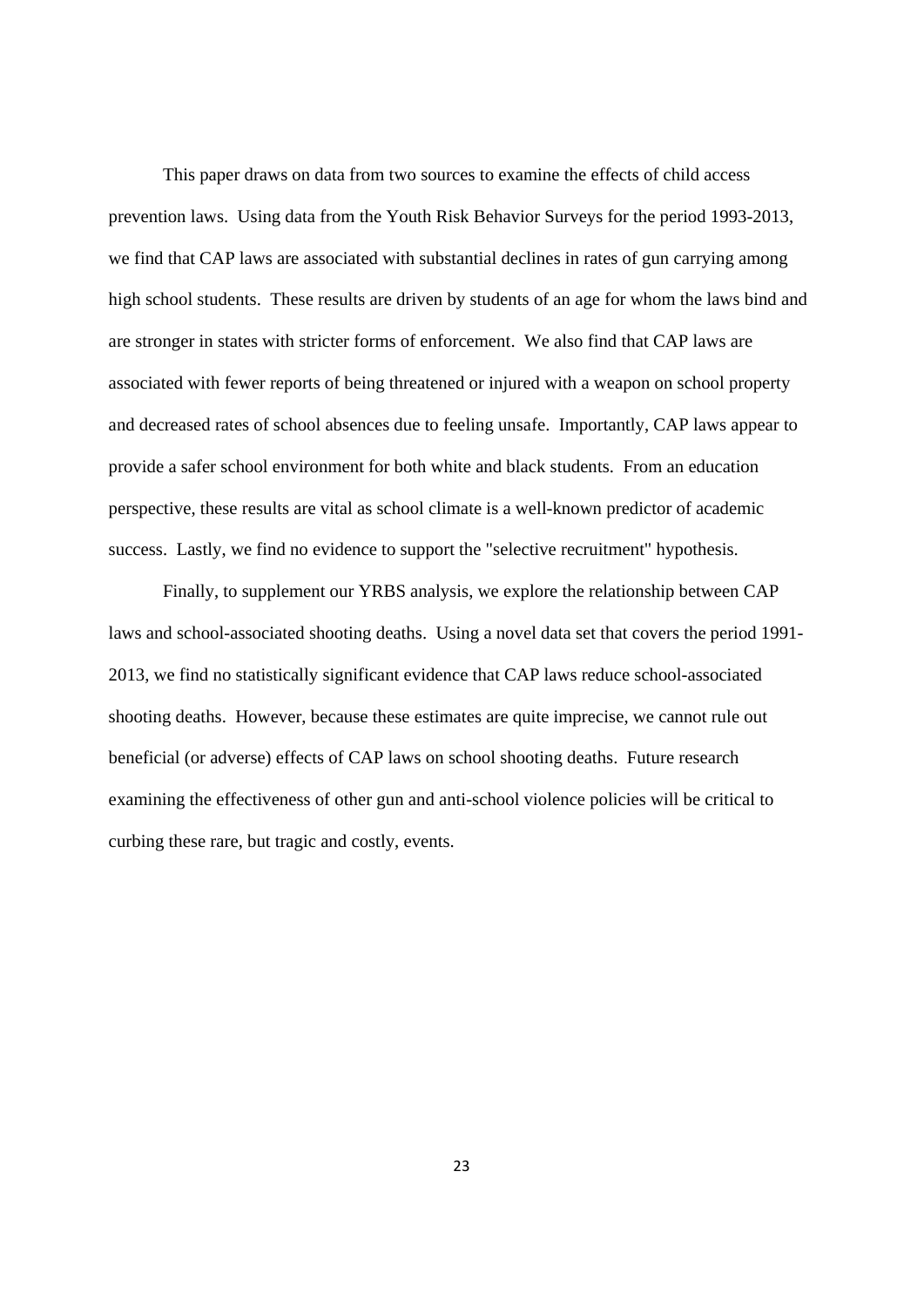#### **REFERENCES**

- Abouk, Rahi and Scott Adams. 2013. "School Shootings and Private School Enrollment." *Economics Letters*, Vol. 118, No. 2, pp. 297-299.
- Anderson, D. Mark. 2010. "Does Information Matter? The Effect of the Meth Project on Meth Use among Youths." *Journal of Health Economics*, Vol. 29, No. 5, pp. 732-742.
- Anderson, D. Mark and David Elsea. 2015. "The Meth Project and Teen Meth Use: New Estimates from the National and State Youth Risk Behavior Surveys." *Health Economics,*  Vol. 24, No. 12, pp. 1644-1650.
- Anderson, D. Mark, Benjamin Hansen, and Daniel I. Rees. 2015. "Medical Marijuana Laws and Teen Marijuana Use." *American Law and Economics Review*, Vol. 17, No. 2, pp. 495- 528.
- Aneja, Abhay, John Donohue, and Alexandria Zhang. 2012. "The Impact of Right to Carry Laws and the NRC Report: The Latest Lessons for the Empirical Evaluation of Law and Policy." NBER Working Paper 18294.
- Arnold, Larry. 2015. "The History of Concealed Carry, 1976-2011." Available at: http://www.txchia.org/history.htm.
- Arum, Richard. 2003. *Judging School Discipline: The Crises of Moral Authority*. Cambridge, Massachusetts: Harvard University Press.
- Associated Press. 2013. "Gun Used in Nevada Teacher Killing Wasn't Locked Away: Shooter's Parents." *NY Daily News*, November 7. Available at: http://www.nydailynews.com/news/national/gun-nevada-teacher-shooting-wasn-locked article-1.1509274.
- Beland, Louis-Philippe and Dongwoo Kim. "The Effect of High School Shootings on Schools and Student Performance." Forthcoming at *Educational Evaluation and Policy Analysis.*
- Bergstein, Jack, David Hemenway, Bruce Kennedy, Sher Quaday, and Roseanna Ander. 1996. "Guns in Young Hands: A Survey of Urban Teenagers' Attitudes and Behaviors Related to Handgun Violence." *Journal of Trauma*, Vol. 41, No. 5, pp. 794-798.
- Bernstein, Maxine. 2014. "Jared Padgett Wrote About Killing Classmates in Journal." *The Oregonian*, June 13. Available at: http://www.oregonlive.com/gresham/index.ssf/2014/06/oregon\_school\_shooting\_gunman  $\_1.html$ .
- Bertrand, Marianne, Esther Duflo, and Sendhil Mullainathan. 2004. "How Much Should We Trust Differences-in-Differences Estimates?" *Quarterly Journal of Economics*, Vol. 119, No. 1, pp. 249-275.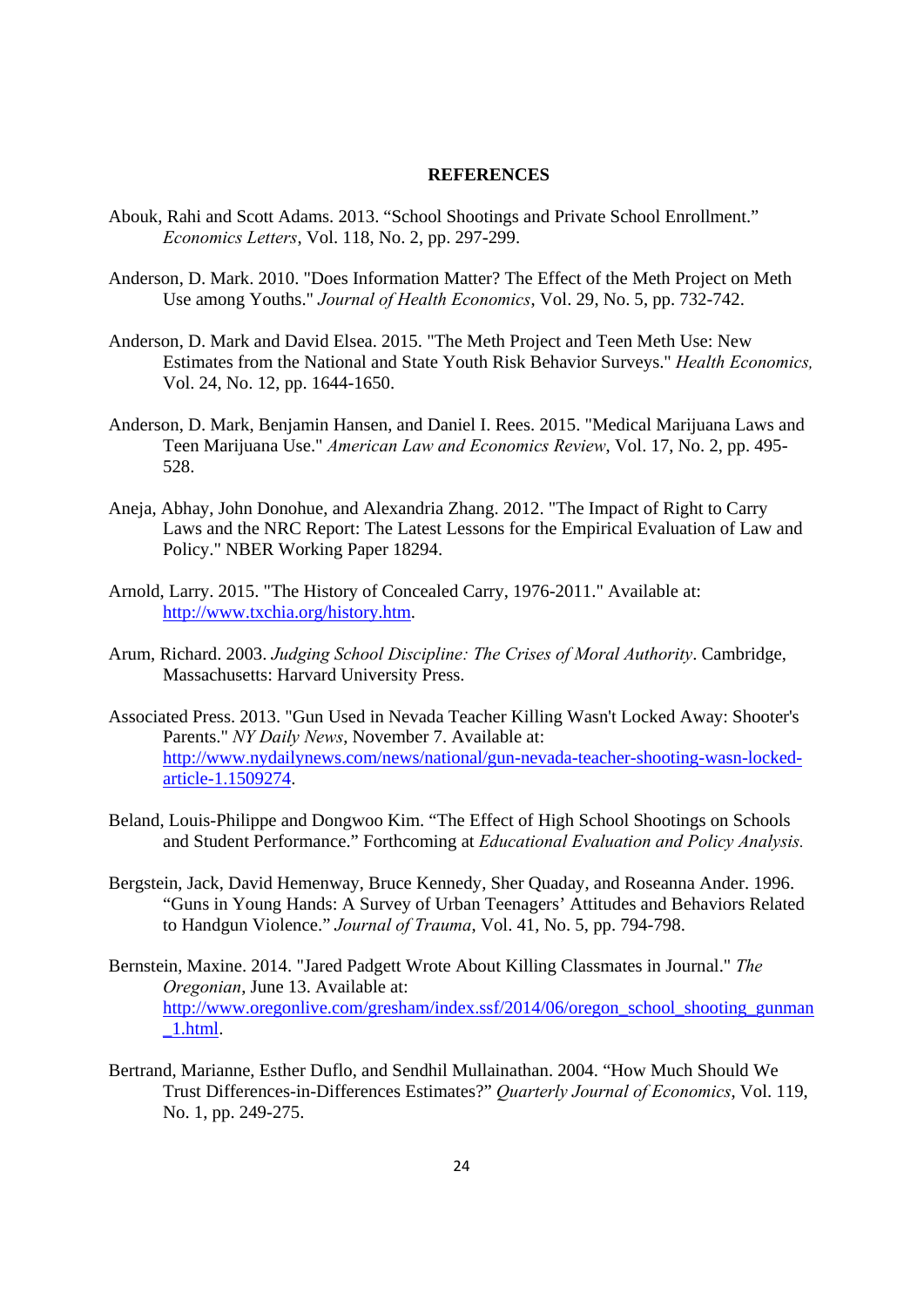- Bryk, Anthony and Yeow Meng Thum. 1989. "The Effects of High School Organization on Dropping Out: An Exploratory Investigation." *American Educational Research Journal*, Vol. 26, No. 3, pp. 353-383.
- Carpenter, Christopher and Mark Stehr. 2008. "The Effects of Mandatory Seatbelt Laws on Seatbelt Use, Motor Vehicle Fatalities, and Crash-Related Injuries among Youths." *Journal of Health Economics*, Vol. 27, No. 3, pp. 642-662.
- Cawley, John, Chad Meyerhoefer, and David Newhouse. 2007. "The Impact of State Physical Education Requirements on Youth Physical Activity and Overweight." *Health Economics*, Vol. 16, No. 12, pp. 1287-1301.
- Chandler, Dana, Steven Levitt, and John List. 2011. "Predicting and Preventing Shootings among At-Risk Youth." *American Economic Review: Papers and Proceedings*, Vol. 101, No. 3, pp. 288-292.
- Cheng, Cheng and Mark Hoekstra. 2013. "Does Strengthening Self-Defense Law Deter Crime or Escalate Violence? Evidence from Expansions to Castle Doctrine." *Journal of Human Resources*, Vol. 48, No. 3, pp. 821-854.
- Christakis, Erika and Nicholas Christakis. 2012. "Ohio School Shooting: Are Parents to Blame?" *TIME*, February 28. Available at: http://ideas.time.com/2012/02/28/ohio-school-shooting-why-parents-are-to-blame/.
- Columbine-angels.com. 2015. "School Violence Around the World." Available at: http://www.columbine-angels.com/School\_Violence.htm.
- Cook, Philip and Jens Ludwig. 2004. "Does Gun Prevalence Affect Teen Gun Carrying After All?" *Criminology*, Vol. 42, No. 1.
- Copeland, Larry. 2014. "Report: School Shootings Often Involve Guns from Home." *USA Today*, December 10. Available at: http://www.usatoday.com/story/news/nation/2014/12/09/report-says-guns-in-schoolshootings-often-come-from-home/20143495/.
- Crimesider staff. 2012. "Report: Chardon High School Shooting Suspect TJ Lane May Have Used Grandfather's Gun in Attack." *CBS News*, February 29. Available at: http://www.cbsnews.com/news/report-chardon-high-school-shooting-suspect-tj-lane may-have-used-grandfathers-gun-in-attack/.
- Cummings, Peter, David Grossman, Frederick Rivara, and Thomas Koepsell. 1997. "State Gun Safe Storage Laws and Child Mortality Due to Firearms." *Journal of the American Medical Association*, Vol. 278, No. 13, pp. 1084-1086.

Dee, Thomas. 1998. "Reconsidering the Effects of Seat Belt Laws and their Enforcement Status."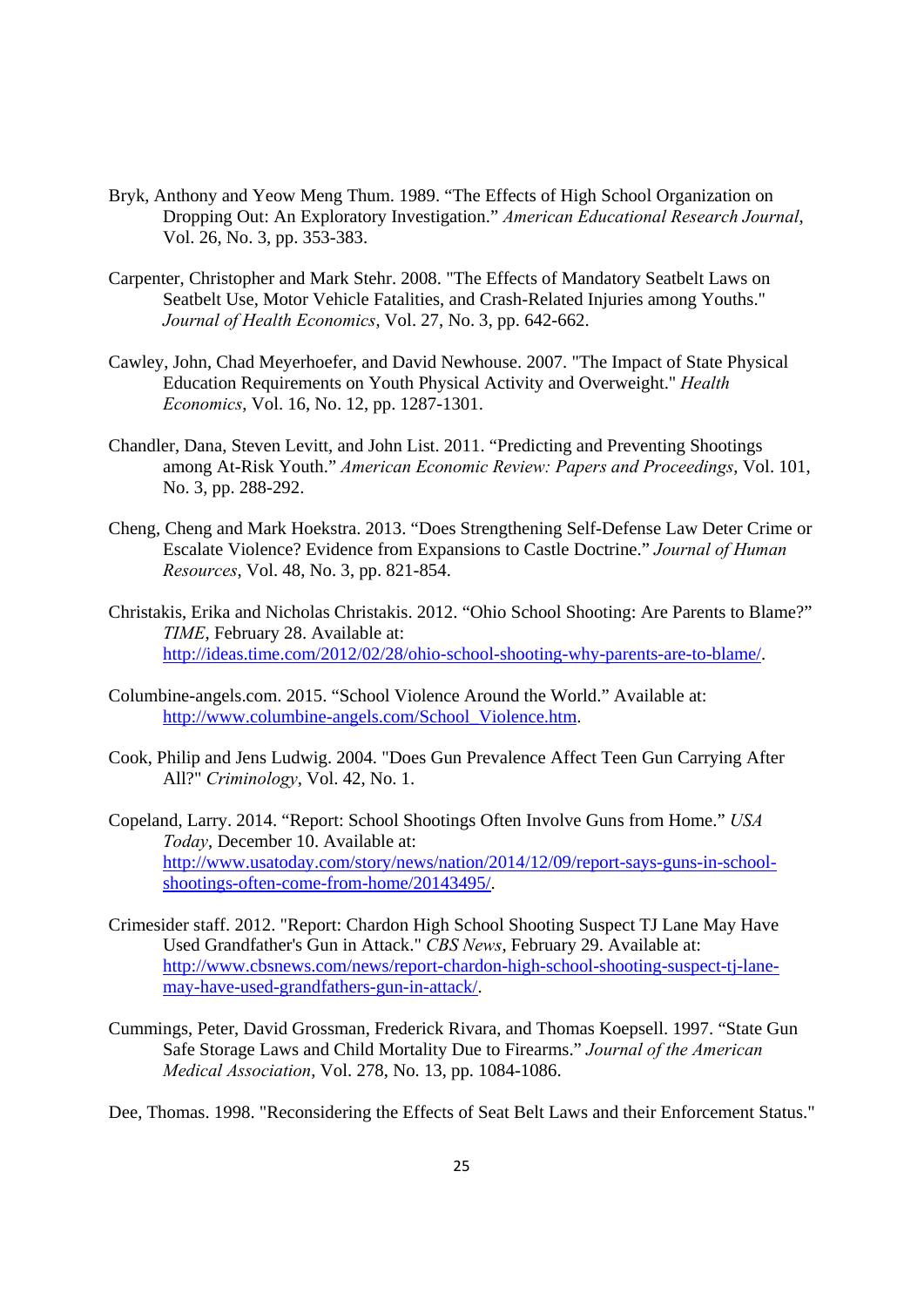*Accident Analysis and Prevention*, Vol. 30, No. 1, pp. 1-10.

- DeSimone, Jeffrey, Sara Markowitz, and Jing Xu. 2013. "Child Access Prevention Laws and Nonfatal Gun Injuries." *Southern Economic Journal*, Vol. 80, No. 1, pp. 5-25.
- Dinkes, Rachel, Jana Kemp, Katrina Baum, and Thomas Snyder. 2009. *Indicators of School Crime and Safety: 2008.* National Center for Education Statistics, Institute of Education Sciences, U.S. Department of Education, and Bureau of Justice Statistics, Office of Justice Programs, U.S. Department of Justice. Washington, D.C.
- Dolak, Kevin, Christina Ng, and Barbara Lowe. 2012. "Ohio High School Shooting: Student Suspect to Be Tried as Adult." *ABC News*, February 29. Available at: http://abcnews.go.com/US/ohio-high-school-shooting-prosecutors-tj-lane adult/story?id=15814303.
- Doll, Jonathan. In Press. *Ending School Shootings: A Guide to Prevention and Action*.
- Donohue, John and Ian Ayres. 2009. "More Guns, Less Crime Fails Again: The Latest Evidence from 1977-2006." *Faculty Scholarship Series*. Paper 47. Available at: http://digitalcommons.law.yale.edu/fss\_papers/47/?utm\_source=digitalcommons.law.yale .edu%2Ffss\_papers%2F47&utm\_medium=PDF&utm\_campaign=PDFCoverPages.
- Emmert, Amanda and Alan Lizotte. 2015. "Weapon Carrying and Use Among Juveniles." In the *Handbook of Juvenile Delinquency and Juvenile Justice* (eds. Marvin Krohn and Jodi Lane). Hoboken, New Jersey: John Wiley and Sons, Inc.
- Everytown.org. 2015a. "Analysis of School Shootings." Available at: http://everytown.org/documents/2014/10/analysis-of-school-shootings.pdf.
- Everytown.org. 2015b. "School Shootings in America Since Sandy Hook." Available at: http://everytown.org/article/schoolshootings/.
- FBI. 2002. "The School Shooter: A Quick Reference Guide." Available at: http://www.broward.edu/safety/Documents/FBITheSchoolShooterAQuickReferenceGuid e.pdf.
- Grogger, Jeffrey. 1997. "Local Violence and Educational Attainment." *Journal of Human Resources*, Vol. 32, No. 4, pp. 659-682.
- Grossman, Richard and Stephen Lee. 2008. "May Issue Versus Shall Issue: Explaining the Pattern of Concealed-Carry Handgun Laws, 1960-2001." *Contemporary Economic Policy*, Vol. 26, No. 2, pp. 198-206.
- Hansen, Benjamin, Daniel I. Rees, and Joseph J. Sabia. 2013. "Cigarette Taxes and How Youths Obtain Cigarettes." *National Tax Journal*, Vol. 66, No. 2, pp. 371-394.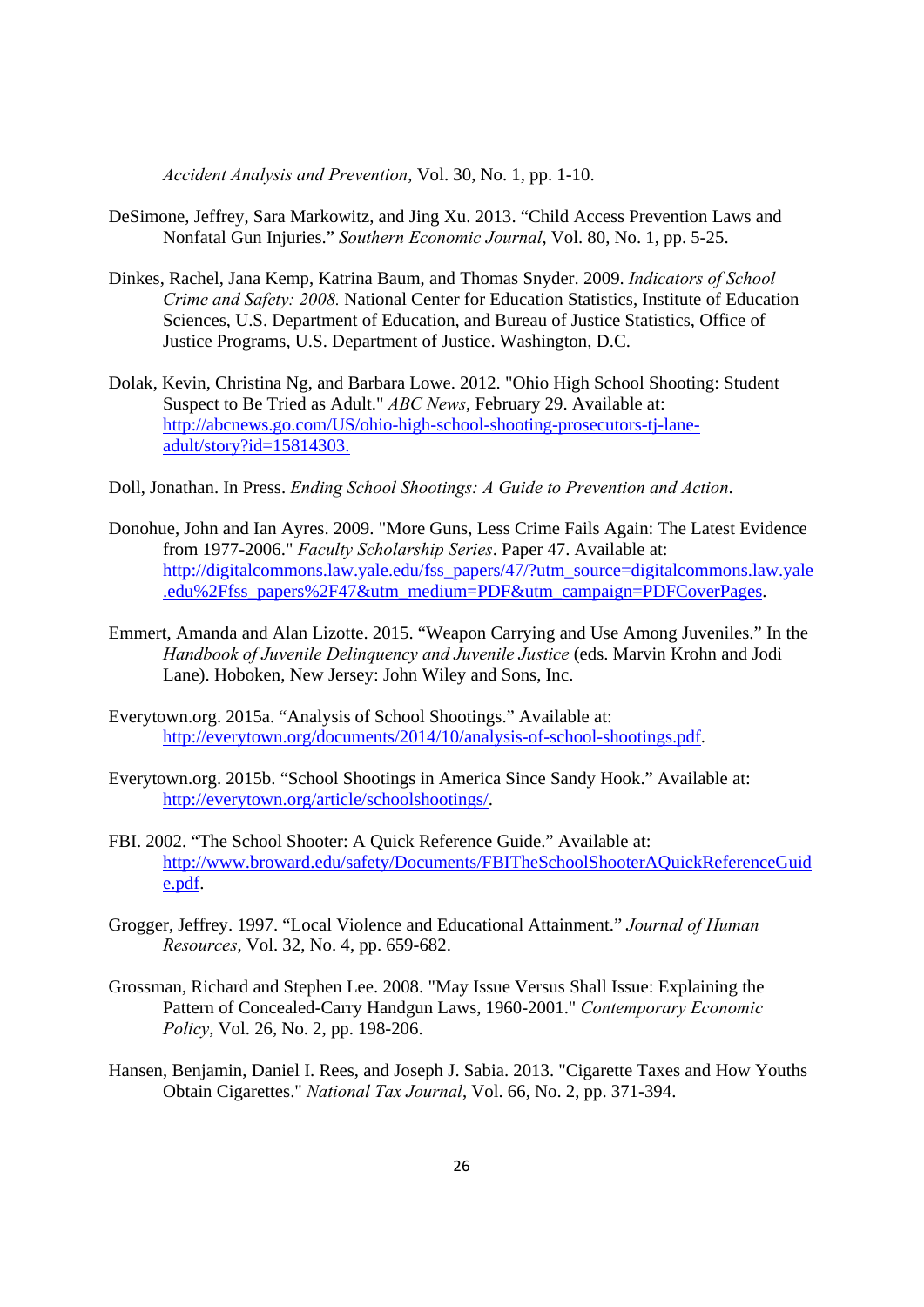- Hansen, Benjamin, Joseph J. Sabia, and Daniel I. Rees. 2015. "Cigarette Taxes and Youth Smoking: Updated Estimates Using YBRS Data." NBER Working Paper No. 21311.
- Harmacinski, Jill. 2013. "Arraigned on Gun Charges." *Eagle Tribune*, October 1. Available at: http://www.eagletribune.com/news/arraigned-on-gun-charges/article\_88ea251e-68c3- 5c67-9793-22dda607c5fc.html.
- Hemenway, David, Deborah Prothrow-Stith, Jack Bergstein, Roseanna Ander, and Bruce Kennedy. 1996. "Gun Carrying among Adolescents." *Law and Contemporary Problems*, Vol. 59, No. 1, pp. 39-53.
- Hemenway, David, Mary Vriniotis, Rene Johnson, Matthew Miller, and Deborah Azrael. 2011. "Gun Carrying by High School Students in Boston, MA: Does Overestimation of Peer Gun Carrying Matter?" *Journal of Adolescence*, Vol. 34, No. 5, pp. 997-1003
- Hinkston, Mark. 2012. "Wisconsin's Concealed Carry Law: Protecting Persons and Property." *Wisconsin Lawer*, Vol. 85, No. 7. Available at: http://www.wisbar.org/newspublications/wisconsinlawyer/pages/article.aspx?Volume=85 &Issue=7&ArticleID=8710.
- Klein, Jessie. 2012. *The Bully Society: School Shootings and the Crisis of Bullying in America's Schools*. New York City, New York: New York University Press.
- Konnikova, Maria. 2014. "Is There a Link between Mental Health and Gun Violence?" *The New Yorker*, November 19. Available at: http://www.newyorker.com/science/maria-konnikova/almost-link-mental-health-gun violence.
- Kuo, Tzu-Chun. 2012. "Evaluating Californian Under-Age Drunk Driving Laws: Endogenous Policy Lags." *Journal of Applied Econometrics*, Vol. 27, No. 7, pp. 1100-1115.
- Lacoe, Johanna. 2013. "Too Scared to Learn? The Academic Consequences of Feeling Unsafe at School." Institute for Education and Social Policy Working Paper No. 02-13.
- Lang, Matthew. 2013. "The Impact of Mental Health Insurance Laws on State Suicide Rates." *Health Economics*, Vol. 22, No. 1, pp. 73-88.
- Laub, John and Janet Lauritsen. 1998. "Interdependence of School Violence with Neighborhood and Family Conditions." In *Violence in American Schools: A New Perspective* (eds. Delbert Elliot, Beatrix Hamburg, and Kirk Williams). New York City, New York: Cambridge University Press.
- Law Center to Prevent Gun Violence. 2013. "Child Access Prevention Policy Summary." Available at: http://smartgunlaws.org/child-access-prevention-policy-summary/.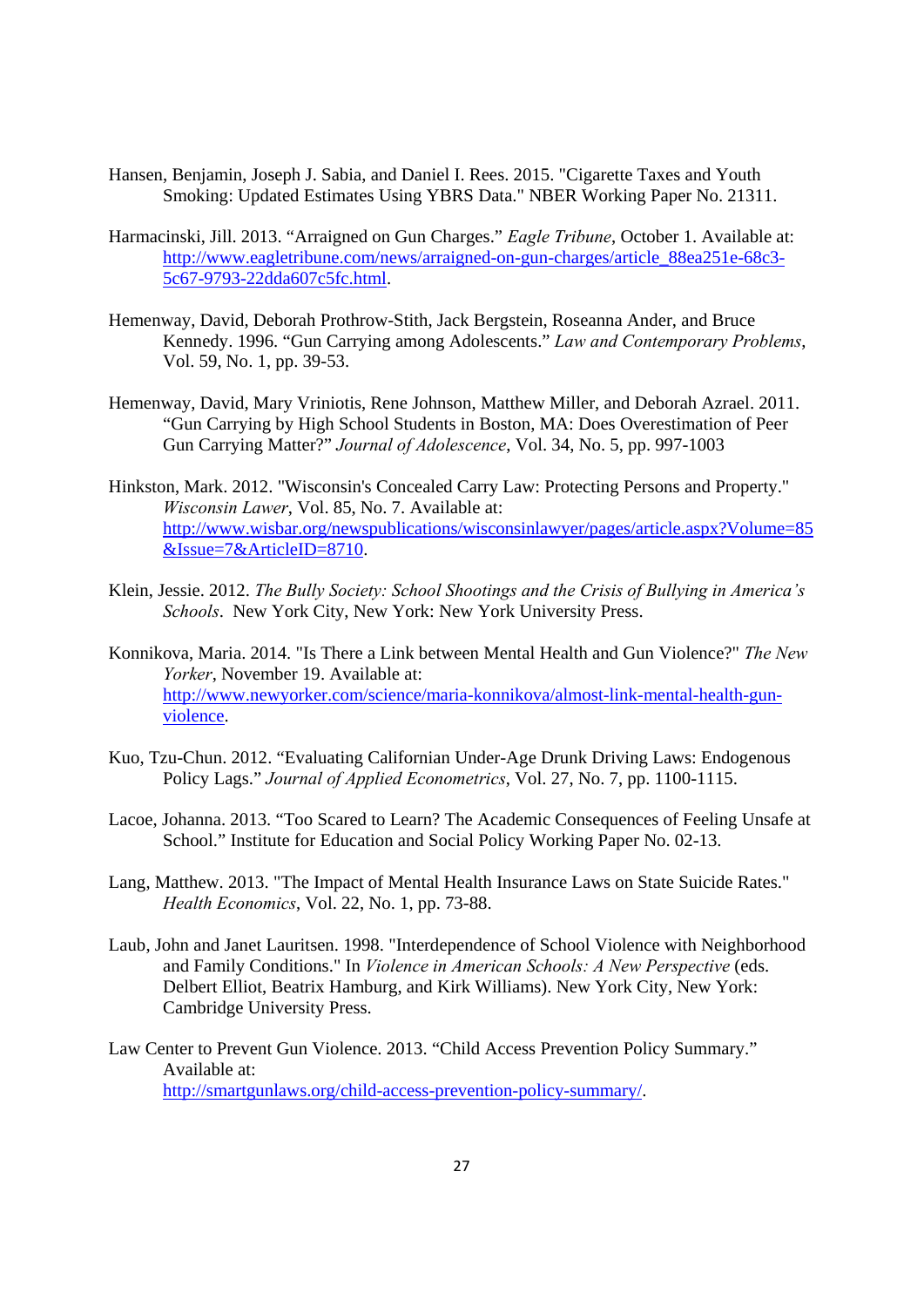- Lieberman, Joseph. 2008. *School Shootings: What Every Parent and Educator Needs to Know to Protect Our Children.* New York City, New York: Kensington Publishing Corp.
- Lithwick, Dahlia. 2015. "Leave Your Gun Out, Go to Jail." *Slate*, October 12. Available at: http://www.slate.com/articles/news\_and\_politics/jurisprudence/2015/10/gun\_accidents\_w hy\_are\_parents\_who\_leave\_loaded\_weapons\_lying\_around\_never.html.
- Lizotte, Alan, Gregory Howard, Marvin Krohn, and Terence Thornberry. 1997. "Patterns of Illegal Gun Carrying Among Urban Males." *Valparaiso University Law Review*, Vol. 31, No. 2, pp. 375-393.
- Lizotte, Alan, James Tesoriero, Terence Thornberry, and Marvin Krohn. 1994. "Patterns of Adolescent Firearms Ownership and Use." *Justice Quarterly*, Vol. 11, No. 1, pp. 51-74.
- Lott, John, Jr. and John Whitley. 2001. "Safe-Storage Gun Laws: Accidental Deaths, Suicides, and Crime." *Journal of Law and Economics*, Vol. 44, No. S2, pp. 659-689.
- Ludwig, Jens. 1998. "Concealed-Gun-Carrying Laws and Violent Crime: Evidence from State Panel Data." *International Review of Law and Economics*, Vol. 18, No. 3, pp. 239-254.
- Markowitz, Sara, Robert Kaestner, and Michael Grossman. 2005. "An Investigation of the Effects of Alcohol Consumption and Alcohol Prices on Youth Risky Sexual Behaviors." *American Economic Review*, Vol. 95, No. 2, pp. 263-266.
- Marvell, Thomas. 2001. "The Impact of Banning Juvenile Gun Possession." *Journal of Law and Economics*, Vol. 44, No. S2, pp. 691-713.
- Mayer, Matthew and Peter Leone. 1999. "A Structural Analysis of School Violence and Disruption: Implications for Creating Safer Schools." *Education and Treatment of Children*, Vol. 22, No. 3, pp. 333-356.
- McClellan, Chandler and Erdal Tekin. 2012. "Stand Your Ground Laws, Homicides, and Injuries." NBER Working Paper No. 18187.
- Midlarsky, Elizabeth and Helen Marie Klain. 2005. "A History of Violence in Schools." In *Violence in Schools: Cross-National and Cross-Cultural Perspectives* (eds. Florence Denmark, Herbert Krass, Robert Wesner, Elizabeth Midlarsky, and Uwe Gielen). New York, New York: Springer Science+Business Media, Inc.
- Mustard, David. 2001. "The Impact of Gun Laws on Police Deaths." *Journal of Law and Economics*, Vol. 44, No. S2, pp. 635-657.
- National School Safety and Security Services. 2010. "School Associated Violent Deaths and School Shootings." Available at: http://www.schoolsecurity.org/trends/violent-deaths-and-school-shootings/.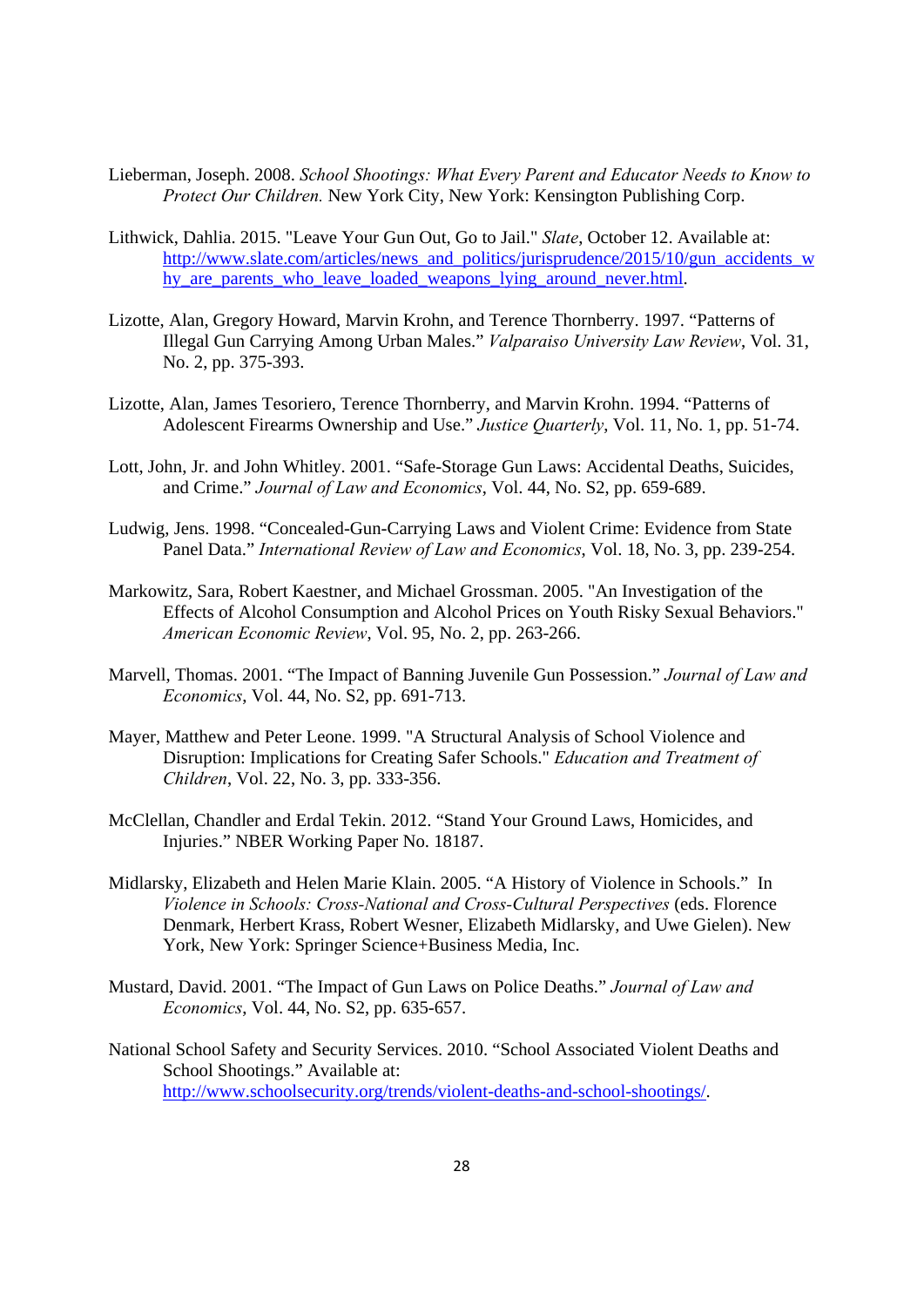- Okoro, Catherine, David Nelson, James Mercy, Lina Balluz, Ale Crosby, and Ali Mokdad. 2005. "Prevalence of Household Firearms and Firearm-Storage Practices in the 50 States and the District of Columbia: Findings from the Behavioral Risk Factor Surveillance System, 2002." *Pediatrics*, Vol. 116, No. 3, pp. e370-e376.
- Patel, Sejal. 2014. "Kids and Gun Safety." Children's Rights Litigation, American Bar Association. Available at: https://apps.americanbar.org/litigation/committees/childrights/content/articles/spring2014 -0414-kids-gun-safety.html.
- Peters, Justin. 2013a. "California's Strict New Access Prevention Law Won't Do Much to Stop Child Shooting Deaths." *Slate*, October 15. Available at: http://www.slate.com/blogs/crime/2013/10/15/firearm\_safe\_and\_responsible\_access\_act\_ california\_s\_strict\_new\_access\_prevention.html.
- Peters, Justin, 2013b. "194 Children Have Been Shot and Killed in America in 2013. This Has to Stop." *Slate,* December 10. Available at: http://www.slate.com/blogs/crime/2013/12/10/child\_shootings\_mother\_jones\_194\_child\_ shooting\_deaths\_in\_2013\_show\_that.html
- Poutvaara, Panu and Olli Ropponen. 2010. "School Shootings and Student Performance." IZA Discussion Paper No. 5009.
- Prickett, Kate C., Alexa Martin-Storey, and Robert Crosnoe. 2014. "State Firearm Laws, Firearm Ownership, and Safety Practices Among Families of Preschool-Aged Children." *American Journal of Public Health*, Vol. 104, No. 6, pp. 1080-1086.
- Ripski, Michael and Anne Gregory. 2009. "Unfair, Unsafe, and Unwelcome: Do School Students' Perceptions of Unfairness, Hostility, and Victimization in School Predict Engagement and Achievement?" *Journal of School Violence*, Vol. 8, No. 4, pp. 355-375.
- Rocque, Michael. 2012. "Exploring School Rampage Shootings: Research, Theory, and Policy." *Social Science Journal*, Vol. 49, No. 3, pp. 304-313.
- Ruggles, Kelly and Sonali Rajan. 2014. "Gun Possession among American Youth: A Discovery-Based Approach to Understand Gun Violence." *PLoS ONE*, Vol. 9, No. 11, e111893.
- Ruhm, Christopher. 1996. "Alcohol Policies and Highway Vehicle Fatalities." *Journal of Health Economics*, Vol. 15, No. 4, pp. 435-465.
- Rumberger, Russell. 1995. "Dropping Out of Middle School: A Multilevel Analysis of Students and Schools." *American Educational Research Journal*, Vol. 32, No. 3, pp. 583-625.
- Sabia, Joseph J. and Brittany Bass. 2015. "Do Anti-Bullying Laws Reduce Youth Violence?" IZA Discussion Paper No. 9201.
- Sabia, Joseph J., M. Melinda Pitts, and Laura Argys. 2014. "Do Minimum Wages Really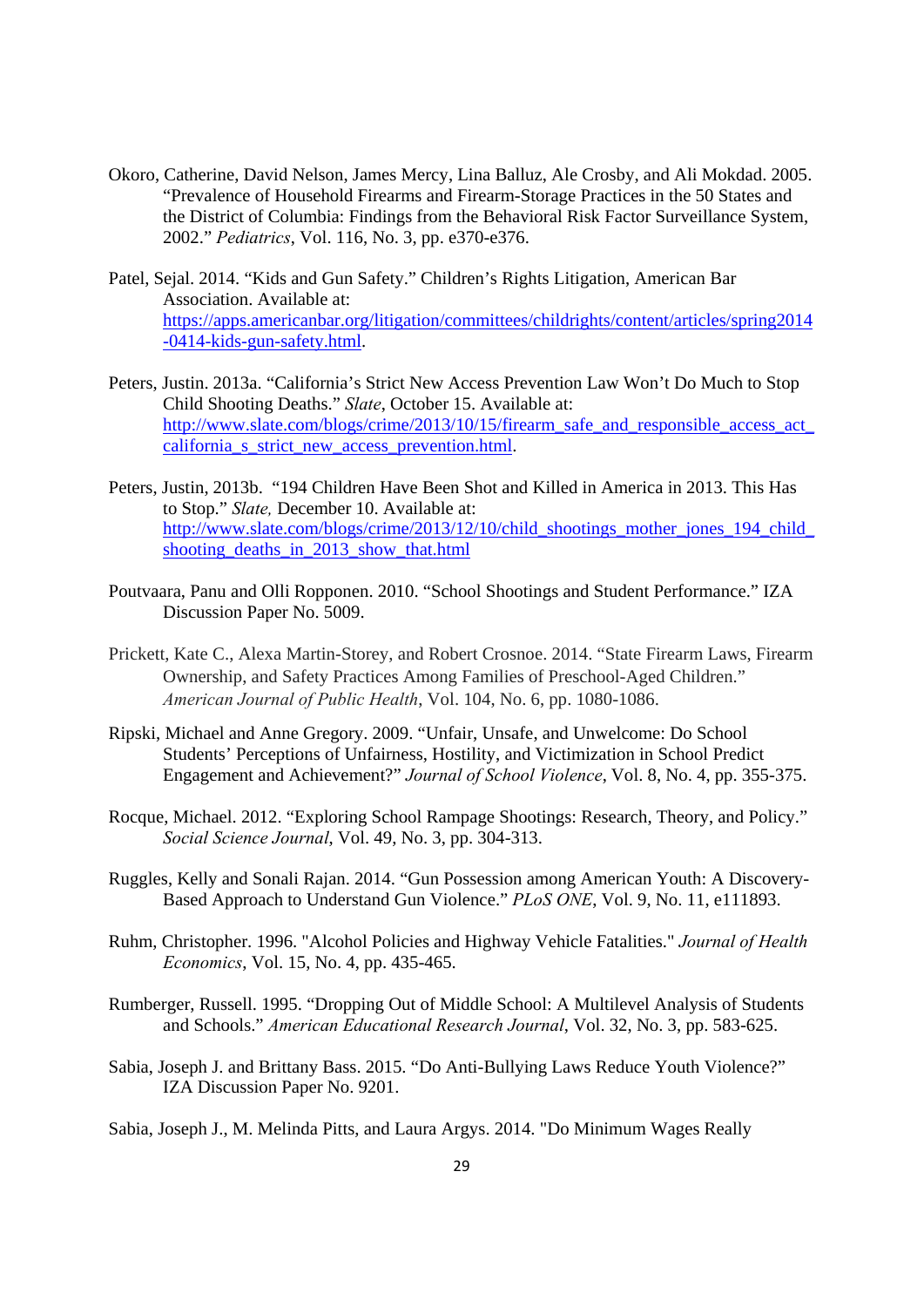Increase Youth Drinking and Drunk Driving?" Federal Reserve Bank of Atlanta Working Paper No. 2014-20.

- Said, Stephan. 2015. "The Cause of School Shootings: We're Missing the Mark." *Huffington Post*, October 9. Available at: http://www.huffingtonpost.com/stephan-said/the-cause-of-school-shoot\_b\_8268078.html.
- Saukkonen, Suvi, Taina Laajasalo, Markus Jokela, Janne Kivivuori, Venla Salmi, and Eeva Aronen. "Weapon Carrying and Psychopathic-like Features in a Population-based Sample of Finnish Adolescents." Forthcoming at *European Child and Adolescent Psychiatry.*
- Schuster, Mark, Todd Franke, Amy Bastian, Sinaroth Sor, and Neal Halfon. 2000. "Firearm Storage Patterns in US Homes With Children." *American Journal of Public Health*, Vol. 90, No. 4, pp. 588-594.
- Shaffer, Rachel. 1999. "Child Access Prevention Laws: Keeping Guns Out of Our Children's Hands." *Fordham Urban Law Journal*, Vol. 27, No. 6, pp. 1985-2024.
- Simon, Thomas, Alex Crosby, and Linda Dahlberg. 1999. "Students Who Carry Weapons to High School." *Journal of Adolescent Health*, Vol. 24, No. 5, pp. 340-348.
- Slauson, Tyler. 2014. "Search Warrant: Oregon High School Shooter Took Gun from His Brother." *Q13 Fox*, June 19. Available at: http://q13fox.com/2014/06/19/search-warrant-oregon-high-school-shooter-took-gun from-his-brother/.
- Stoller, Gary and Oren Dorell. 2012. "Classmate Says Adam Lanza Attended Sandy Hook School." *USA Today,* December 19. Available at: http://www.usatoday.com/story/news/2012/12/18/adam-lanza-sandy-hookstudent/1777525/.
- Stoptheshootings.org. 2013. "List of School Shootings." Available at: http://www.stoptheshootings.org.
- Taylor, Benjamin and Jing Li. 2015. "Do Fewer Guns Lead to Less Crime? Evidence from Australia." *International Review of Law and Economics*, Vol. 42, pp. 72-78.
- United States Government Accountability Office. 2012. "States' Laws and Requirements for Concealed Carry Permits Vary across the Nation." Report to Congressional Requesters GAO-12-717. Available at: http://www.gao.gov/assets/600/592552.pdf.
- USA Carry. 2015. "Concealed Carry Permit Reciprocity Maps." Available at: http://www.usacarry.com/concealed\_carry\_permit\_reciprocity\_maps.html.

Van Fleet, David and Ella Van Fleet. 2010. *The Violence Volcano: Reducing the Threat of*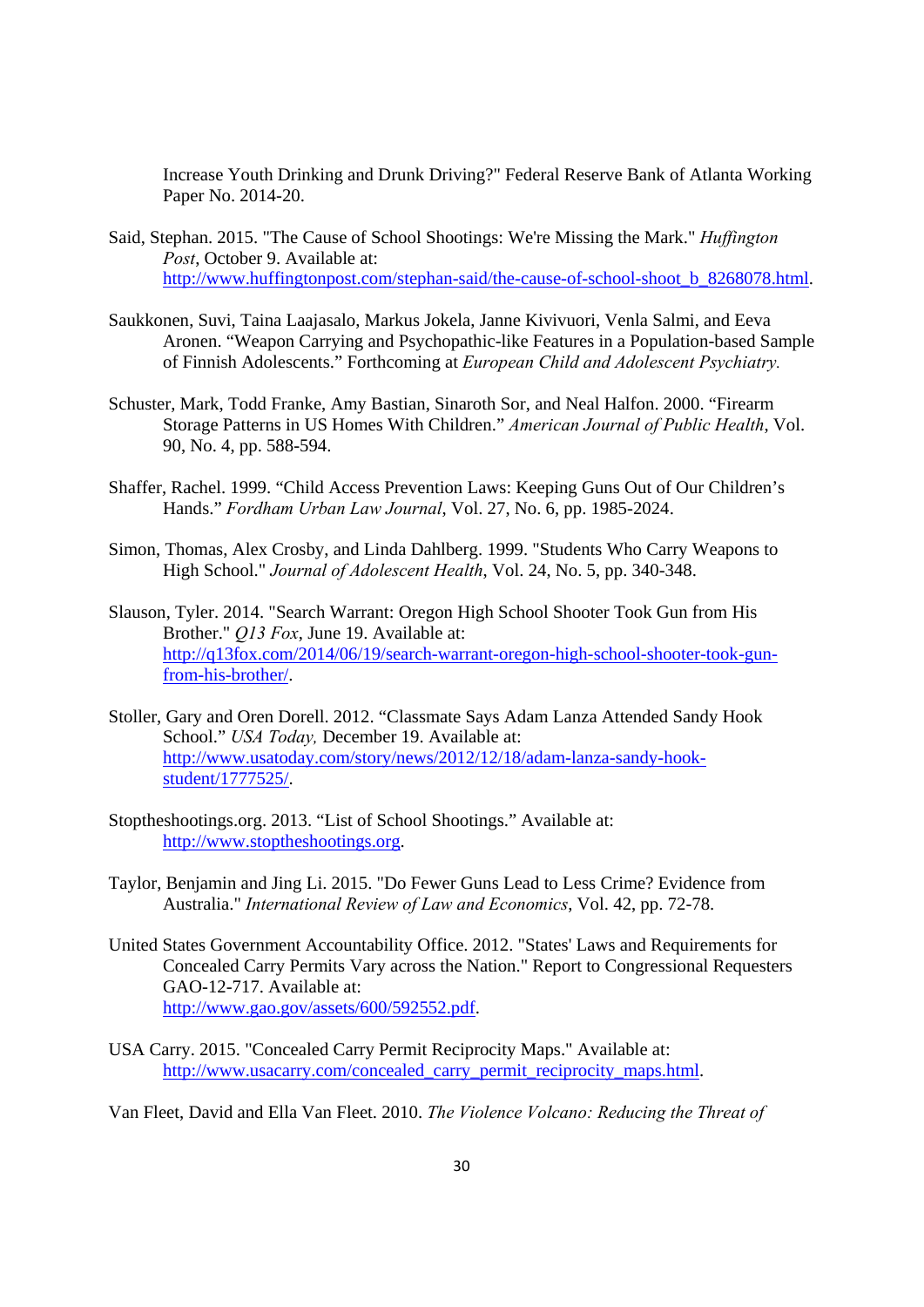*Workplace Violence*. Charlotte, North Carolina: Information Age Publishing.

- Vartabedian, Ralph. 2014. "Related Story: Gun Violence at U.S. Schools Continues to Grow Sharply." *Los Angeles Times*, June 11. Available at: http://www.latimes.com/nation/nationnow/la-na-nn-gun-violence-schools-20140610 story.html.
- Vaughn, Michael, Brian Perron, Arnelyn Abdon, Rene Olate, Ralph Groom, and Li-Tzy Wu. 2012. "Correlates of Handgun Carrying Among Adolescents in the United States." *Journal of Interpersonal Violence*, Vol. 27, No. 10, pp. 2003-2021.
- Violence Policy Center. 2001. "Where'd They Get Their Guns?" Available at: https://www.vpc.org/studies/wgunint.htm.
- Warner, Beth, Mark Weist, and Amy Krulak. 1999. "Risk Factors for School Violence." *Urban Education*, Vol. 34, No. 1, pp. 52-68.
- Webster, Daniel and Marc Starnes. 2000. "Reexamining the Association Between Child Access Prevention Gun Laws and Unintentional Shooting Deaths of Children." *Pediatrics*, Vol. 106, No. 6, pp. 1466-1469.
- Webster, Daniel, Jon Vernick, April Zeoli, and Jennifer Manganello. 2004. "Association Between Youth-Focused Firearm Laws and Youth Suicides." *Journal of the American Medical Association*, Vol. 292, No. 5, pp. 594-601.
- Wood, Daniel. 2001. "Where School Shooters Get Their Guns." *The Christian Science Monitor*, March 12. Available at: http://www.csmonitor.com/2001/0312/p1s3.html.
- Young, Colin. 2012. "Dorchester Man Charged after Two Loaded Guns are found in his Apartment." *Boston.com*, November 8. Available at: http://www.boston.com/2012/11/08/tom/Y1OqFJxuaVWh87w63OlrEM/story.html.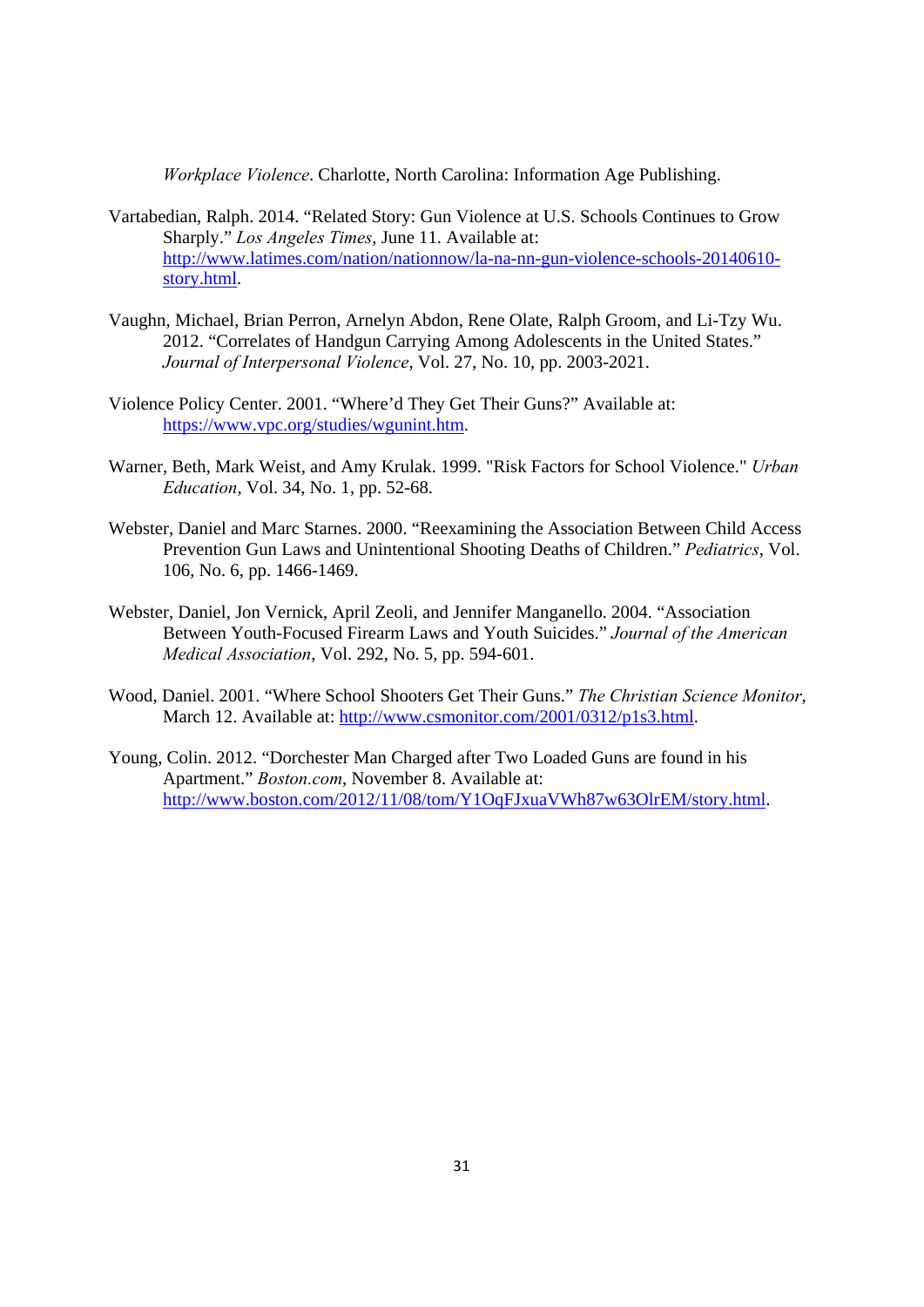

**Figure 1. Outcomes in the National YRBS** 

Notes: Weighted estimates are obtained using YRBS data from 1991 to 2013.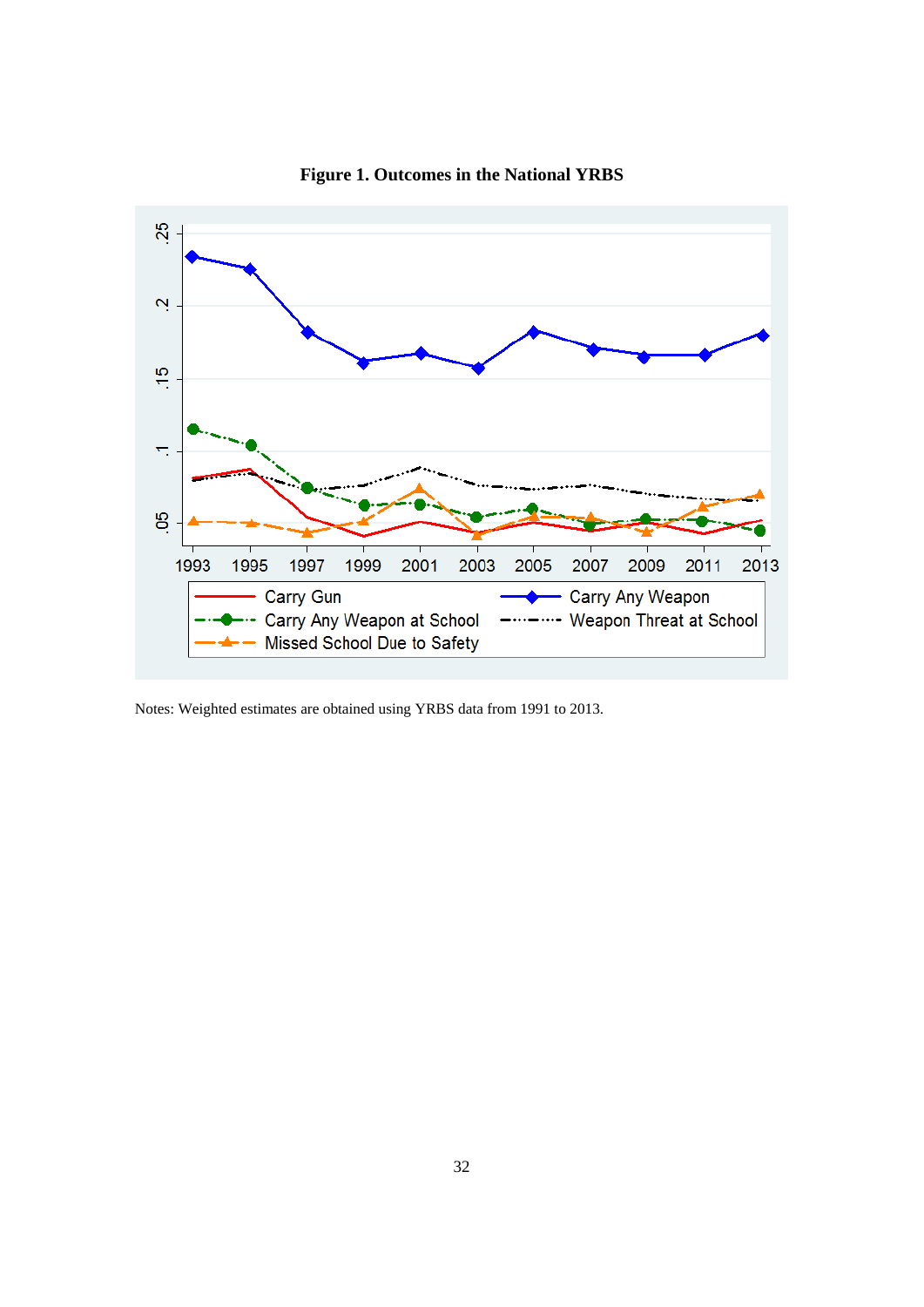

**Figure 2. Outcomes in the State YRBS** 

Notes: Weighted estimates are obtained using YRBS data from 1991 to 2013.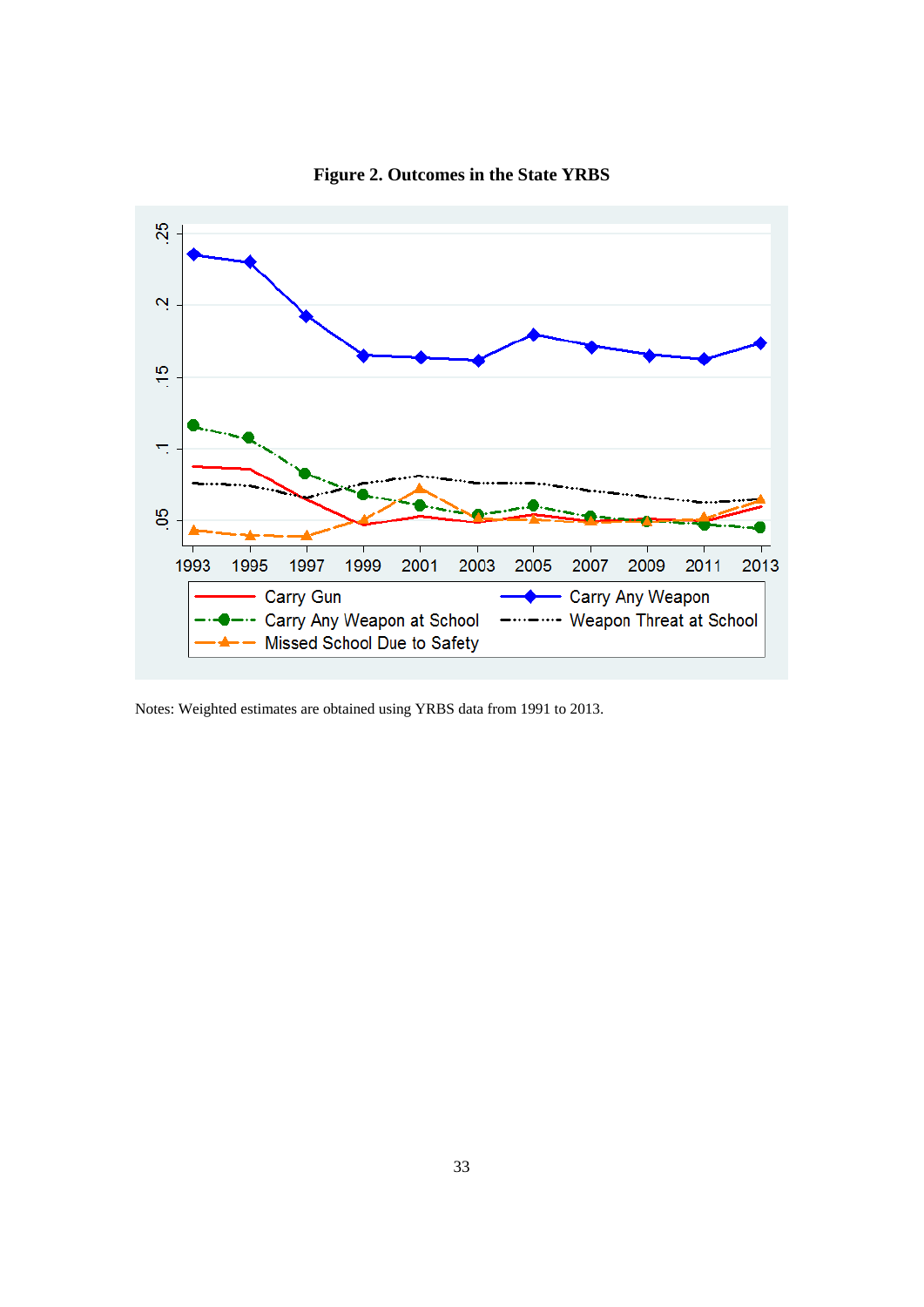|                      | <b>Effective Date</b>   | Type of CAP Law              |
|----------------------|-------------------------|------------------------------|
| California           | January 1, 1992         | <b>Negligent Storage</b>     |
| Colorado             | October 13, 2000        | <b>Reckless Endangerment</b> |
| Connecticut          | October 1,1990          | <b>Negligent Storage</b>     |
| Delaware             | July 2, 1998            | <b>Reckless Endangerment</b> |
| District of Columbia | <b>January 28, 2009</b> | <b>Negligent Storage</b>     |
| Florida              | October 1,1989          | <b>Negligent Storage</b>     |
| Georgia              | May 1, 1994             | <b>Reckless Endangerment</b> |
| Hawaii               | July 1, 1992            | <b>Negligent Storage</b>     |
| <i>Illinois</i>      | January 1, 2000         | <b>Negligent Storage</b>     |
| Indiana              | March 7, 1994           | <b>Reckless Endangerment</b> |
| Iowa                 | April 5, 1990           | <b>Negligent Storage</b>     |
| Kentucky             | July 15, 1994           | <b>Reckless Endangerment</b> |
| Maryland             | April 1, 1992           | <b>Negligent Storage</b>     |
| <b>Massachusetts</b> | October 21, 1998        | <b>Negligent Storage</b>     |
| Minnesota            | May 20, 1993            | <b>Negligent Storage</b>     |
| Mississippi          | July 2, 1994            | <b>Reckless Endangerment</b> |
| Missouri             | September 28, 1981      | <b>Reckless Endangerment</b> |
| Nevada               | July 1, 1995            | <b>Reckless Endangerment</b> |
| New Hampshire        | January 1, 2001         | <b>Negligent Storage</b>     |
| New Jersey           | January 17, 1992        | <b>Negligent Storage</b>     |
| North Carolina       | December 1, 1993        | <b>Negligent Storage</b>     |
| Oklahoma             | July 7, 1993            | <b>Reckless Endangerment</b> |
| Rhode Island         | July 1, 1995            | <b>Negligent Storage</b>     |
| Tennessee            | July 1, 1994            | <b>Reckless Endangerment</b> |
| Texas                | September 1, 1995       | <b>Negligent Storage</b>     |
| Utah                 | October 21, 1993        | <b>Reckless Endangerment</b> |
| Virginia             | July 1, 1992            | <b>Reckless Endangerment</b> |
| Wisconsin            | March 1, 1992           | <b>Reckless Endangerment</b> |

### **Table 1. Child Access Prevention Laws**

Notes: States for which YRBS data (1993-2013) are available before and after a CAP law went into effect are denoted in italicized font. Data on CAP laws were obtained from the Law Center to Prevent Gun Violence (2013).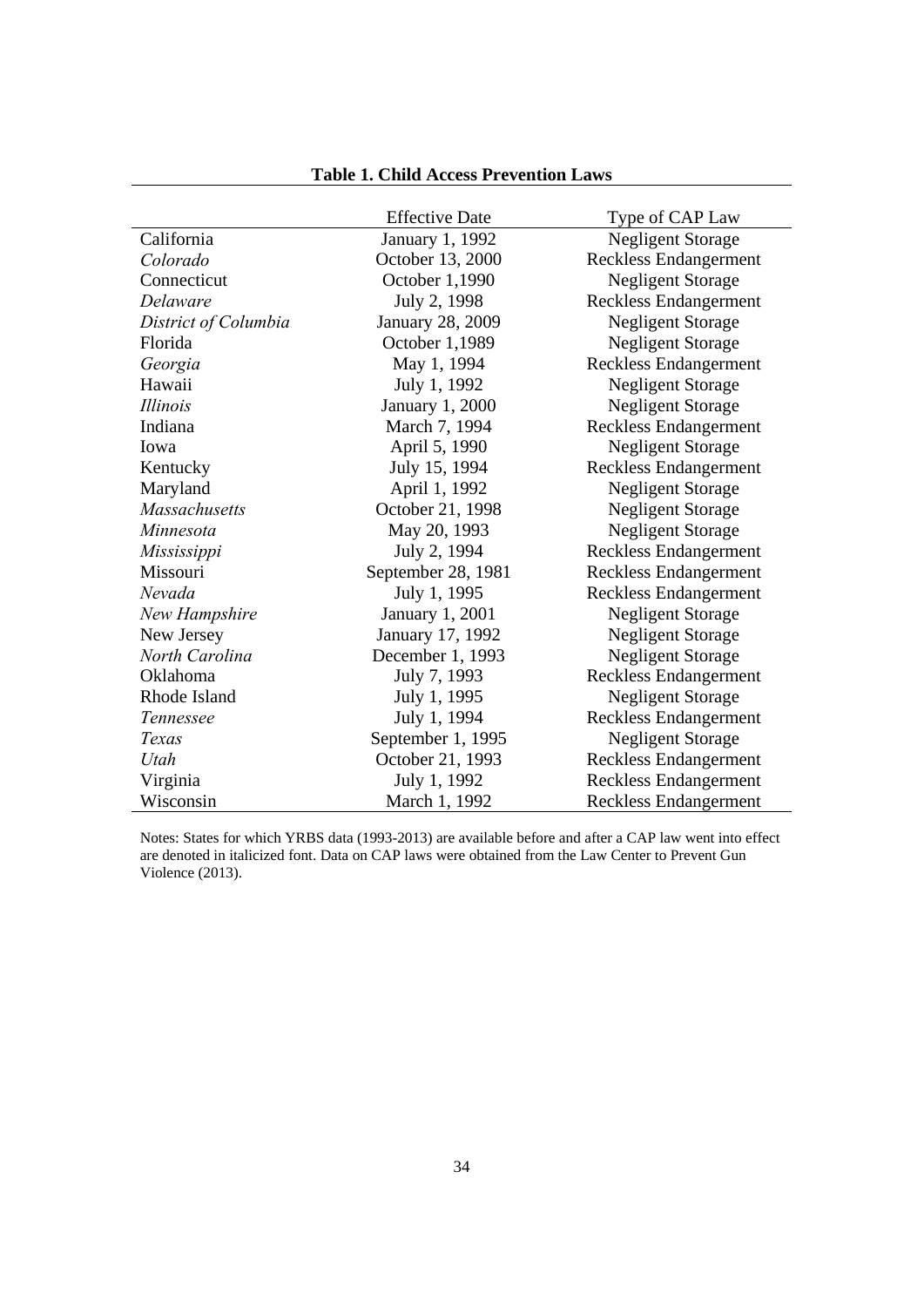|                              | $CAP Law = 1a$ | $CAP Law = 0$ | <b>Full Sample</b> | Description                                                                    |
|------------------------------|----------------|---------------|--------------------|--------------------------------------------------------------------------------|
| <b>Dependent Variables</b>   |                |               |                    |                                                                                |
| Carry Gun                    | .056           | .053          | .055               | $= 1$ if respondent carried a gun in the past 30 days, $= 0$ otherwise         |
|                              | (.230)         | (.225)        | (.228)             |                                                                                |
| Carry Any Weapon             | .181           | .169          | .176               | $= 1$ if respondent carried a weapon such as a gun, knife, or club in the past |
|                              | (.385)         | (.375)        | (.381)             | 30 days, $= 0$ otherwise                                                       |
| Carry Any Weapon at School   | .059           | .062          | .060               | $= 1$ if respondent carried a weapon such as a gun, knife, or club on school   |
|                              | (.236)         | (.241)        | (.238)             | property in the past 30 days, $= 0$ otherwise                                  |
| Weapon Threat at School      | .071           | .072          | .071               | $= 1$ if respondent was threatened or injured with a weapon such as a gun,     |
|                              | (.257)         | (.258)        | (.257)             | knife, or club on school property in the past 12 months, $= 0$ otherwise       |
| Missed School Due to Safety  | .054           | .051          | .053               | $= 1$ if respondent missed school in the past 30 days due to feeling unsafe at |
|                              | (.226)         | (.219)        | (.224)             | school or on the way to or from school, $= 0$ otherwise                        |
|                              |                |               |                    |                                                                                |
| <b>Independent Variables</b> |                |               |                    |                                                                                |
| White                        | .829           | .830          | .829               | $= 1$ if respondent is white, $= 0$ otherwise                                  |
|                              | (.377)         | (.376)        | (.376)             |                                                                                |
| <b>Black</b>                 | .097           | .110          | .102               | $= 1$ if respondent is black, $= 0$ otherwise                                  |
|                              | (.295)         | (.313)        | (.303)             |                                                                                |
| Other Race                   | .075           | .060          | .068               | $= 1$ if respondent is not white or black, $= 0$ otherwise                     |
|                              | (.263)         | (.238)        | (.253)             |                                                                                |
| Age 12                       | .001           | .001          | .001               | $= 1$ if respondent is 12 years old, $= 0$ otherwise                           |
|                              | (.032)         | (.030)        | (.031)             |                                                                                |
| Age 13                       | .002           | .006          | .003               | $= 1$ if respondent is 13 years old, $= 0$ otherwise                           |
|                              | (.039)         | (.076)        | (.057)             |                                                                                |
| Age 14                       | .102           | .116          | .108               | $= 1$ if respondent is 14 years old, $= 0$ otherwise                           |
|                              | (.302)         | (.321)        | (.310)             |                                                                                |
| Age 15                       | .250           | .254          | .251               | $= 1$ if respondent is 15 years old, $= 0$ otherwise                           |
|                              | (.433)         | (.435)        | (.434)             |                                                                                |
| Age 16                       | .266           | .266          | .266               | $= 1$ if respondent is 16 years old, $= 0$ otherwise                           |
|                              | (.442)         | (.442)        | (.442)             |                                                                                |
| Age 17                       | .244           | .235          | .240               | $= 1$ if respondent is 17 years old, $= 0$ otherwise                           |
|                              | (.429)         | (.424)        | (.427)             |                                                                                |
| $Age 18+$                    | .137           | .122          | .130               | $= 1$ if respondent is 18+ years old, $= 0$ otherwise                          |
|                              | (.343)         | (.327)        | (.337)             |                                                                                |

### **Table 2. Descriptive Statistics for YRBS Analysis, 1993-2013**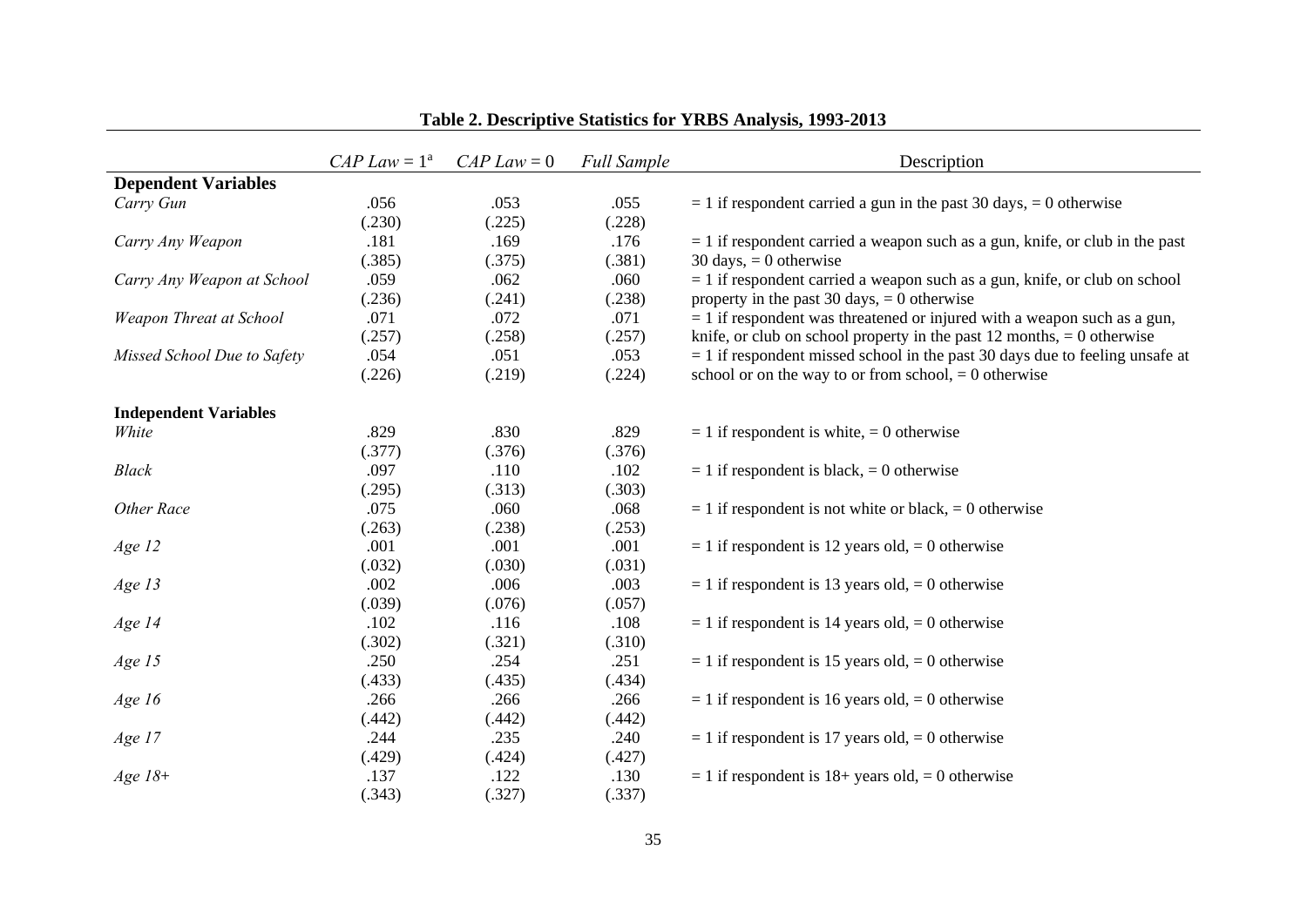| Grade 8                  | .000    | .005      | .002     | $= 1$ if respondent is in grade 8, $= 0$ otherwise                       |
|--------------------------|---------|-----------|----------|--------------------------------------------------------------------------|
|                          | (.000)  | (.067)    | (.044)   |                                                                          |
| Grade 9                  | .268    | .265      | .267     | $= 1$ if respondent is in grade 9, $= 0$ otherwise                       |
|                          | (.443)  | (.442)    | (.442)   |                                                                          |
| Grade 10                 | .260    | .270      | .264     | $= 1$ if respondent is in grade 10, $= 0$ otherwise                      |
|                          | (.439)  | (.444)    | (.441)   |                                                                          |
| Grade 11                 | .249    | .243      | .246     | $= 1$ if respondent is in grade 11, $= 0$ otherwise                      |
|                          | (.432)  | (.429)    | (.431)   |                                                                          |
| Grade 12                 | .221    | .215      | .218     | $= 1$ if respondent is in grade 12, $= 0$ otherwise                      |
|                          | (.415)  | (.411)    | (.413)   |                                                                          |
| Male                     | .504    | .506      | .505     | $= 1$ if respondent is male, $= 0$ otherwise                             |
|                          | (.500)  | (.500)    | (.500)   |                                                                          |
| % Black                  | .311    | .300      | .306     | Percent of the state population that is black                            |
|                          | (.048)  | (.064)    | (.056)   |                                                                          |
| Mean Age                 | 41.0    | 40.6      | 40.8     | State mean age                                                           |
|                          | (1.04)  | (.918)    | (1.02)   |                                                                          |
| % Male                   | .501    | .501      | .501     | Percent of the state population this is male                             |
|                          | (.003)  | (.003)    | (.003)   |                                                                          |
| <b>Unemployment Rate</b> | .065    | .063      | .064     | State unemployment rate                                                  |
|                          | (.022)  | (.020)    | (.021)   |                                                                          |
| Per Capita Income        | 42,694  | 42,104    | 42,447   | State real income per capita (2013 dollars)                              |
|                          | (6,302) | (7, 549)  | (6, 857) |                                                                          |
| % Bachelor's Degree      | .290    | .271      | .282     | Percent of the state population with a bachelor's degree                 |
|                          | (.056)  | (.053)    | (.055)   |                                                                          |
| Student-Teacher Ratio    | 16.0    | 14.7      | 15.4     | Average Student to Teacher Ratio                                         |
|                          | (2.99)  | (2.70)    | (2.94)   |                                                                          |
| School Lunch Program     | .099    | .097      | .098     | National School Lunch Participation Rate                                 |
|                          | (.021)  | (.015)    | (.018)   |                                                                          |
| Teacher Salary           | 57,623  | 62,532    | 59,673   | Average Teacher Salary (2013 dollars)                                    |
|                          | (9,004) | (10, 364) | (9,896)  |                                                                          |
| Zero Tolerance Law       | .961    | .921      | .944     | $= 1$ if state has a zero tolerance school violence law, $= 0$ otherwise |
|                          | (.182)  | (.261)    | (.219)   |                                                                          |
| Anti-Bullying Law        | .397    | .194      | .312     | $= 1$ if state has an anti-bullying law, $= 0$ otherwise                 |
|                          | (.479)  | (.381)    | (.452)   |                                                                          |
| Police Expenditures      | 306     | 313       | 309      | State police expenditures per capita (2013 dollars)                      |
|                          |         |           |          |                                                                          |
|                          | (77.0)  | (110)     | (92.3)   |                                                                          |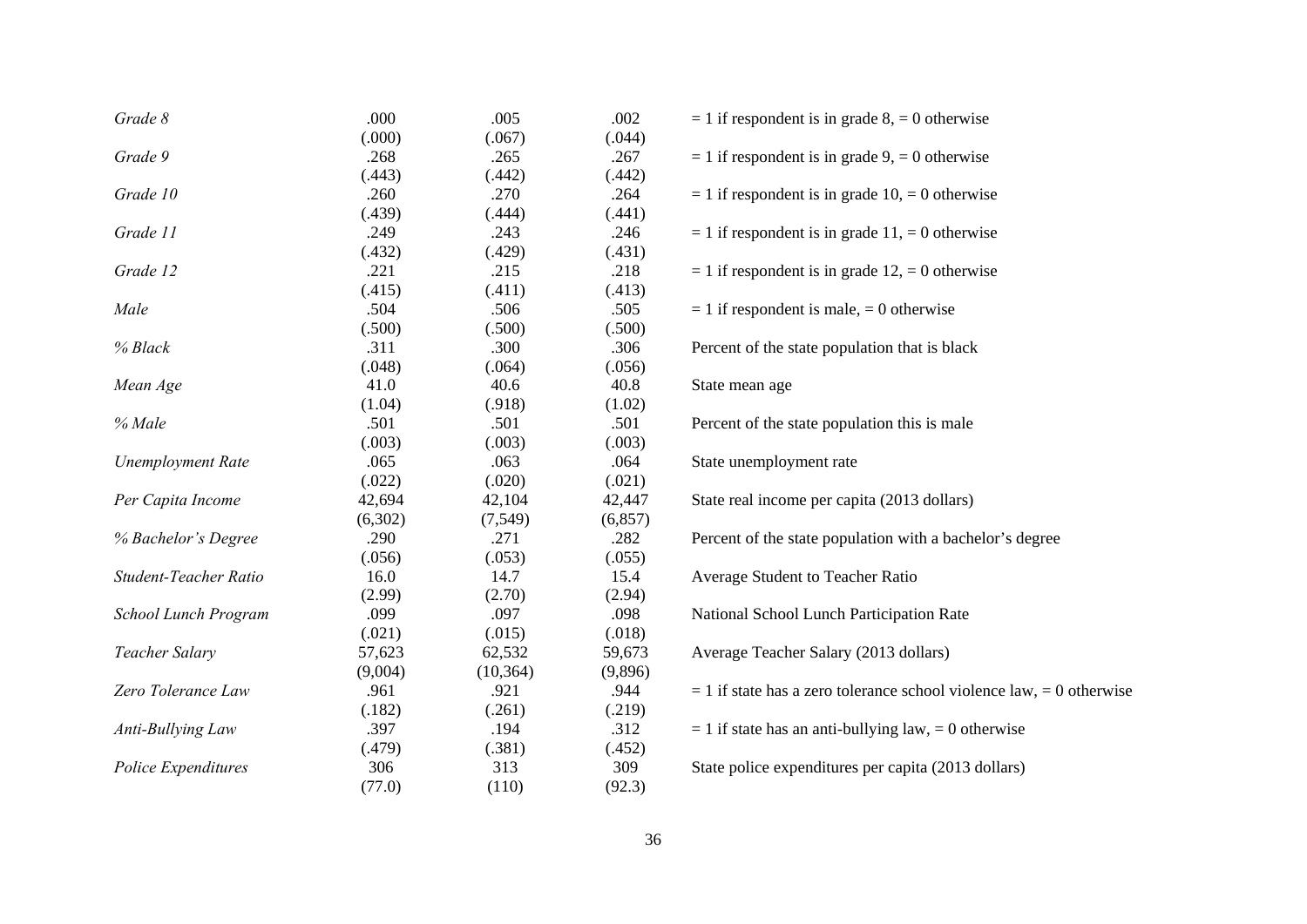| Police Employment        | 2.20    | 2.74    | 2.43      | State police employees per 1,000 population                     |
|--------------------------|---------|---------|-----------|-----------------------------------------------------------------|
|                          | (.314)  | (.993)  | (.733)    |                                                                 |
| <b>Property Crime</b>    | 1,018   | 774     | 907       | State adult property crime arrests per 100,000 population       |
|                          | (339)   | (320)   | (352)     |                                                                 |
| Violent Crime            | 449     | 326     | 393       | State adult violent crime arrests per 100,000 population        |
|                          | (226)   | (167)   | (210)     |                                                                 |
| Democrat                 | .406    | .453    | .425      | $= 1$ if state has a democratic governor, $= 0$ otherwise       |
|                          | (.491)  | (.498)  | (.494)    |                                                                 |
| Shall Issue Law          | .600    | .435    | .531      | $= 1$ if state has a shall issue gun law, $= 0$ otherwise       |
|                          | (.490)  | (.496)  | (.499)    |                                                                 |
| Stand Your Ground Law    | .304    | .186    | .255      | $= 1$ if state has a stand your ground gun law, $= 0$ otherwise |
|                          | (.449)  | (.388)  | (.429)    |                                                                 |
| Mental Health Parity Law | .524    | .502    | .515      | $= 1$ if state has a mental health parity law, $= 0$ otherwise  |
|                          | (.499)  | (.497)  | (.498)    |                                                                 |
| Beer Tax                 | .292    | .271    | .283      | Beer taxes (2013 dollar)                                        |
|                          | (.195)  | (.221)  | (.207)    |                                                                 |
| N                        | 508,614 | 541,900 | 1,050,514 |                                                                 |

<sup>a</sup> If a CAP law is in effect for any portion of the year, the observation is included in this column.

Notes: Weighted means presented along with standard deviations.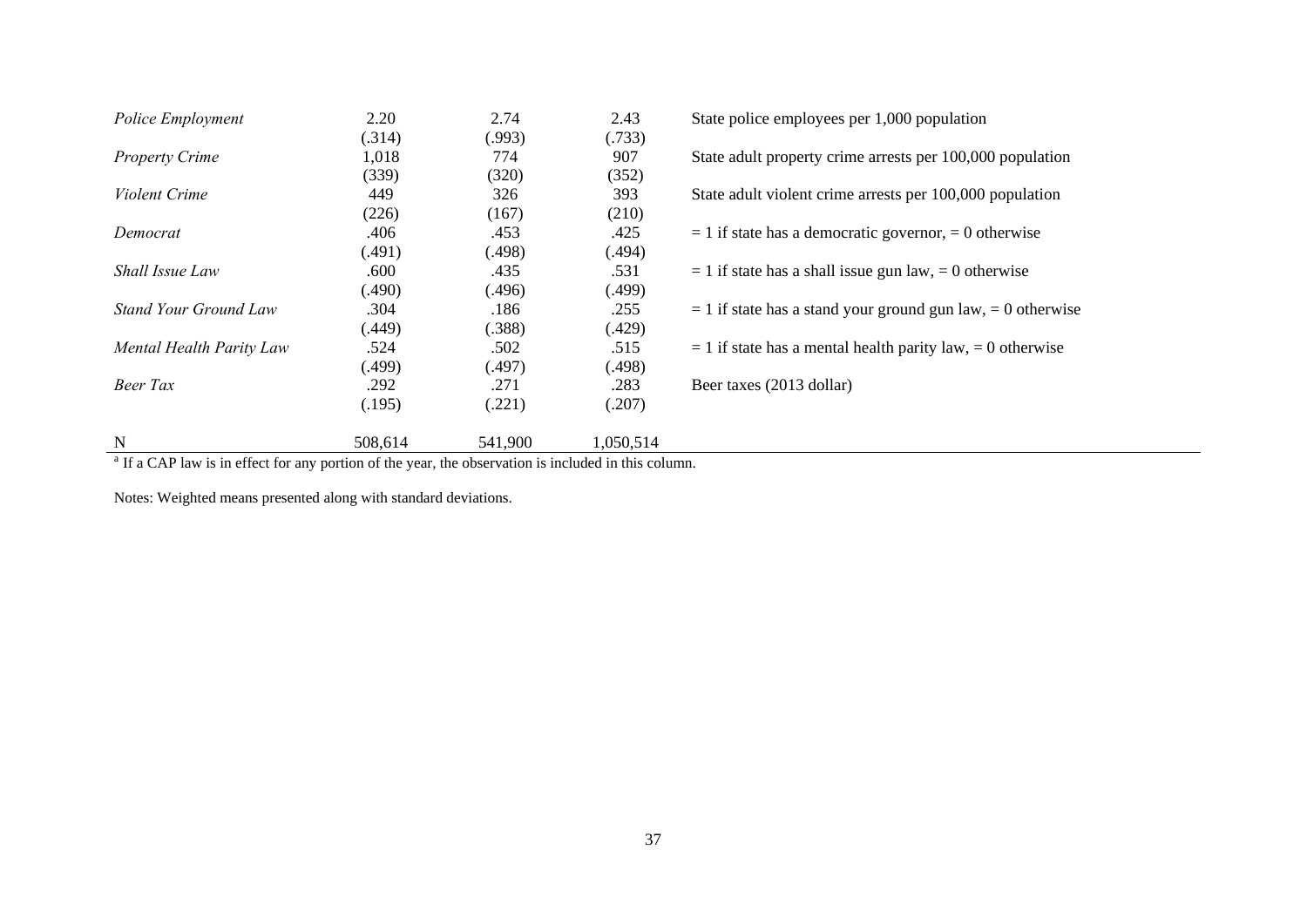|         | Carry Gun                                                                  | Carry Any<br>Weapon | Carry Any<br>Weapon at School | Weapon Threat<br>at School | Missed School<br>Due to Safety |  |  |  |  |
|---------|----------------------------------------------------------------------------|---------------------|-------------------------------|----------------------------|--------------------------------|--|--|--|--|
|         |                                                                            |                     | <b>Panel I: Full sample</b>   |                            |                                |  |  |  |  |
| CAP Law | $-.007*$                                                                   | $-0.016*$           | $-.005$                       | $-0.013**$                 | $-.006$                        |  |  |  |  |
|         | (.004)                                                                     | (.010)              | (.005)                        | (.006)                     | (.007)                         |  |  |  |  |
| N       | 776,636                                                                    | 919,228             | 1,020,057                     | 1,024,301                  | 1,050,514                      |  |  |  |  |
|         | Panel II: Students under age 18                                            |                     |                               |                            |                                |  |  |  |  |
| CAP Law | $-.009*$                                                                   | $-019*$             | $-.006$                       | $-.016***$                 | $-.010$                        |  |  |  |  |
|         | (.005)                                                                     | (.010)              | (.006)                        | (.005)                     | (.007)                         |  |  |  |  |
| N       | 672,373                                                                    | 799,904             | 889,523                       | 892,550                    | 916,544                        |  |  |  |  |
|         | Panel III: Students ages 18+                                               |                     |                               |                            |                                |  |  |  |  |
| CAP Law | .002                                                                       | .004                | .002                          | .008                       | .016                           |  |  |  |  |
|         | (.006)                                                                     | (.019)              | (.016)                        | (.012)                     | (.011)                         |  |  |  |  |
| N       | 104,263                                                                    | 119,320             | 130,534                       | 131,751                    | 133,970                        |  |  |  |  |
|         | * Statistically significant at 10% level; ** at 5% level; *** at 1% level. |                     |                               |                            |                                |  |  |  |  |

#### **Table 3. CAP Laws, Gun Carrying, and School Safety**

Notes: Each cell represents marginal effects from a Probit regression based on data from the YRBS for the period 1993-2013. All models control for the covariates listed in Table 2, state fixed effects, year fixed effects, and state-specific linear time trends. Regressions are weighted using population estimates from the National Cancer Institute's Surveillance Epidemiology and End Results Program. Standard errors, corrected for clustering at the state level, are in parentheses.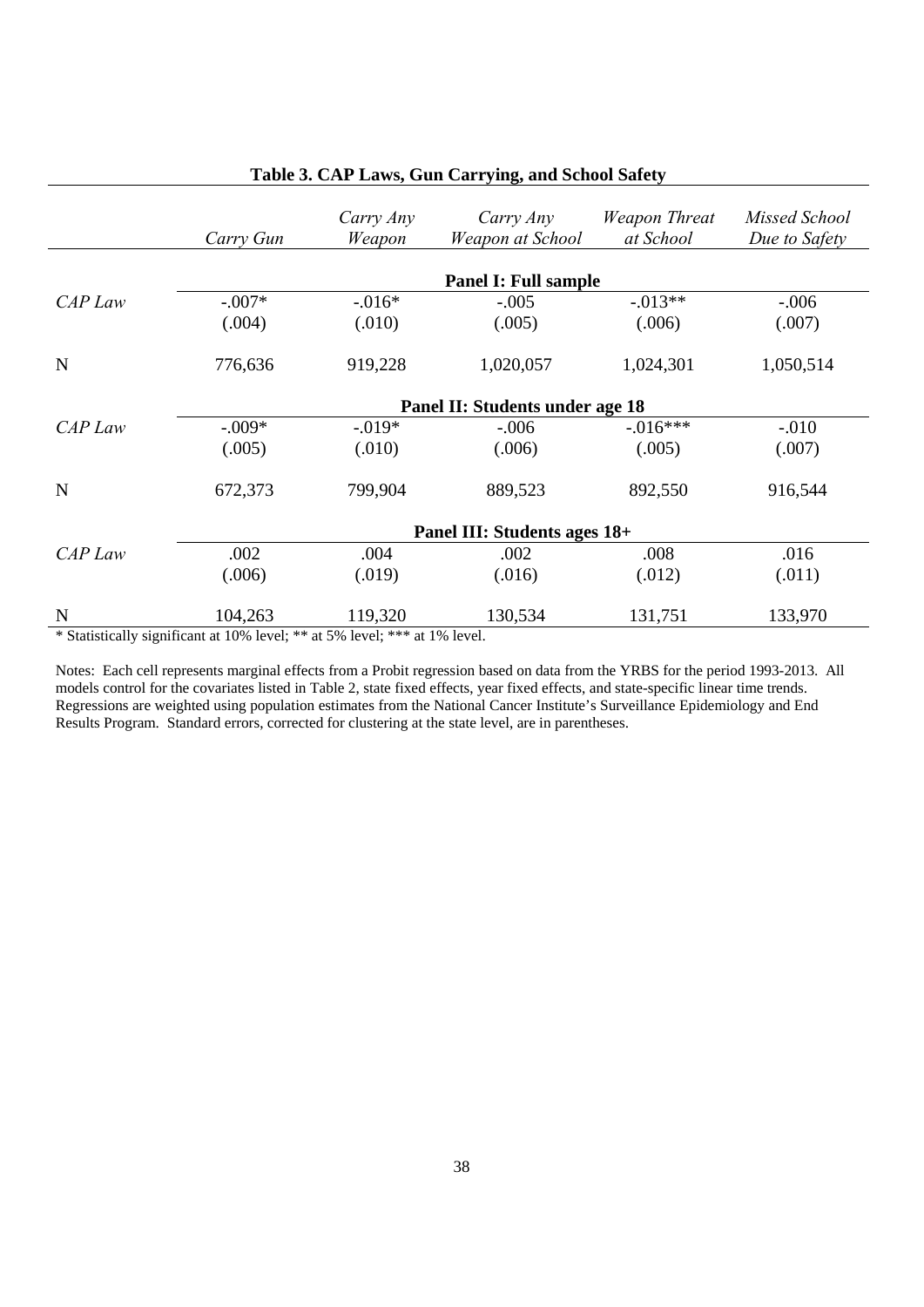|                     | Carry Gun | Carry Any<br>Weapon | Carry Any<br>Weapon at School          | <b>Weapon Threat</b><br>at School | Missed School<br>Due to Safety |
|---------------------|-----------|---------------------|----------------------------------------|-----------------------------------|--------------------------------|
|                     |           |                     |                                        |                                   |                                |
| $CAP$ Law           | $-.007*$  | $-0.016*$           | <b>Panel I: Full sample</b><br>$-.005$ | $-.013**$                         | $-.006$                        |
|                     | (.004)    | (.010)              | (.005)                                 | (.006)                            | (.007)                         |
|                     |           |                     |                                        |                                   |                                |
| $CAP$ Law           | .005      | .003                | $-.000$                                | $-.009$                           | .006                           |
| <i>*Shall Issue</i> | (.005)    | (.018)              | (.007)                                 | (.006)                            | (.006)                         |
| $\mathbf N$         | 776,636   | 919,228             | 1,020,057                              | 1,024,301                         | 1,050,514                      |
|                     |           |                     | Panel II: Students under age 18        |                                   |                                |
| CAP Law             | $-.009*$  | $-.019*$            | $-.006$                                | $-0.016***$                       | $-.010$                        |
|                     | (.005)    | (.010)              | (.006)                                 | (.005)                            | (.007)                         |
| $CAP$ Law           | $.008*$   | .008                | .003                                   | $-.007$                           | .008                           |
| <i>*Shall Issue</i> | (.005)    | (.017)              | (.007)                                 | (.005)                            | (.006)                         |
| $\mathbf N$         | 672,373   | 799,904             | 889,523                                | 892,550                           | 916,544                        |
|                     |           |                     | Panel III: Students ages 18+           |                                   |                                |
| CAP Law             | .002      | .004                | .002                                   | .008                              | .016                           |
|                     | (.006)    | (.019)              | (.016)                                 | (.012)                            | (.011)                         |
| CAP Law             | $-0.014$  | $-.033$             | $-.021$                                | $-.023$                           | $-.006$                        |
| <i>*Shall Issue</i> | (.010)    | (.027)              | (.019)                                 | (.017)                            | (.012)                         |
| N                   | 104,263   | 119,320             | 130,534                                | 131,751                           | 133,970                        |

#### **Table 4. Interactive Effects of CAP Laws and Shall Issue Laws**

\* Statistically significant at 10% level; \*\* at 5% level; \*\*\* at 1% level.

Notes: Each cell represents marginal effects from a Probit regression based on data from the YRBS for the period 1993-2013. All models control for the covariates listed in Table 2, state fixed effects, year fixed effects, and state-specific linear time trends. Regressions are weighted using population estimates from the National Cancer Institute's Surveillance Epidemiology and End Results Program. Standard errors, corrected for clustering at the state level, are in parentheses.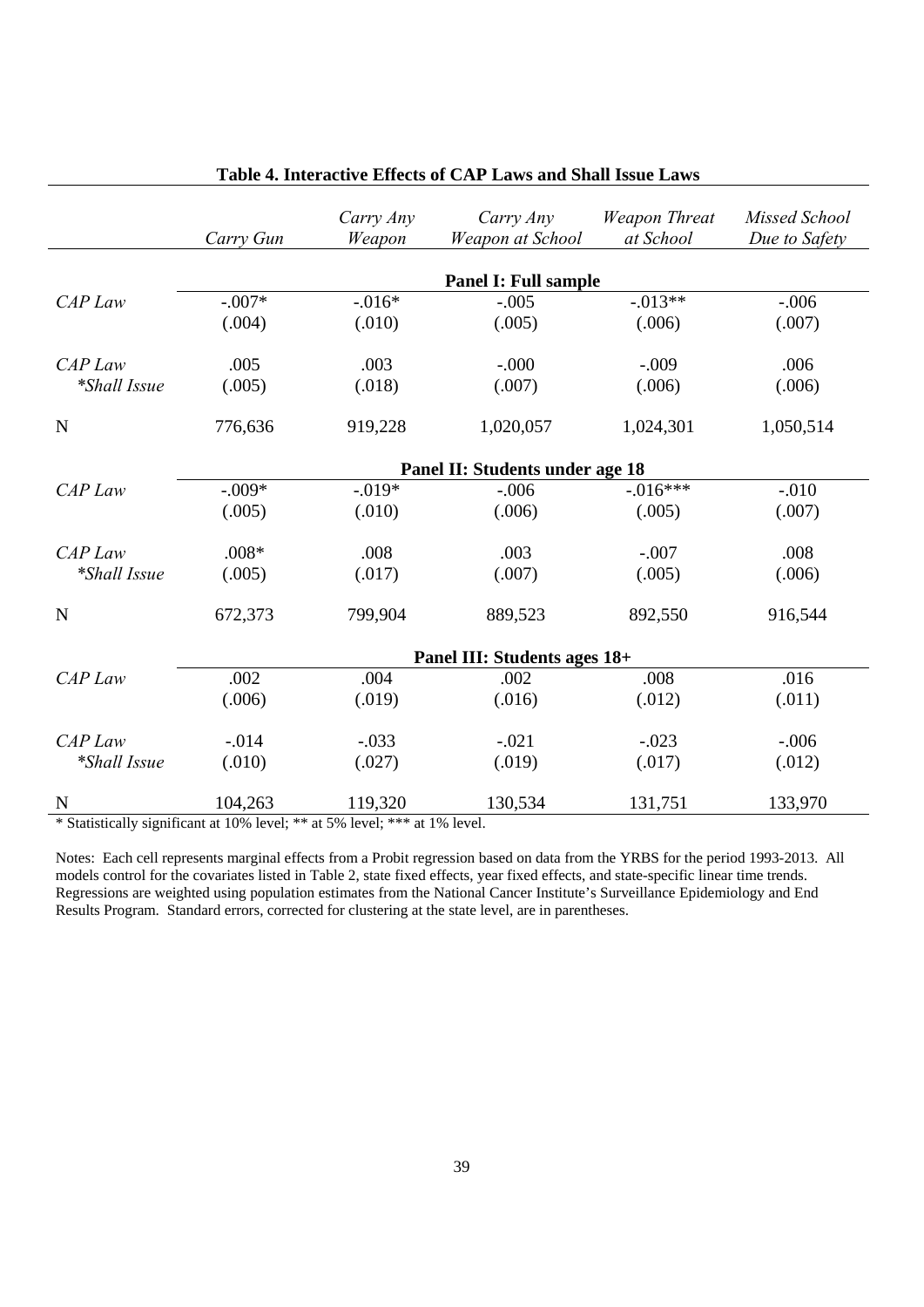|                   | Carry Gun   | Carry Any<br>Weapon | Carry Any<br>Weapon at School   | <b>Weapon Threat</b><br>at School | Missed School<br>Due to Safety |
|-------------------|-------------|---------------------|---------------------------------|-----------------------------------|--------------------------------|
|                   |             |                     | <b>Panel I: Full sample</b>     |                                   |                                |
| Negligent Storage | $-.011**$   | $-.023**$           | $-.006$                         | $-.011$                           | $-.009$                        |
|                   | (.005)      | (.011)              | (.008)                          | (.007)                            | (.008)                         |
| Reckless          | $-.002$     | $-.007$             | $-.004$                         | $-017**$                          | $-.002$                        |
| Endangerment      | (.005)      | (.013)              | (.006)                          | (.008)                            | (.009)                         |
| N                 | 776,636     | 919,228             | 1,020,057                       | 1,024,301                         | 1,050,514                      |
|                   |             |                     | Panel II: Students under age 18 |                                   |                                |
| Negligent Storage | $-0.014***$ | $-.027***$          | $-.006$                         | $-0.015**$                        | $-0.014*$                      |
|                   | (.005)      | (.010)              | (.008)                          | (.007)                            | (.008)                         |
| Reckless          | $-.002$     | $-.007$             | $-.005$                         | $-0.018*$                         | $-.002$                        |
| Endangerment      | (.006)      | (.013)              | (.006)                          | (.010)                            | (.009)                         |
| N                 | 672,373     | 799,904             | 889,523                         | 892,550                           | 916,544                        |
|                   |             |                     | Panel III: Students ages 18+    |                                   |                                |
| Negligent Storage | .005        | .006                | $-.002$                         | .019                              | $.022*$                        |
|                   | (.008)      | (.021)              | (.022)                          | (.012)                            | (0.012)                        |
| Reckless          | $-.003$     | .000                | .006                            | $-.008$                           | .007                           |
| Endangerment      | (.008)      | (.025)              | (.013)                          | (.011)                            | (.013)                         |
| N                 | 104,263     | 119,320             | 130,534                         | 131,751                           | 133,970                        |

#### **Table 5. Examining Heterogeneous Effects by Type of CAP Law**

\* Statistically significant at 10% level; \*\* at 5% level; \*\*\* at 1% level.

Notes: Each cell represents marginal effects from a Probit regression based on data from the YRBS for the period 1993-2013. All models control for the covariates listed in Table 2, state fixed effects, year fixed effects, and state-specific linear time trends. Regressions are weighted using population estimates from the National Cancer Institute's Surveillance Epidemiology and End Results Program. Standard errors, corrected for clustering at the state level, are in parentheses.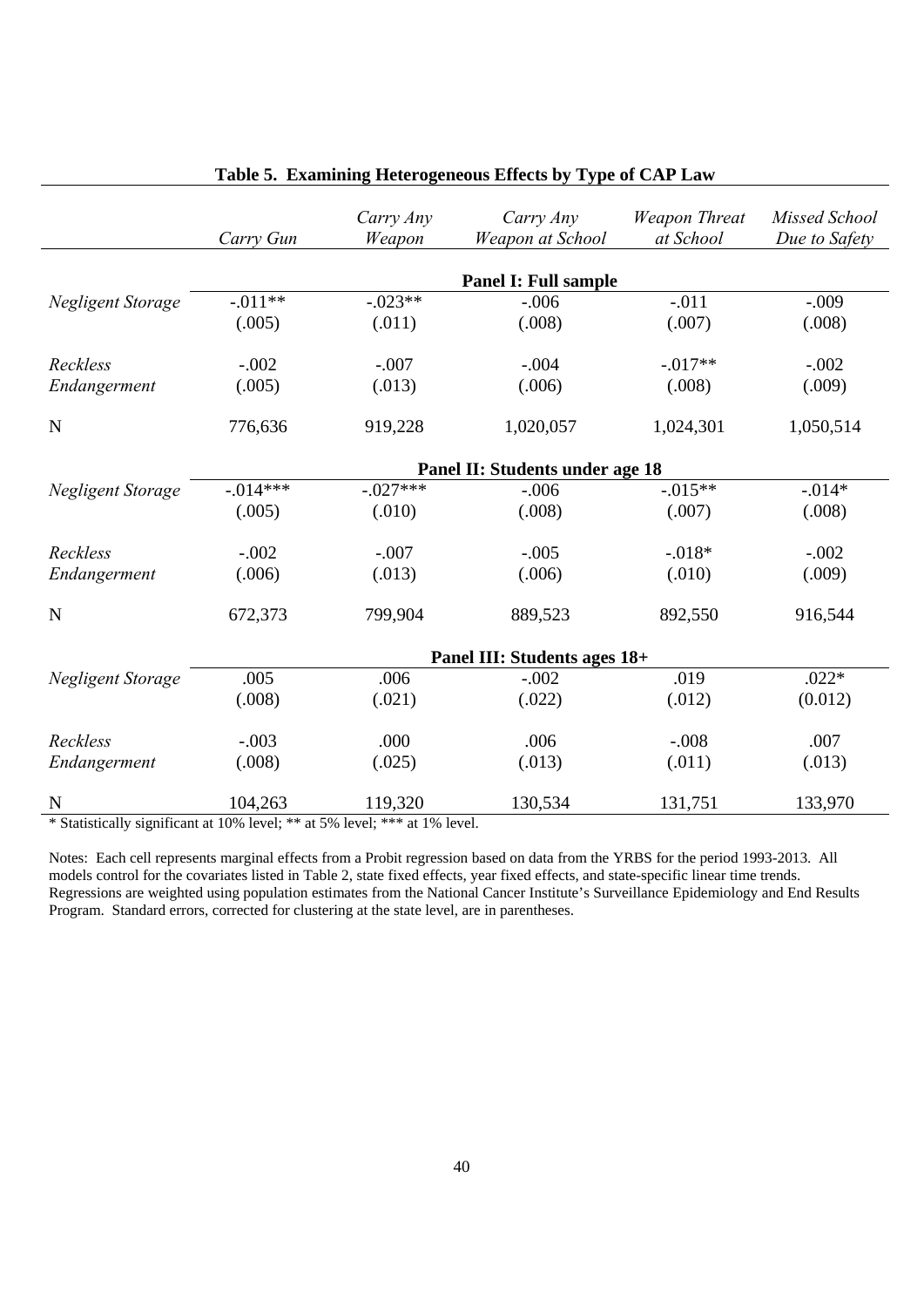|           | Carry Gun                                                                     | Carry Any<br>Weapon                                                                                     | Carry Any<br>Weapon at School        | Weapon Threat<br>at School | Missed School<br>Due to Safety |  |  |  |
|-----------|-------------------------------------------------------------------------------|---------------------------------------------------------------------------------------------------------|--------------------------------------|----------------------------|--------------------------------|--|--|--|
|           |                                                                               |                                                                                                         | Panel I: White students under age 18 |                            |                                |  |  |  |
| $CAP$ Law | $-.010*$                                                                      | $-.024**$                                                                                               | $-.006$                              | $-0.017***$                | $-.008$                        |  |  |  |
|           | (.005)                                                                        | (.010)                                                                                                  | (.006)                               | (.006)                     | (.007)                         |  |  |  |
| N         | 375,309                                                                       | 450,976                                                                                                 | 532,050                              | 533,833                    | 543,826                        |  |  |  |
|           | Panel II: Black students under age 18                                         |                                                                                                         |                                      |                            |                                |  |  |  |
| CAP Law   | $-0.012**$                                                                    | $-.033*$                                                                                                | $-.017**$                            | $-.016$                    | .009                           |  |  |  |
|           | (.005)                                                                        | (.020)                                                                                                  | (.008)                               | (.010)                     | (.010)                         |  |  |  |
| N         | 111,436<br>$\cdot$ $\sim$<br>$\sim$ $\sim$ $\sim$ $\sim$ $\sim$ $\sim$ $\sim$ | 132,112<br>1.1.1.1.<br>$\mathbf{1}$ and $\mathbf{1}$ and $\mathbf{1}$ and $\mathbf{1}$ and $\mathbf{1}$ | 131,591                              | 135,528                    | 136,679                        |  |  |  |

#### **Table 6. CAP Laws, Gun Carrying, and School Safety by Race**

\* Statistically significant at 10% level; \*\* at 5% level; \*\*\* at 1% level.

Notes: Each cell represents marginal effects from a Probit regression based on data from the YRBS for the period 1993- 2013. All models control for the covariates listed in Table 2, state fixed effects, year fixed effects, and state-specific linear time trends. Regressions are weighted using population estimates from the National Cancer Institute's Surveillance Epidemiology and End Results Program. Standard errors, corrected for clustering at the state level, are in parentheses.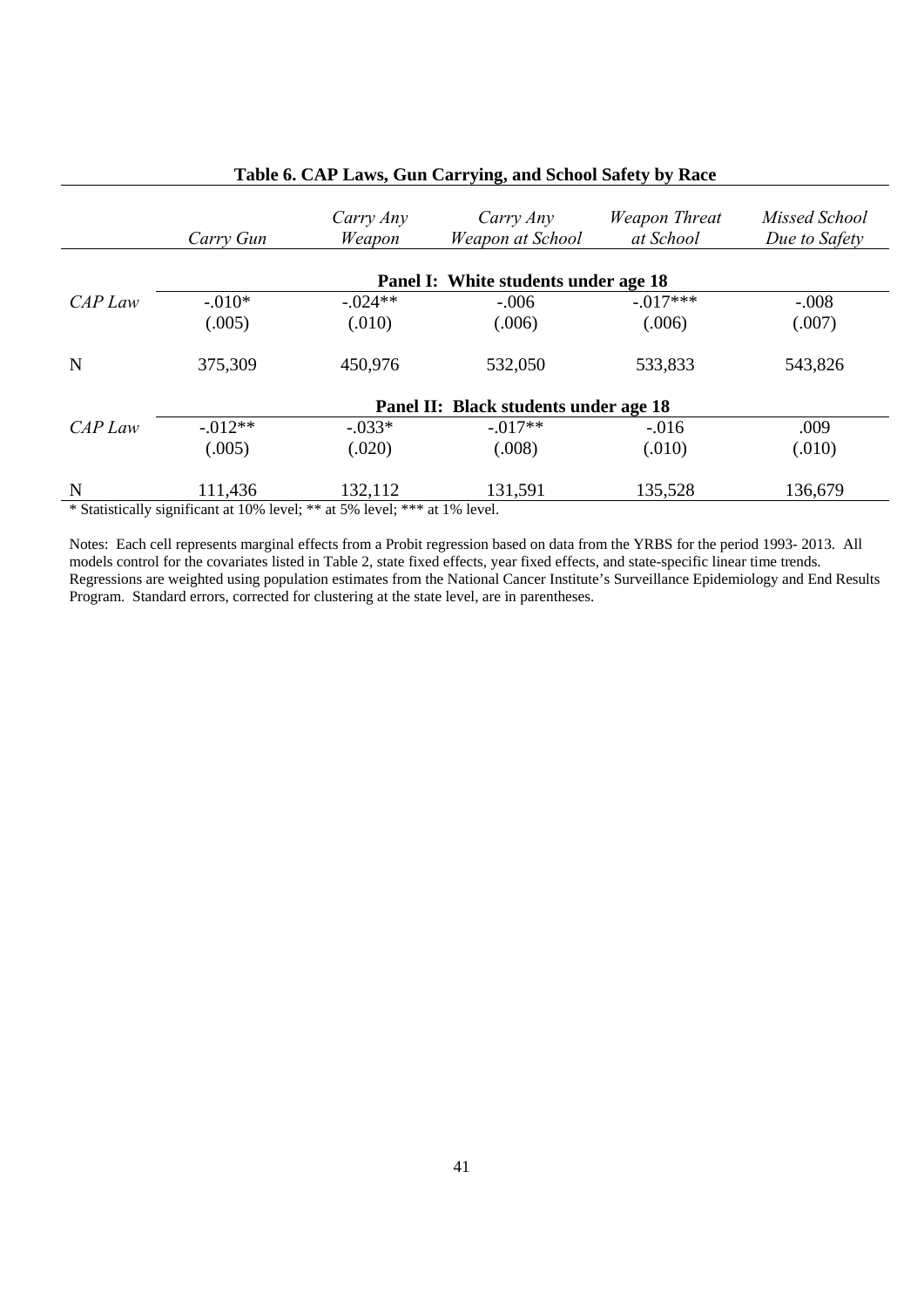|                                                              | Carry Gun | Carry Any<br>Weapon | Carry Any<br>Weapon at School          | <b>Weapon Threat</b><br>at School | Missed School<br>Due to Safety |
|--------------------------------------------------------------|-----------|---------------------|----------------------------------------|-----------------------------------|--------------------------------|
| 2 Years before                                               | 0.000     | 0.008               | 0.006                                  | $-0.010$                          | $-0.004$                       |
| CAP Law                                                      | (0.010)   | (0.014)             | (0.006)                                | (0.007)                           | (0.010)                        |
| 1 Year before                                                | $-0.001$  | $-0.002$            | 0.019                                  | 0.004                             | $-0.018*$                      |
| CAP Law                                                      | (0.010)   | (0.023)             | (0.013)                                | (0.011)                           | (0.009)                        |
| Year of Law                                                  | $-0.002$  | 0.003               | $-0.001$                               | $-0.007$                          | $-0.003$                       |
| Change                                                       | (0.010)   | (0.018)             | (0.009)                                | (0.010)                           | (0.013)                        |
| 1 Year after                                                 | $-0.013$  | $-0.027$            | 0.007                                  | $-0.019***$                       | $-0.022**$                     |
| CAP Law                                                      | (0.010)   | (0.019)             | (0.009)                                | (0.007)                           | (0.010)                        |
| $2+$ Years after                                             | $-0.006$  | $-0.013$            | 0.008                                  | $-0.024***$                       | $-0.026**$                     |
| CAP Law                                                      | (0.009)   | (0.019)             | (0.010)                                | (0.008)                           | (0.010)                        |
| N<br>$\sim$ $\sim$ $\sim$ $\sim$ $\sim$ $\sim$ $\sim$ $\sim$ | 672,373   | 799,904             | 889,523<br>$\sim$ $\sim$ $\sim$ $\sim$ | 892,550                           | 916,544                        |

#### **Table 7A. Leads and Lags of CAP Laws for Students Under Age 18**

\* Statistically significant at 10% level; \*\* at 5% level; \*\*\* at 1% level.

Notes: Each column represents marginal effects from a Probit regression based on data from the YRBS for the period 1993-2013. All models control for the covariates listed in Table 2, state fixed effects, year fixed effects, and state-specific linear time trends. Regressions are weighted using population estimates from the National Cancer Institute's Surveillance Epidemiology and End Results Program. Standard errors, corrected for clustering at the state level, are in parentheses.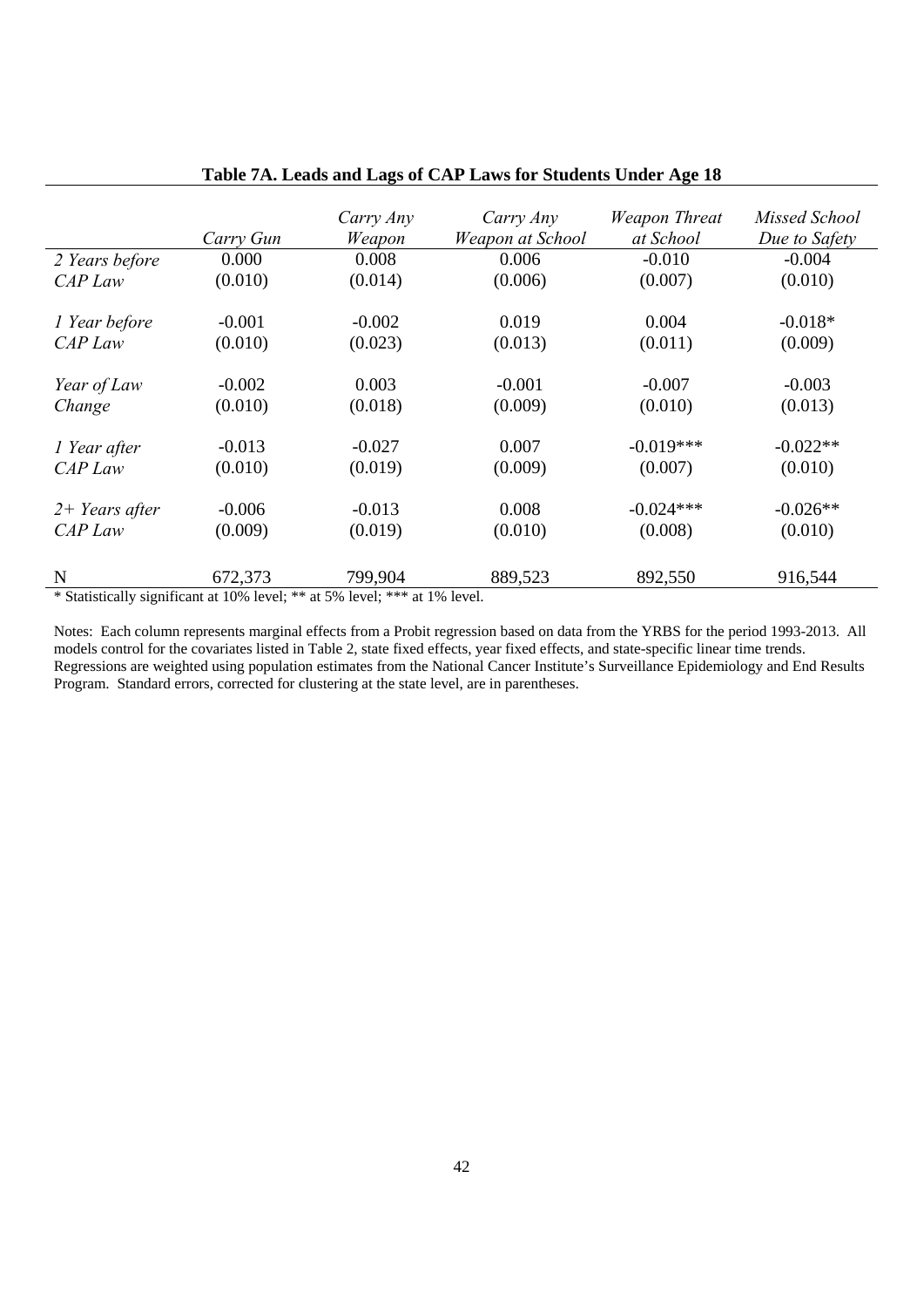|                              | Carry Gun  | Carry Any<br>Weapon | Carry Any<br>Weapon at School | <b>Weapon Threat</b><br>at School | Missed School<br>Due to Safety |
|------------------------------|------------|---------------------|-------------------------------|-----------------------------------|--------------------------------|
| 2 Years before               | 0.003      | 0.010               | 0.002                         | $-0.012$                          | $-0.001$                       |
| Negligent Storage            | (0.008)    | (0.013)             | (0.006)                       | (0.007)                           | (0.007)                        |
|                              |            |                     |                               |                                   |                                |
| 1 Year before                | $-0.007$   | $-0.014$            | 0.027                         | 0.001                             | $-0.029**$                     |
| Negligent Storage            | (0.011)    | (0.027)             | (0.017)                       | (0.013)                           | (0.012)                        |
|                              |            |                     |                               |                                   |                                |
| Year of Negligent            | 0.003      | 0.003               | $-0.003$                      | $-0.003$                          | $-0.008$                       |
| Storage Change               | (0.009)    | (0.018)             | (0.009)                       | (0.010)                           | (0.015)                        |
|                              |            |                     |                               |                                   |                                |
| 1 Year after                 | $-0.021**$ | $-0.043**$          | 0.008                         | $-0.023***$                       | $-0.032**$                     |
| Negligent Storage            | (0.009)    | (0.020)             | (0.011)                       | (0.009)                           | (0.013)                        |
|                              |            |                     |                               |                                   |                                |
| $2+$ Years after             | $-0.018**$ | $-0.032$            | 0.013                         | $-0.027***$                       | $-0.033**$                     |
| Negligent Storage            | (0.008)    | (0.020)             | (0.012)                       | (0.009)                           | (0.014)                        |
|                              |            |                     |                               |                                   |                                |
| 2 Years before               | $-0.013$   | 0.035               | 0.013                         | $-0.002$                          | $-0.025$                       |
| Reckless Endangerment        | (0.020)    | (0.041)             | (0.021)                       | (0.035)                           | (0.040)                        |
|                              |            |                     |                               |                                   |                                |
| 1 Year before                | 0.011      | 0.046               | 0.007                         | 0.019                             | 0.022                          |
| Reckless Endangerment        | (0.010)    | (0.032)             | (0.017)                       | (0.022)                           | (0.025)                        |
|                              |            |                     |                               |                                   |                                |
| Year of Reckless             | $-0.009$   | 0.024               | $-0.006$                      | $-0.019$                          | $-0.002$                       |
| <b>Endangerment Change</b>   | (0.018)    | (0.039)             | (0.017)                       | (0.027)                           | (0.028)                        |
|                              |            |                     |                               |                                   |                                |
| 1 Year after                 | $-0.007$   | 0.022               | 0.011                         | $-0.001$                          | 0.018                          |
| <b>Reckless Endangerment</b> | (0.011)    | (0.029)             | (0.016)                       | (0.016)                           | (0.023)                        |
|                              |            |                     |                               |                                   |                                |
| $2+ Years$ after             | 0.005      | 0.036               | 0.001                         | $-0.015$                          | $-0.006$                       |
| Reckless Endangerment        | (0.012)    | (0.030)             | (0.014)                       | (0.017)                           | (0.020)                        |
|                              |            |                     |                               |                                   |                                |
| N                            | 672,373    | 799,904             | 889,523                       | 892,550                           | 916,544                        |

#### **Table 7B. Leads and Lags of Negligent Storage and Reckless Endangerment Laws for Students Under Age 18**

\* Statistically significant at 10% level; \*\* at 5% level; \*\*\* at 1% level.

Notes: Each column represents marginal effects from a Probit regression based on data from the YRBS for the period 1993-2013. All models control for the covariates listed in Table 2, state fixed effects, year fixed effects, and state-specific linear time trends. Regressions are weighted using population estimates from the National Cancer Institute's Surveillance Epidemiology and End Results Program. Standard errors, corrected for clustering at the state level, are in parentheses.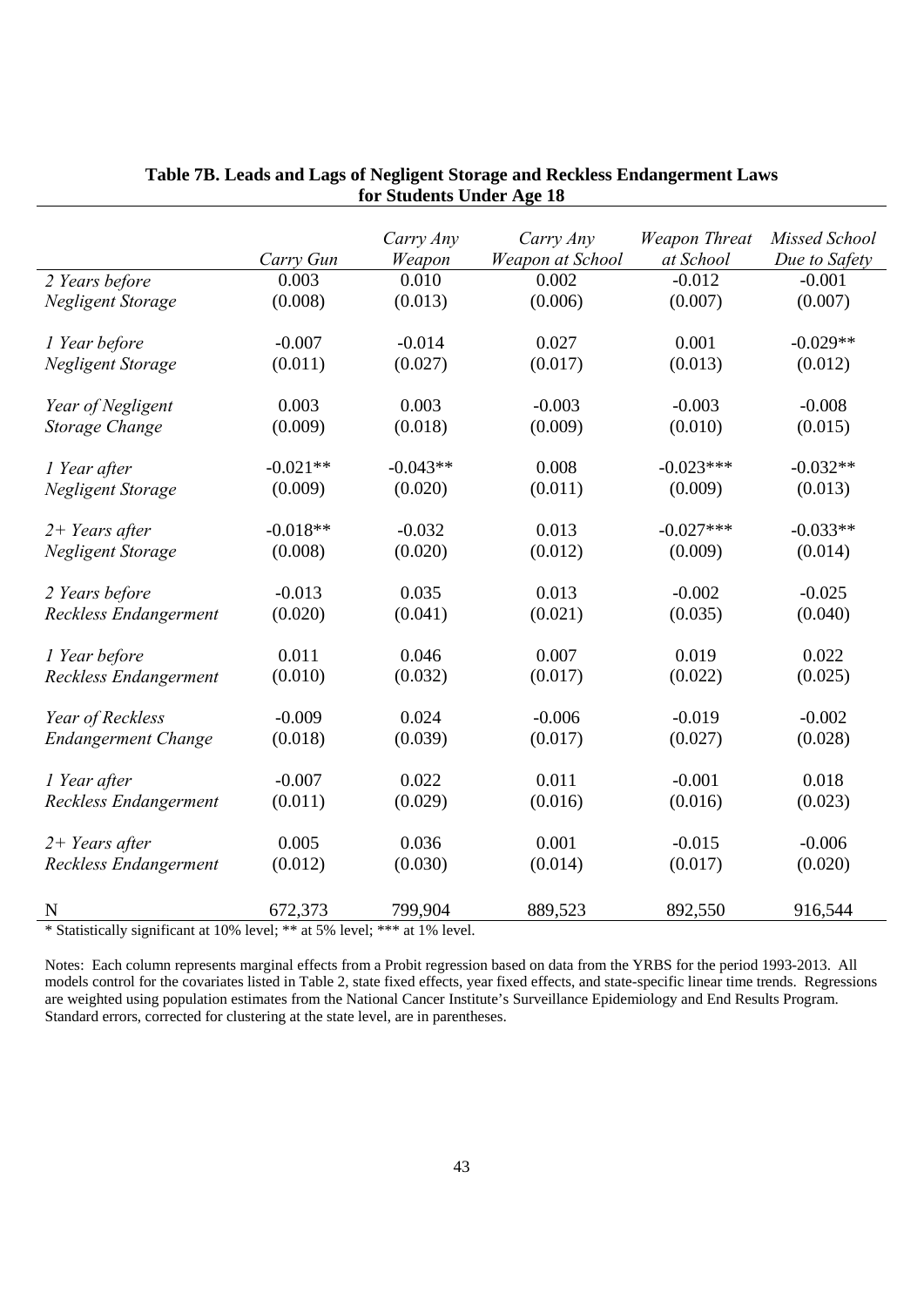|           | Cigarette Use | Marijuana Use | Cocaine Use | <b>Binge Drinking</b> |
|-----------|---------------|---------------|-------------|-----------------------|
| CAP Law   | .002          | .022          | 0.003       | $-0.005$              |
|           | (.018)        | (.021)        | (0.004)     | (0.012)               |
| N         | 886,205       | 907,613       | 669,815     | 904,960               |
|           | Drunk Driving | Seatbelt Use  | Helmet Use  | Sex Partners          |
| $CAP$ Law | 0.004         | $-0.021$      | 0.026       | 0.027                 |
|           | (0.007)       | (0.013)       | (0.030)     | (0.018)               |
| N         | 883,577       | 890,911       | 548,798     | 782,537               |
|           | Exercise      | Diet Pills    |             | Fruit                 |
| CAP Law   | 0.011         | $-0.008$      |             | 0.019                 |
|           | (0.012)       | (0.009)       |             | (0.017)               |
| N         | 492,105       | 692,476       |             | 715,370               |

#### **Table 8. Falsification Tests for Students Under Age 18**

\* Statistically significant at 10% level; \*\* at 5% level; \*\*\* at 1% level.

Notes: Each column within each panel represents marginal effects from a Probit regression based on data from the YRBS for the period 1993-2013. All models control for the covariates listed in Table 2, state fixed effects, year fixed effects, and state-specific linear time trends. Regressions are weighted using population estimates from the National Cancer Institute's Surveillance Epidemiology and End Results Program. Standard errors, corrected for clustering at the state level, are in parentheses.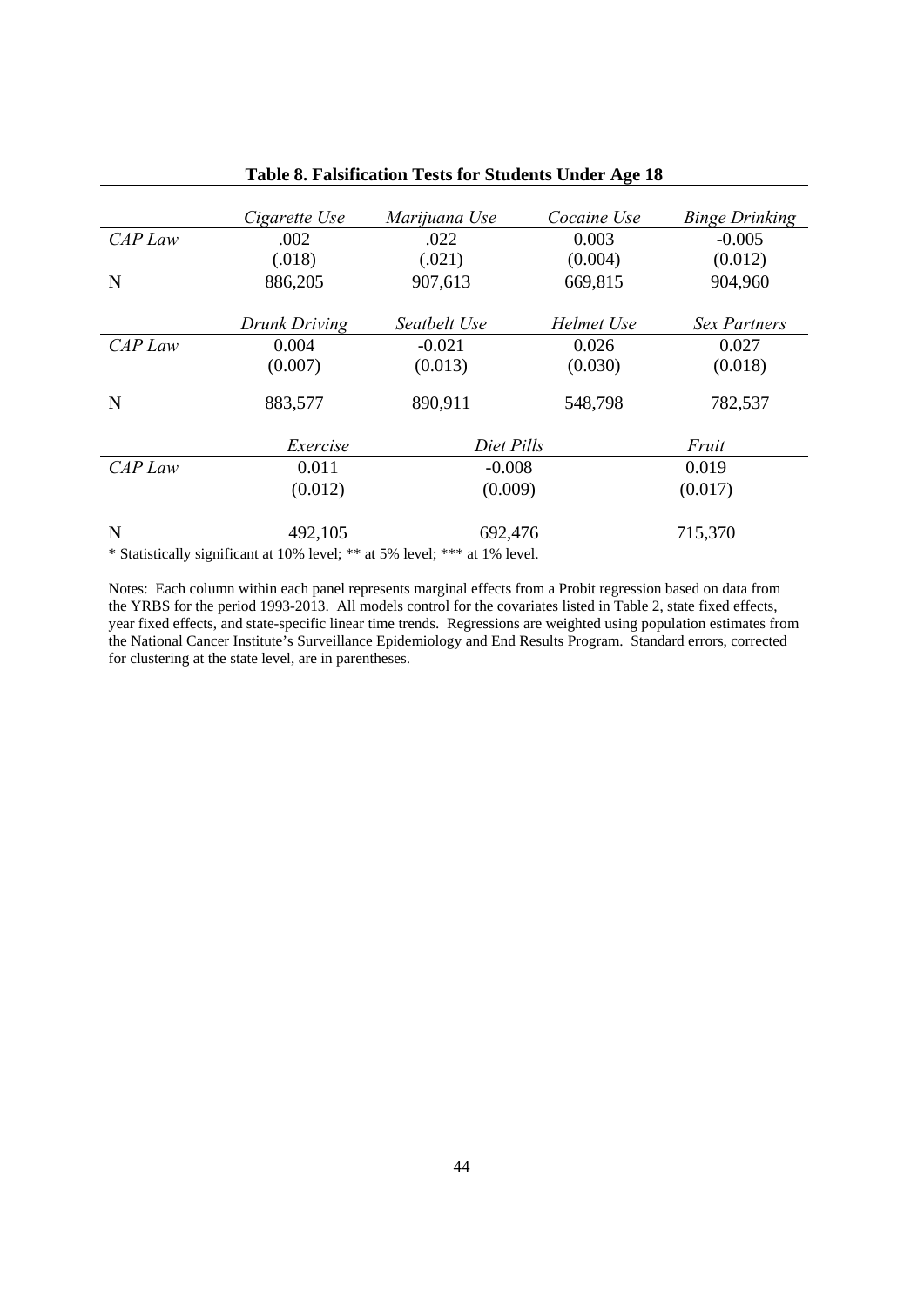|         | Carry Gun                                                |                                     |                                  | Carry Any Weapon                                                |                                  | Carry Any Weapon at School          |  |  |
|---------|----------------------------------------------------------|-------------------------------------|----------------------------------|-----------------------------------------------------------------|----------------------------------|-------------------------------------|--|--|
|         | Panel I: Students under age 18 by marijuana use status   |                                     |                                  |                                                                 |                                  |                                     |  |  |
|         | Marijuana use<br>in past 30 days                         | No marijuana use<br>in past 30 days | Marijuana use<br>in past 30 days | No marijuana use<br>in past 30 days                             | Marijuana use in<br>past 30 days | No marijuana use<br>in past 30 days |  |  |
| CAP Law | $-.024**$                                                | $-.005$                             | $-.049***$                       | $-0.019**$                                                      | $-0.016$                         | $-.005$                             |  |  |
|         | (.011)                                                   | (.003)                              | (.017)                           | (.008)                                                          | (.010)                           | (.004)                              |  |  |
| N       | 132,292                                                  | 526,449                             | 154,338                          | 628,640                                                         | 173,283                          | 695,849                             |  |  |
|         | Panel II: Students under age 18 by binge drinking status |                                     |                                  |                                                                 |                                  |                                     |  |  |
|         | Binge drinking                                           | No binge drinking                   | Binge drinking                   | No binge drinking                                               | Binge drinking                   | No binge drinking                   |  |  |
|         | in past 30 days                                          | in past 30 days                     | in past 30 days                  | in past 30 days                                                 | in past 30 days                  | in past 30 days                     |  |  |
| CAP Law | $-0.025**$                                               | $-.003$                             | $-.053***$                       | $-.010$                                                         | $-0.022**$                       | $-0.000$                            |  |  |
|         | (.011)                                                   | (.003)                              | (.015)                           | (.007)                                                          | (.010)                           | (.004)                              |  |  |
| N       | 157,807                                                  | 498,489                             | 179,920                          | 600,106                                                         | 200,195                          | 666,199                             |  |  |
|         |                                                          |                                     |                                  | Panel III: Students under age 18 by drinking and driving status |                                  |                                     |  |  |
|         | Drinking and                                             | No drinking and                     | Drinking and                     | No drinking and                                                 | Drinking and                     | No drinking and                     |  |  |
|         | driving in past                                          | driving in past                     | driving in past                  | driving in past                                                 | driving in past                  | driving in past                     |  |  |
|         | 30 days                                                  | 30 days                             | 30 days                          | 30 days                                                         | 30 days                          | 30 days                             |  |  |
| CAP Law | $-.040*$                                                 | $-.006$                             | $-0.019$                         | $-0.022**$                                                      | $-0.025*$                        | $-.004$                             |  |  |
|         | (.022)                                                   | (.004)                              | (.031)                           | (.009)                                                          | (.014)                           | (.005)                              |  |  |
| N       | 63,663                                                   | 592,444                             | 69,645                           | 703,196                                                         | 77,314                           | 769,129                             |  |  |

#### **Table 9. CAP Laws and Gun Carrying by Various Risky Behaviors**

\* Statistically significant at 10% level; \*\* at 5% level; \*\*\* at 1% level.

Notes: Each cell represents marginal effects from a Probit regression based on data from the YRBS for the period 1993-2013. All models control for the covariates listed in Table 2, state fixed effects, year fixed effects, and state-specific linear time trends. Regressions are weighted using population estimates from the National Cancer Institute's Surveillance Epidemiology and End Results Program. Standard errors, corrected for clustering at the state level, are in parentheses.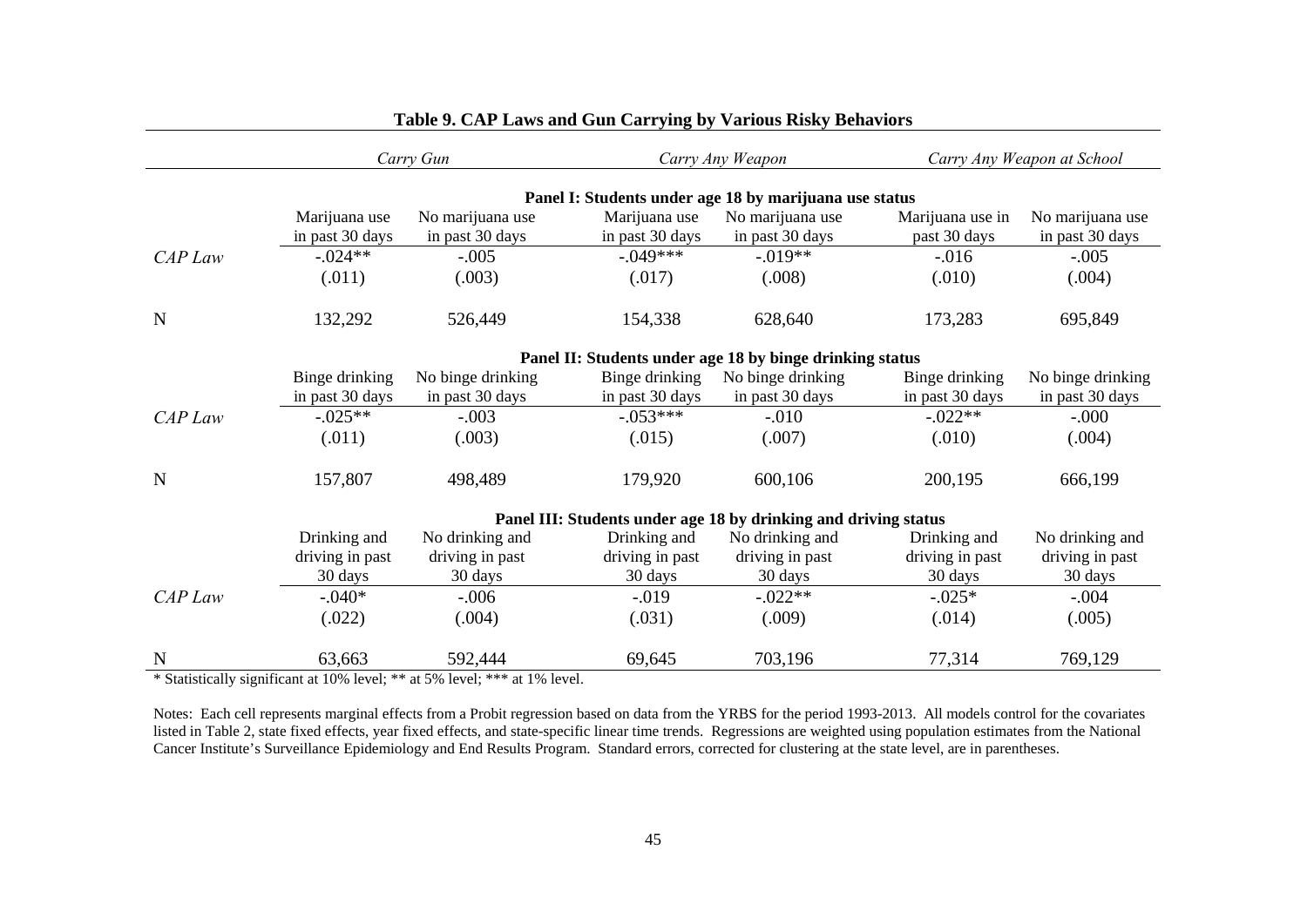|                  | <b>Shooting</b>                                                            | <b>Shooting</b>          | Shooting                  |
|------------------|----------------------------------------------------------------------------|--------------------------|---------------------------|
| <b>Panel I</b>   | Involving Any Death                                                        | <b>Involving Suicide</b> | <b>Involving Homicide</b> |
| CAP Law          | .073                                                                       | .112                     | $-.041$                   |
|                  | (.010)                                                                     | (.069)                   | (.081)                    |
|                  | <b>Shooting</b>                                                            | <b>Shooting</b>          | Shooting                  |
|                  | Involving Any Death                                                        | <i>Involving Suicide</i> | <b>Involving Homicide</b> |
|                  | (Shooters under                                                            | (Shooters under          | (Shooters under           |
| <b>Panel II</b>  | age $18$ )                                                                 | age $18$ )               | age $18$ )                |
| CAP Law          | .014                                                                       | .038                     | $-.019$                   |
|                  | (.152)                                                                     | (.087)                   | (.106)                    |
|                  | <b>Shooting</b>                                                            | <b>Shooting</b>          | Shooting                  |
|                  | Involving Any Death                                                        | <b>Involving Suicide</b> | <b>Involving Homicide</b> |
| <b>Panel III</b> | (Shooters ages $18+$ )                                                     | (Shooters ages $18+$ )   | (Shooters ages $18+$ )    |
| CAP Law          | .058                                                                       | .094                     | $-.028$                   |
|                  | (.136)                                                                     | (.077)                   | (.081)                    |
|                  |                                                                            |                          |                           |
| N                | 1,173                                                                      | 1,173                    | 1,173                     |
|                  | * Statistically significant at 10% level; ** at 5% level; *** at 1% level. |                          |                           |

### **Table 10. CAP Laws and the Probability of a School Shooting**

Notes: Each cell represents a separate OLS estimate based on data on school-associated shooting deaths for the period 1991-2013. All models control for the covariates listed in Appendix Table 5, state fixed effects, year fixed effects, and state-specific linear time trends. Regressions are

weighted using state populations. Standard errors, corrected for clustering at the state level, are in parentheses.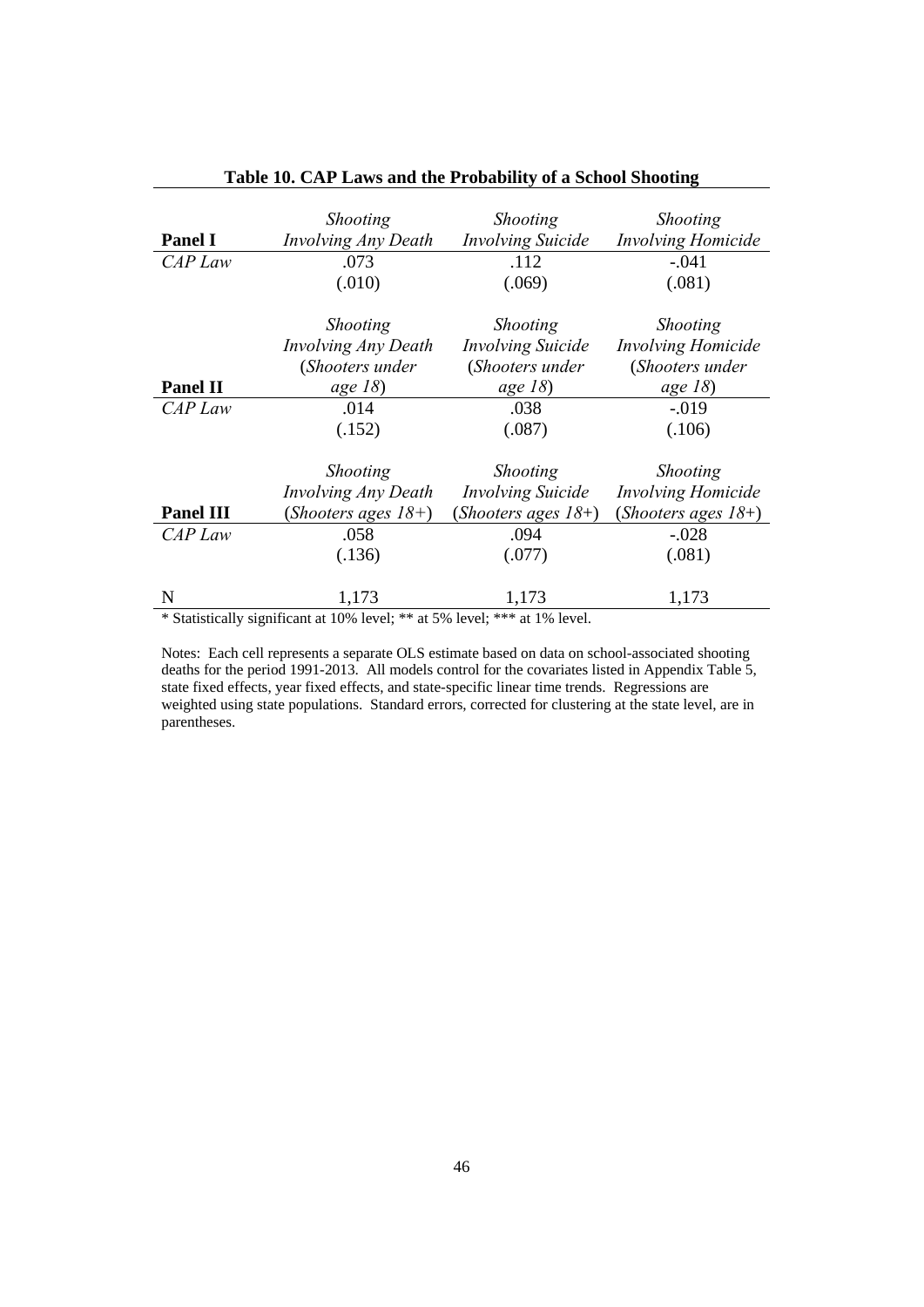|                              |        | $CAP Law = 1$ $CAP Law = 0$ | <b>Full Sample</b> |
|------------------------------|--------|-----------------------------|--------------------|
| <b>Students under age 18</b> |        |                             |                    |
| Carry Gun                    | .055   | .051                        | .054               |
|                              | (.229) | (.221)                      | (.225)             |
| Carry Any Weapon             | .180   | .167                        | .175               |
|                              | (.384) | (.373)                      | (.380)             |
| Carry Any Weapon at School   | .057   | .060                        | .059               |
|                              | (.233) | (.238)                      | (.235)             |
| Weapon Threat at School      | .072   | .072                        | .072               |
|                              | (.259) | (.259)                      | (.259)             |
| Missed School Due to Safety  | .054   | .050                        | .053               |
|                              | (.226) | (.219)                      | (.223)             |
| Students ages 18+            |        |                             |                    |
| Carry Gun                    | .061   | .068                        | .064               |
|                              | (.240) | (.252)                      | (.245)             |
| Carry Any Weapon             | .188   | .185                        | .187               |
|                              | (.391) | (.389)                      | (.390)             |
| Carry Any Weapon at School   | .069   | .076                        | .072               |
|                              | (.253) | (.265)                      | (.258)             |
| Weapon Threat at School      | .064   | .066                        | .065               |
|                              | (.245) | (.248)                      | (.246)             |
| Missed School Due to Safety  | .055   | .052                        | .054               |
|                              | (.227) | (.223)                      | (.226)             |

**Appendix Table 1. Descriptive Statistics for Dependent Variables by Age** 

Notes: Weighted means with standard deviations in parentheses.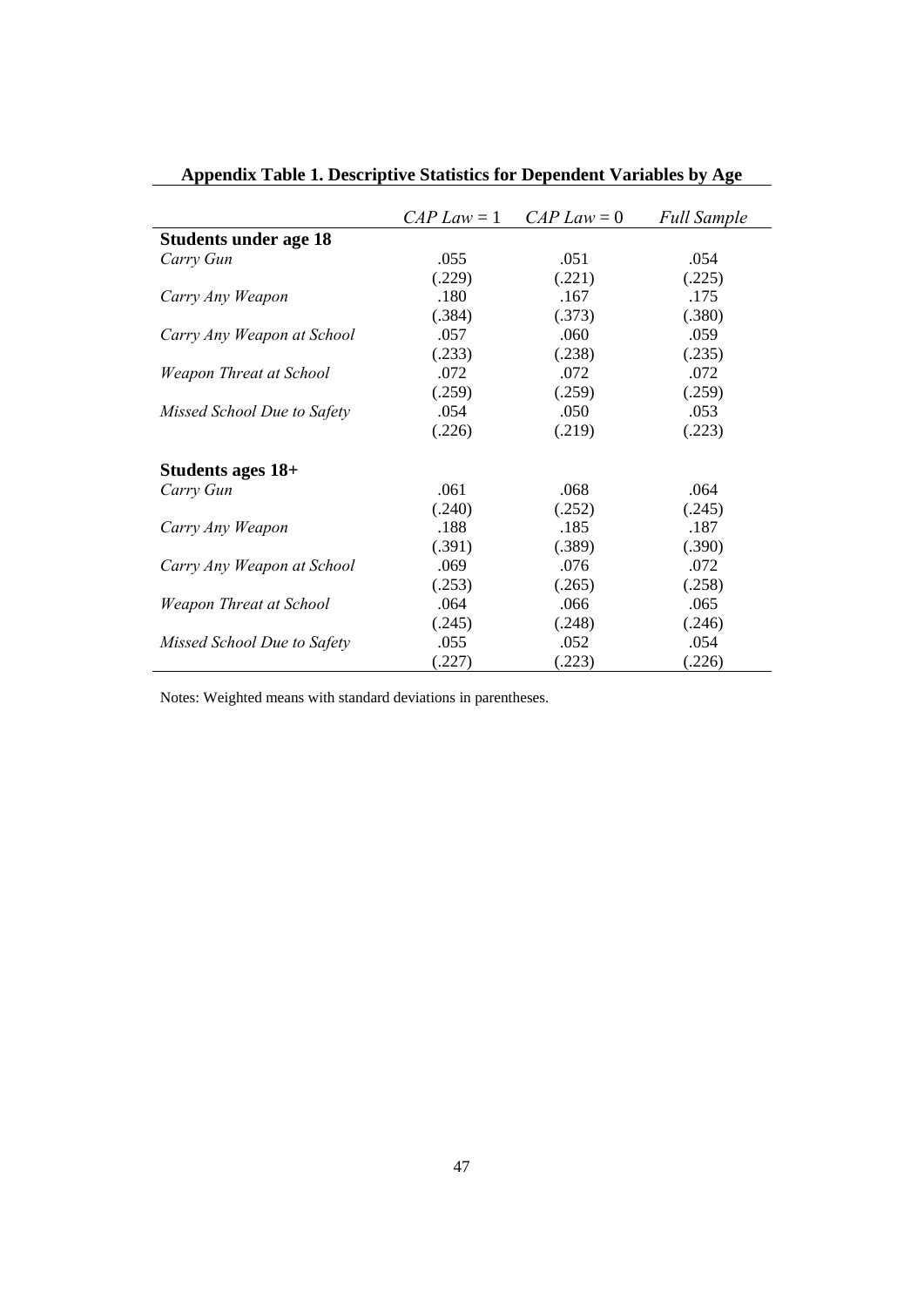|                                    |        | $CAP Law = 1$ $CAP Law = 0$ | <b>Full Sample</b> |
|------------------------------------|--------|-----------------------------|--------------------|
| White students under age 18        |        |                             |                    |
| Carry Gun                          | .056   | .051                        | .053               |
|                                    | (.229) | (.220)                      | (.225)             |
| Carry Any Weapon                   | .186   | .169                        | .179               |
|                                    | (.389) | (.375)                      | (.384)             |
| Carry Any Weapon at School         | .058   | .060                        | .059               |
|                                    | (.233) | (.237)                      | (.235)             |
| Weapon Threat at School            | .069   | .069                        | .069               |
|                                    | (.254) | (.254)                      | (.254)             |
| Missed School Due to Safety        | .048   | .043                        | .046               |
|                                    | (.214) | (.203)                      | (.209)             |
| <b>Black students under age 18</b> |        |                             |                    |
| Carry Gun                          | .059   | .059                        | .059               |
|                                    | (.236) | (.235)                      | (.235)             |
| Carry Any Weapon                   | .141   | .162                        | .151               |
|                                    | (.348) | (.369)                      | (.358)             |
| Carry Any Weapon at School         | .052   | .065                        | .058               |
|                                    | (.222) | (.246)                      | (.234)             |
| Weapon Threat at School            | .087   | .088                        | .087               |
|                                    | (.282) | (.283)                      | (.283)             |
| Missed School Due to Safety        | .080   | .083                        | .081               |
|                                    | (.271) | (.276)                      | (.273)             |

# **Appendix Table 2. Descriptive Statistics for Dependent Variables by Race**

Notes: Weighted means with standard deviations in parentheses.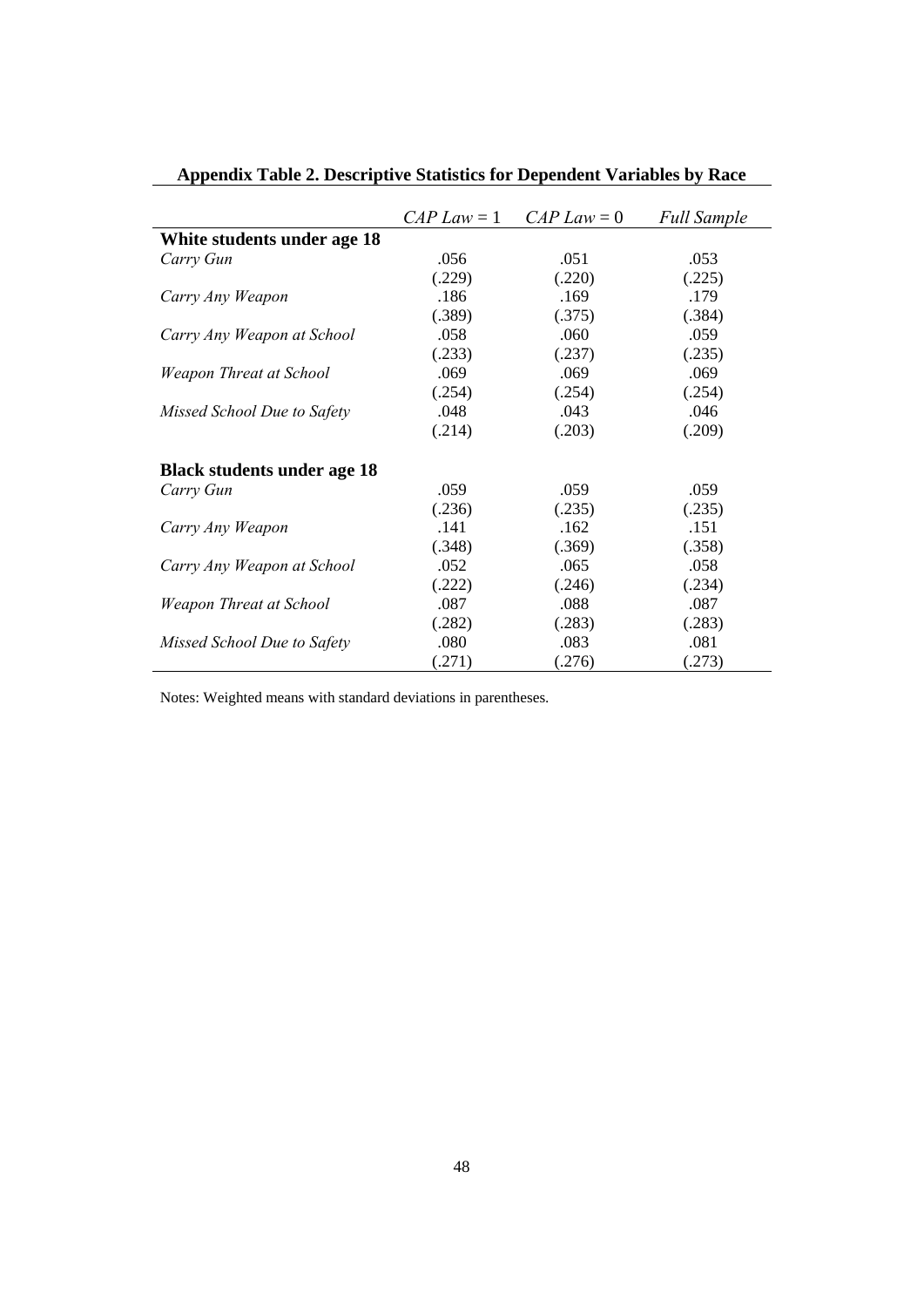|                       | $CAP Law = 1$ | $CAP Law = 0$ | <b>Full Sample</b> | Description                                               |
|-----------------------|---------------|---------------|--------------------|-----------------------------------------------------------|
| Cigarette Use         | .205          | .221          | .212               | $= 1$ if respondent smoked cigarettes in the past 30      |
|                       | (.404)        | (.415)        | (.408)             | $days, = 0$ otherwise                                     |
| Marijuana Use         | .201          | .199          | .200               | $= 1$ if respondent used marijuana in the past 30         |
|                       | (.401)        | (.399)        | (.400)             | $days, = 0$ otherwise                                     |
| Cocaine Use           | .032          | .027          | .030               | $=$ 1 if respondent used cocaine in the past 30 days. $=$ |
|                       | (.177)        | (.162)        | (.171)             | 0 otherwise                                               |
| <b>Binge Drinking</b> | .247          | .251          | .249               | $= 1$ if respondent had 5 or more alcoholic drinks in     |
|                       | (.431)        | (.434)        | (.432)             | one sitting in the past 30 days, $= 0$ otherwise          |
| Drunk Driving         | .093          | .087          | .091               | $= 1$ if respondent drove after drinking in the           |
|                       | (.291)        | (.281)        | (.287)             | past 30 days, $= 0$ otherwise                             |
| Seatbelt Use          | .094          | .140          | .112               | $= 1$ if respondent "never" or "rarely" wears a seat      |
|                       | (.292)        | (.347)        | (.315)             | belt, $= 0$ otherwise.                                    |
| Helmet Use            | .783          | .782          | .782               | $= 1$ if respondent did not wear helmet while riding a    |
|                       | (.412)        | (.413)        | (.413)             | bicycle in the past 12 months, $= 0$ if otherwise.        |
| <b>Sex Partners</b>   | .252          | .240          | .247               | $= 1$ if respondent had more than one sex partner in      |
|                       | (.434)        | (.427)        | (.431)             | the past 3 months, $= 0$ if otherwise.                    |
| Exercise              | .232          | .239          | .235               | $= 1$ if respondent exercised one or fewer times in the   |
|                       | (.422)        | (.426)        | (.424)             | past week, $= 0$ otherwise.                               |
| Diet Pills            | .062          | .063          | .062               | $= 1$ if respondent took a diet supplement in the past    |
|                       | (.241)        | (.242)        | (.242)             | 30 days without a doctor's advice, $= 0$ otherwise.       |
| Fruit                 | .136          | .138          | .136               | $= 1$ if respondent ate no fruits in the past week, $= 0$ |
|                       | (.342)        | (.345)        | (.343)             | otherwise.                                                |

**Appendix Table 3. Descriptive Statistics for Falsification Outcomes Used in Table 8** 

Notes: Weighted means with standard deviations in parentheses.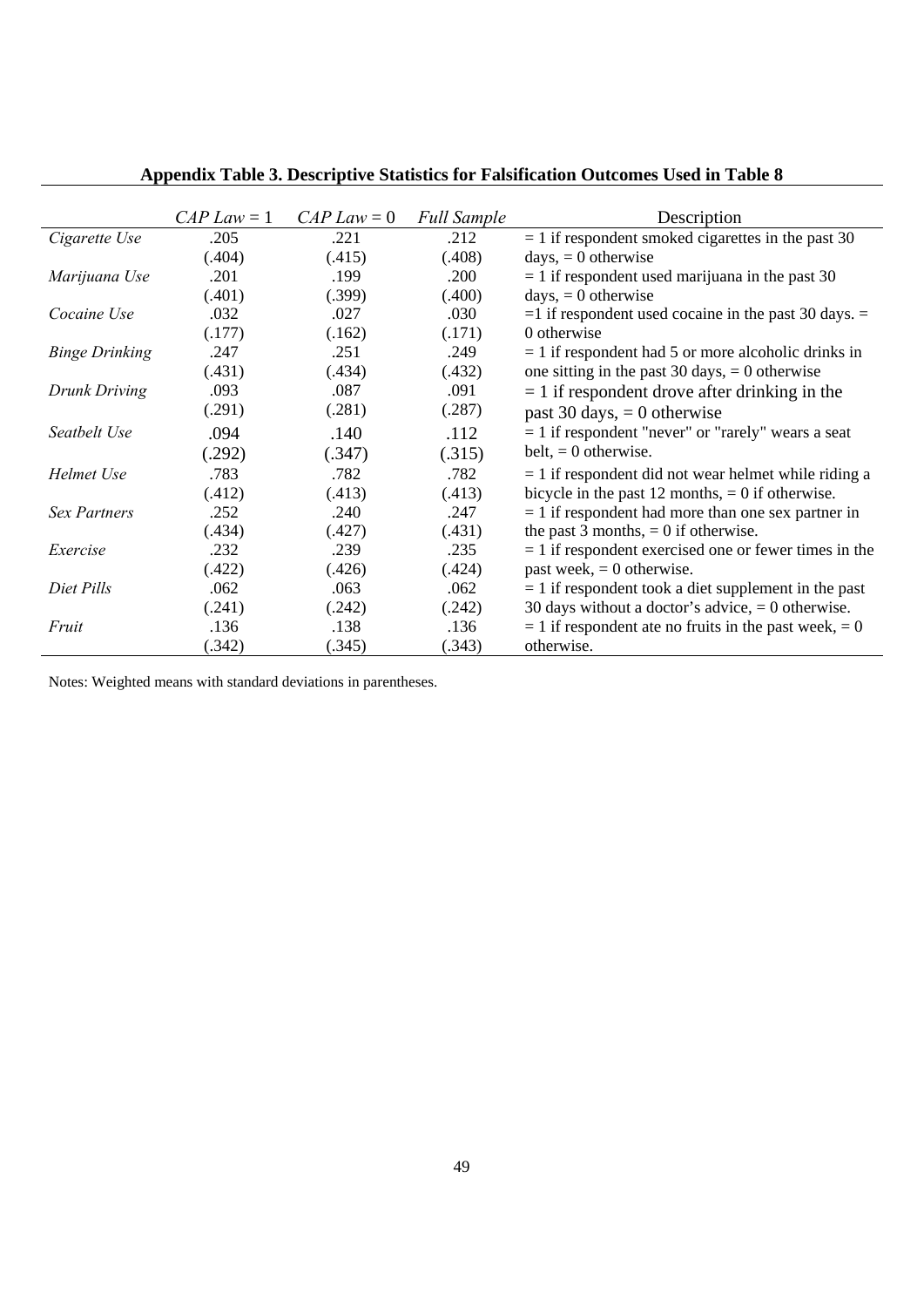### **Appendix Table 4. Descriptive Statistics for Dependent Variables by Various Risky Behaviors**

## **Students under age 18 by marijuana use status**

|                            | Students who report   | Students who do not  |
|----------------------------|-----------------------|----------------------|
|                            | marijuana use in past | report marijuana use |
|                            | 30 days               | in past 30 days      |
| Carry Gun                  | .104                  | .038                 |
|                            | (.305)                | (.192)               |
| Carry Any Weapon           | .299                  | .140                 |
|                            | (.458)                | (.347)               |
| Carry Any Weapon at School | .126                  | .039                 |
|                            | (.332)                | (.195)               |

### **Students under age 18 by binge drinking status**

|                            | Students who report    | Students who do not   |
|----------------------------|------------------------|-----------------------|
|                            | binge drinking in past | report binge drinking |
|                            | 30 days                | in past 30 days       |
| Carry Gun                  | .104                   | .033                  |
|                            | (.305)                 | (.180)                |
| Carry Any Weapon           | .290                   | .133                  |
|                            | (.454)                 | (.339)                |
| Carry Any Weapon at School | .120                   | .036                  |
|                            | (.325)                 | (.186)                |

### **Students under age 18 by drinking and driving status**

|                            | Students who report  | Students who do not     |
|----------------------------|----------------------|-------------------------|
|                            | drinking and driving | report drinking and     |
|                            | in past 30 days      | driving in past 30 days |
| Carry Gun                  | .182                 | .038                    |
|                            | (.386)               | (.192)                  |
| Carry Any Weapon           | .389                 | .151                    |
|                            | (.487)               | (.358)                  |
| Carry Any Weapon at School | .194                 | .044                    |
|                            | (.395)               | .205)                   |

Notes: Weighted means with standard deviations in parentheses.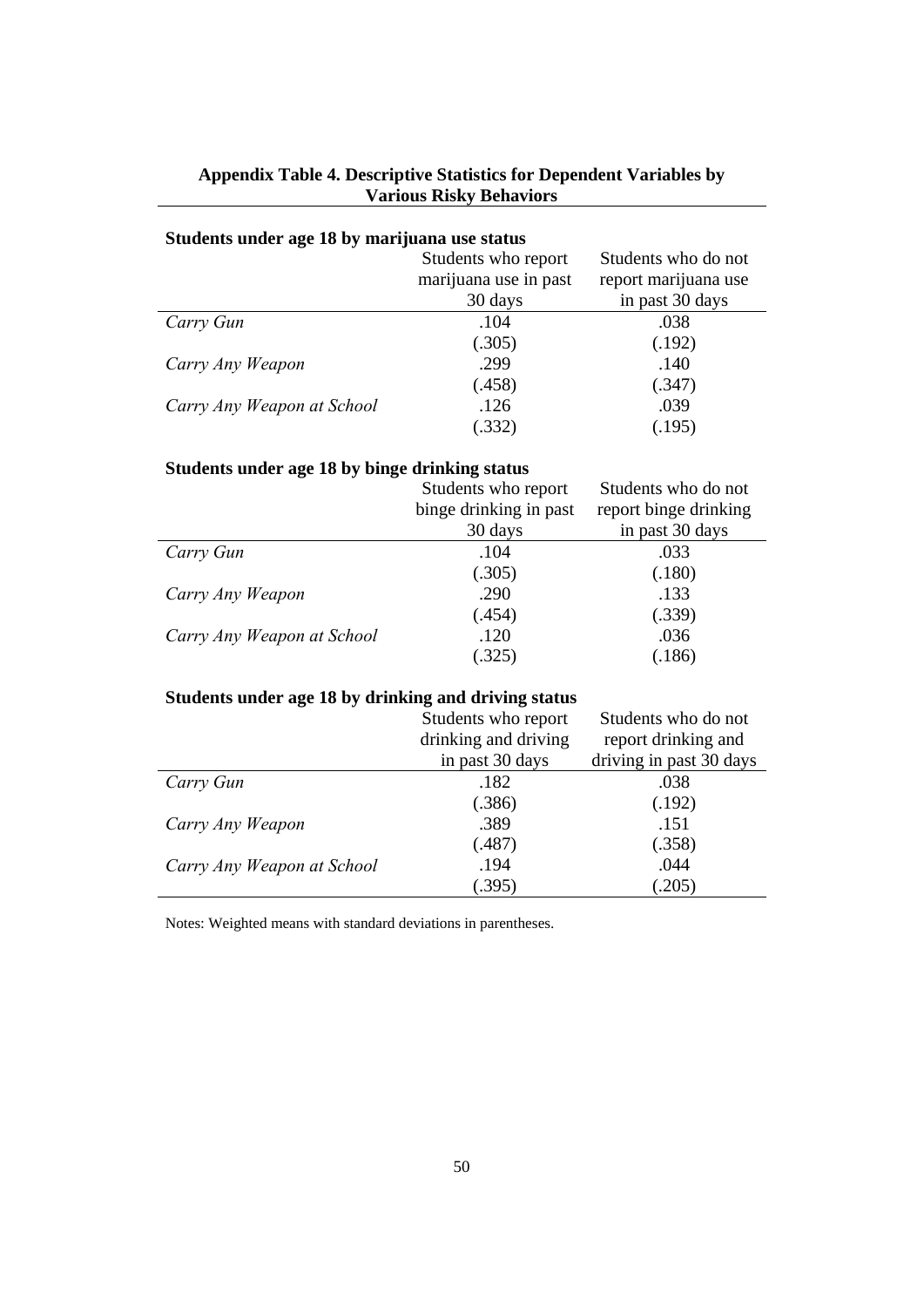|                                    |         | $CAP Law = 1$ $CAP Law = 0$ | <b>Full Sample</b> | Description                                                                            |
|------------------------------------|---------|-----------------------------|--------------------|----------------------------------------------------------------------------------------|
| <b>Dependent Variables</b>         |         |                             |                    |                                                                                        |
| Shooting Involving Any Death       | .512    | .340                        | .441               | $= 1$ if there was a school shooting involving a death in state s during year $t = 0$  |
|                                    | (.500)  | (.474)                      | (.497)             | otherwise                                                                              |
| <b>Shooting Involving Suicide</b>  | .265    | .129                        | .209               | $=$ 1 if there was a school shooting involving a suicide in state s during year t, $=$ |
|                                    | (.442)  | (.335)                      | (.407)             | 0 otherwise                                                                            |
| <b>Shooting Involving Homicide</b> | .425    | .277                        | .364               | $= 1$ if there was a school shooting involving a homicide in state s during year t,    |
|                                    | (.495)  | (.448)                      | (.481)             | $= 0$ otherwise                                                                        |
| Shooting Involving Any Death       | .225    | .183                        | .207               | $= 1$ if there was a school shooting involving a death in state s during year t that   |
| (Shooters under age 18)            | (.418)  | (.387)                      | (.406)             | was committed by someone under the age of $18$ , = 0 otherwise                         |
| <b>Shooting Involving Suicide</b>  | .140    | .072                        | .112               | $= 1$ if there was a school shooting involving a suicide in state s during year t      |
| (Shooters under age 18)            | (.348)  | (.258)                      | (.316)             | that was committed by someone under the age of $18$ , = 0 otherwise                    |
| Shooting Involving Homicide        | .136    | .126                        | .132               | $= 1$ if there was a school shooting involving a homicide in state s during year t     |
| (Shooters under age 18)            | (.343)  | (.332)                      | (.339)             | that was committed by someone under the age of $18$ , = 0 otherwise                    |
| Shooting Involving Any Death       | .313    | .181                        | .258               | $= 1$ if there was a school shooting in state s during year t that was committed by    |
| (Shooters ages $18+$ )             | (.464)  | (.385)                      | (.438)             | someone $18+$ years of age, = 0 otherwise                                              |
| <b>Shooting Involving Suicide</b>  | .133    | .068                        | .106               | $= 1$ if there was a school shooting involving a suicide in state s during year t      |
| (Shooters ages $18+$ )             | (.340)  | (.251)                      | (.308)             | that was committed by someone $18+$ years of age, $= 0$ otherwise                      |
| Shooting Involving Homicide        | .266    | .156                        | .221               | $= 1$ if there was a school shooting involving a homicide in state s during year t     |
| (Shooters ages $18+$ )             | (.442)  | (.363)                      | (.415)             | that was committed by someone $18+$ years of age, $= 0$ otherwise                      |
| <b>Independent Variables</b>       |         |                             |                    |                                                                                        |
| % Black                            | .309    | .290                        | .301               | Percent of the state population that is black                                          |
|                                    | (.053)  | (.070)                      | (.062)             |                                                                                        |
| Mean Age                           | 40.9    | 40.4                        | 40.7               | State mean age                                                                         |
|                                    | (1.08)  | (.841)                      | (1.02)             |                                                                                        |
| % Male                             | .501    | .501                        | .501               | Percent of the state population this is male                                           |
|                                    | (.003)  | (.003)                      | (.003)             |                                                                                        |
| <b>Unemployment Rate</b>           | .062    | .062                        | .062               | State unemployment rate                                                                |
|                                    | (.022)  | (.017)                      | (.020)             |                                                                                        |
| Per Capita Income                  | 42,100  | 39,097                      | 40,865             | State income per capita (2013 dollars)                                                 |
|                                    | (6,170) | (6,349)                     | (6, 414)           |                                                                                        |
| % Bachelor's Degree                | .280    | .251                        | .268               | Percent of the state population with a bachelor's degree                               |
|                                    | (.053)  | (.048)                      | (.053)             |                                                                                        |

**Appendix Table 5. Descriptive Statistics for State-Level School Shooting Analysis, 1991-2013**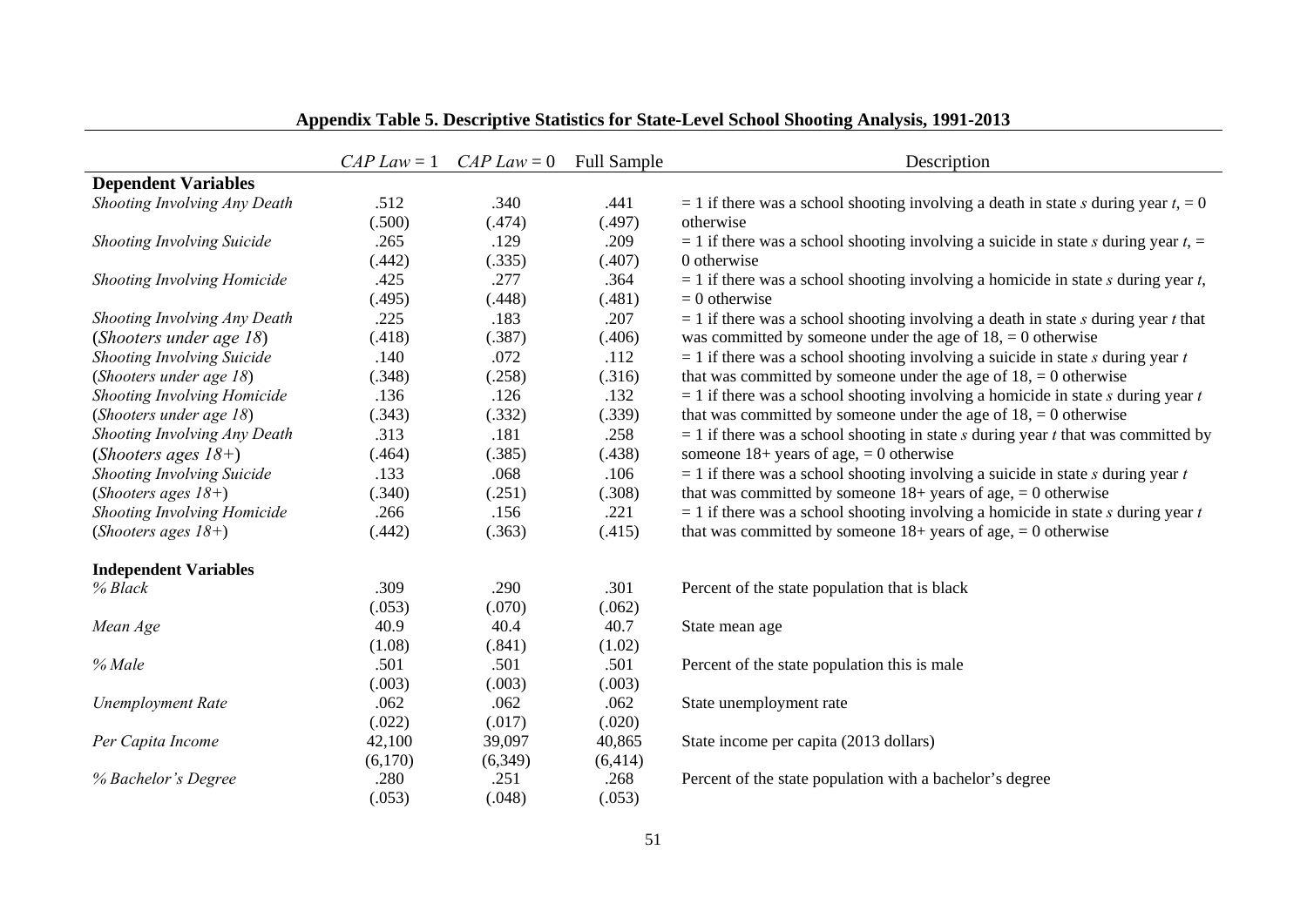| Student-Teacher Ratio        | 16.2    | 15.5     | 15.9    | Average student to teacher ratio                                         |
|------------------------------|---------|----------|---------|--------------------------------------------------------------------------|
|                              | (3.50)  | (3.14)   | (3.37)  |                                                                          |
| School Lunch Program         | .097    | .097     | .097    | State school lunch participation rate                                    |
|                              | (.021)  | (.019)   | (.020)  |                                                                          |
| Teacher Salary               | 58,893  | 59,857   | 59,290  | Average teacher salary (2013 dollars)                                    |
|                              | (9,259) | (9, 438) | (9,341) |                                                                          |
| <b>Stand Your Ground Law</b> | .199    | .145     | .177    | $= 1$ if state has a stand your ground gun law, $= 0$ otherwise          |
|                              | (.393)  | (.345)   | (.375)  |                                                                          |
| Zero Tolerance Law           | .900    | .736     | .833    | $= 1$ if state has a zero tolerance school violence law, $= 0$ otherwise |
|                              | (.291)  | (.434)   | (.366)  |                                                                          |
| Police Expenditures          | 246     | 210      | 231     | State police expenditures per capita (2013 dollars)                      |
|                              | (86.6)  | (92.2)   | (90.6)  |                                                                          |
| Police Employment            | 2.22    | 2.44     | 2.31    | State police employees per 1,000 population                              |
|                              | (.380)  | (.800)   | (.600)  |                                                                          |
| <b>Property Crime</b>        | 888     | 917      | 900     | State adult property crime arrests per 100,000 population                |
|                              | (437)   | (385)    | (416)   |                                                                          |
| Violent Crime                | 439     | 384      | 416     | State adult violent crime arrests per 100,000 population                 |
|                              | (279)   | (204)    | (252)   |                                                                          |
| Democrat                     | .414    | .451     | .429    | $= 1$ if state has a democratic governor, $= 0$ otherwise                |
|                              | (.493)  | (.498)   | (.495)  |                                                                          |
| Shall Issue Law              | .545    | .506     | .529    | $= 1$ if state has a shall issue gun law, $= 0$ otherwise                |
|                              | (.498)  | (.500)   | (.499)  |                                                                          |
| Anti-Bullying Law            | .308    | .172     | .252    | $= 1$ if state has an anti-bullying law, $= 0$ otherwise                 |
|                              | (.454)  | (.368)   | (.426)  |                                                                          |
| Mental Health Parity         | .505    | .291     | .417    | $= 1$ if state has a mental health parity law, $= 0$ otherwise           |
|                              | (.497)  | (.453)   | (.490)  |                                                                          |
| <b>Beer Tax</b>              | .304    | .293     | .299    | State beer tax (2013 dollars)                                            |
|                              | (.204)  | (.221)   | (.212)  |                                                                          |
| $\mathbf N$                  | 543     | 630      | 1,173   |                                                                          |

Notes: Weighted means with standard deviations in parentheses.